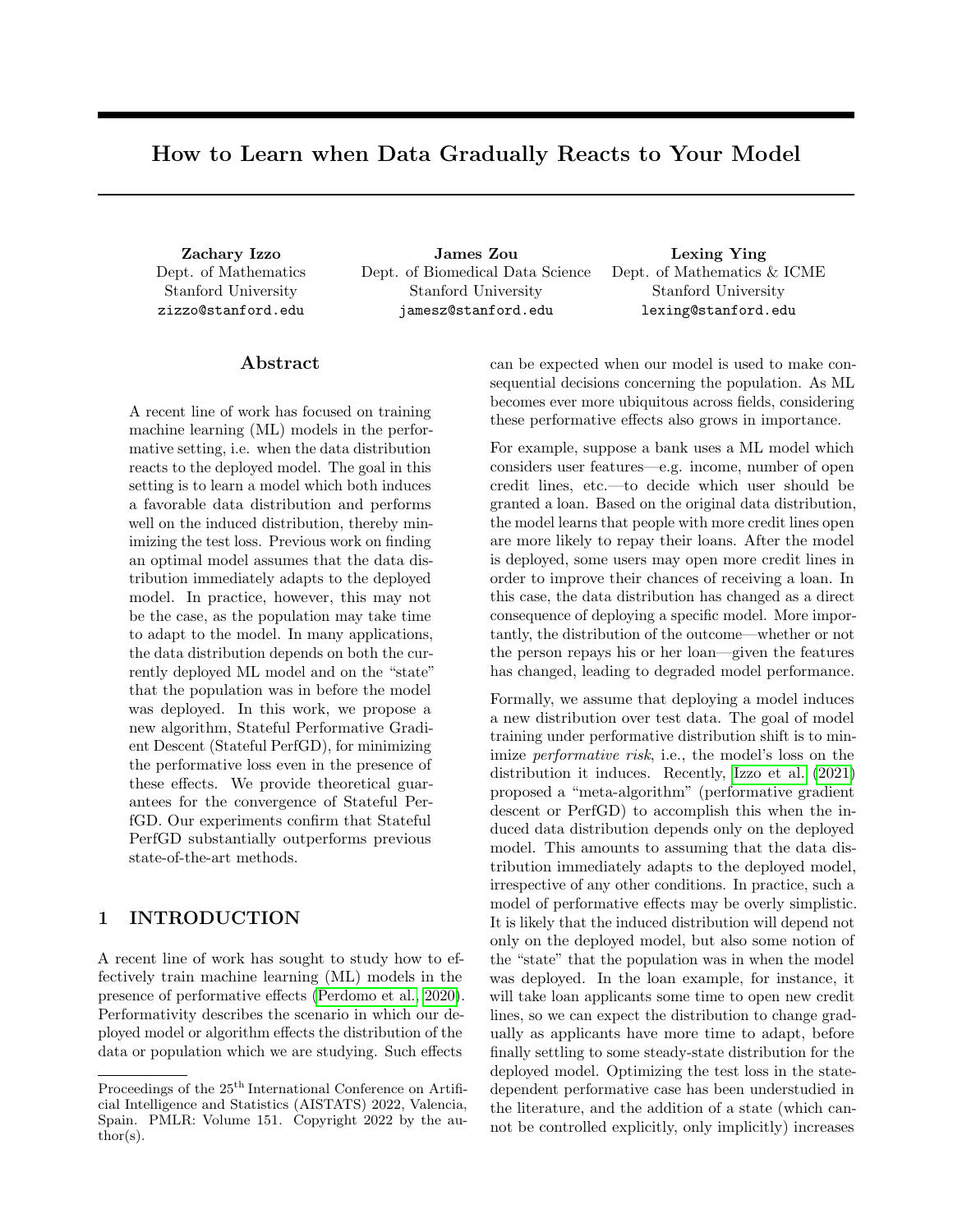the difficulty of the optimization. We propose a novel algorithm and analysis to fill this important gap.

### 1.1 Our Contributions

In this work, we introduce a new algorithm for minimizing the performative risk in the state-dependent performative setting. Our approach is similar in spirit to that of [Izzo et al.](#page-9-1) [\(2021\)](#page-9-1), in that it amounts to estimating an appropriate gradient and using it to perform gradient descent. However, unlike [Izzo et al.](#page-9-1) [\(2021\)](#page-9-1), we no longer have even direct sample access to the distribution that we care about (the "long-term" induced distribution, i.e. the distribution which the population will finally settle to over time), and this added technical challenge makes previous algorithms for optimizing the performative risk ineffective. Indeed, the only way to apply previous approaches directly is to wait for many time steps after each model deployment so that the induced distribution stabilizes to its long-term limit. Our algorithm overcomes this limitation by "simulating" waiting, without actually needing to do so. We show theoretically that this method accurately captures the behavior of the long-term distribution. Experiments confirm our theory and also show its improvement over existing methods which are not specifically adapted to the stateful setting.

### 1.2 Related Work

It has long been known that changes between training and test distributions can lead to catastrophic failure for many ML models. The general problem of nonidentical training and test distributions is known as distribution shift or dataset shift, and there is an extensive literature which seeks to address these issues when training models [\(Quionero-Candela et al., 2009;](#page-9-2) [Storkey, 2009;](#page-9-3) [Moreno-Torres et al., 2012\)](#page-9-4). Much of the work in this area has been devoted to dealing with shifts due to external factors outside of the modeler's control, and developing methods to cope with these changes is still a highly active area of research [\(Koh](#page-9-5) [et al., 2021\)](#page-9-5).

[Perdomo et al.](#page-9-0) [\(2020\)](#page-9-0) proposed studying distribution shifts which arise due to the deployed model itself, referred to as performative distribution shift. They gave two simple algorithms—repeated risk minimization (RRM) and repeated gradient descent (RGD) which converge to a stable point, i.e. a model which is optimal for the distribution it induces. Other early work in this area also explored stochastic algorithms for finding stable points (Mendler-Dünner et al., 2020; [Drusvyatskiy and Xiao, 2020\)](#page-8-0).

State-dependence in the performative setting was introduced by [Brown et al.](#page-8-1) [\(2020\)](#page-8-1). A notion of optimality in this setting is the minimization of the long-term performative loss—that is, finding a model which minimizes the average risk over an infinite time horizon, assuming that we keep deploying that same model. [Brown et al.](#page-8-1) [\(2020\)](#page-8-1) showed that the RRM procedure introduced by [Perdomo et al.](#page-9-0) [\(2020\)](#page-9-0) converges to long-term stable points. RRM and RGD rely on population-level quantities (e.g., minimization of the population-level risk or a population-level gradient). [Li and Wai](#page-9-7) [\(2021\)](#page-9-7) extended these results to show that stochastic optimization algorithms also find a performatively stable point in the stateful setting. We remark that these works differ from ours in that they both seek to find a stable point rather than an optimal point (i.e. one which minimizes the test loss), and in general stable points can be far from optimal [\(Izzo et al., 2021;](#page-9-1) [Miller et al., 2021\)](#page-9-8).

[Izzo et al.](#page-9-1) [\(2021\)](#page-9-1) proposed a method (PerfGD) for computing the performative optimum in the non-statedependent case. Under parametric assumptions on the performative distribution, they show how to construct an approximate gradient of the performative loss and then use it to perform gradient descent. [Miller](#page-9-8) [et al.](#page-9-8) [\(2021\)](#page-9-8) also studied optimizing the (stateless) performative loss. The authors quantified when the performative loss is convex and proposed using blackbox derivative-free optimization methods to find the performative optimum. For certain classes of performative effects, they also propose a model-based approach to minimizing the performative loss.

A related line of work studies the setting of strategic classification [\(Hardt et al., 2016\)](#page-8-2), which is a subclass of the general performative setting. In this setting, it is assumed that individual datum react to a deployed model by a best-response mechanism, inducing a populationlevel distribution shift. [Dong et al.](#page-8-3) [\(2018\)](#page-8-3) considered optimizing the performative risk in an online version of this problem and for a certain class of best-response dynamics. Other recent work in this area includes developing practically useful tools for modeling strategic behavior, such as differentiable surrogates for strategic responses and regularizers for inducing socially advantageous strategic responses [\(Levanon and Rosenfeld,](#page-9-9) [2021\)](#page-9-9); incorporating more realistic limitations on the best-response behavior of the agents [\(Ghalme et al.,](#page-8-4) [2021;](#page-8-4) [Jagadeesan et al., 2021\)](#page-9-10); examining the effects of the relative frequency of updates between the modeler and the agents [\(Zrnic et al., 2021\)](#page-9-11); and studying the statistical and computational complexity of strategic classification in a PAC framework [\(Sundaram et al.,](#page-9-12) [2021\)](#page-9-12). While strategic classification offers a wealth of important examples of performative effects, the performative setting is more general as the change in the data need not arise from a best-response mechanism.

The original performative optimization problem can be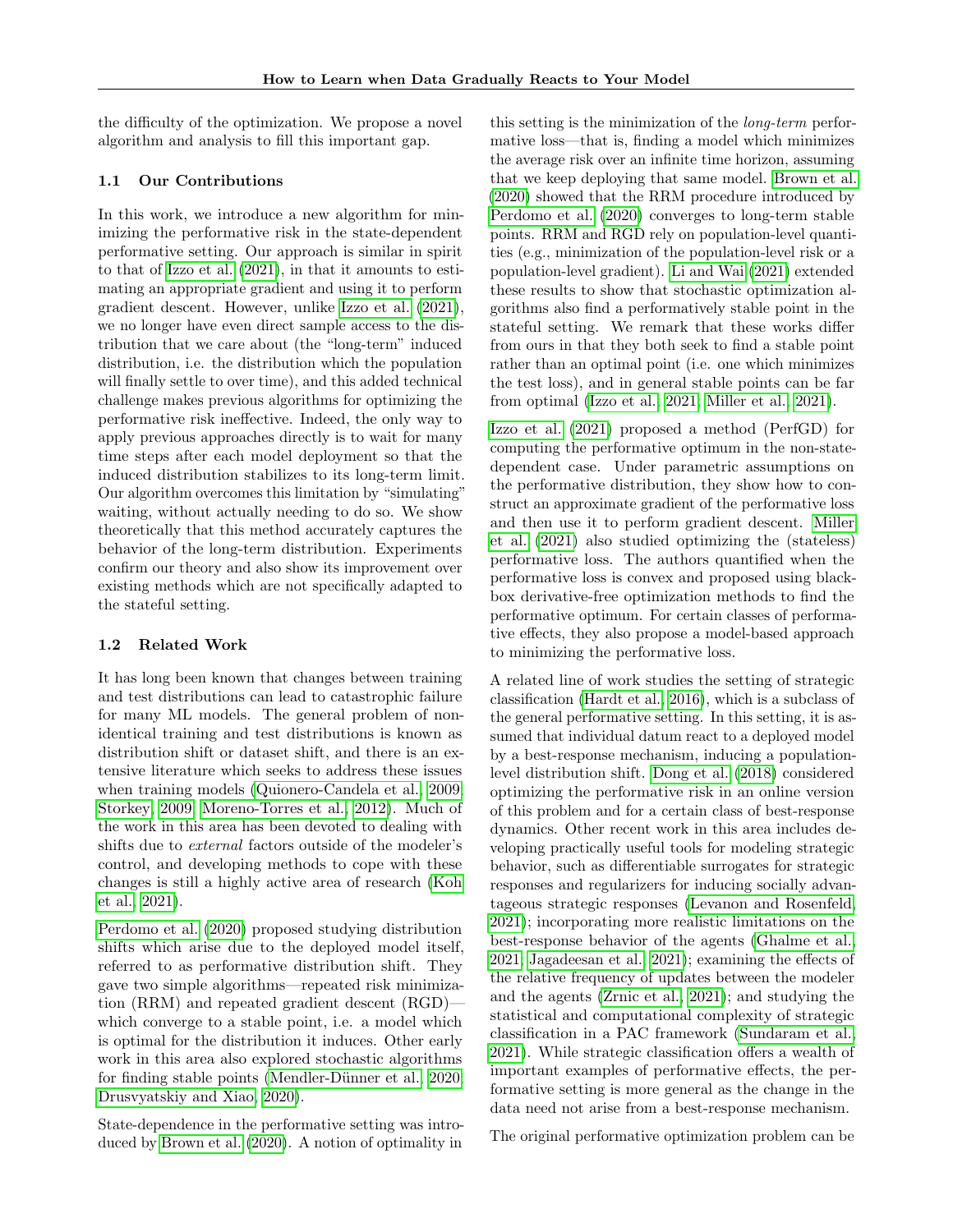framed as a derivative-free optimization (DFO) [\(Flax](#page-8-5)[man et al., 2005\)](#page-8-5) problem with a noisy function value oracle. In the stateful case, however, we no longer even have an unbiased noisy oracle for the function we wish to optimize (the long-term performative risk), making black-box DFO algorithms ineffective.

## <span id="page-2-1"></span>2 PROBLEM SETUP

We refer readers unfamiliar with the performative literature to the introductory sections of [Perdomo et al.](#page-9-0) [\(2020\)](#page-9-0) and [Izzo et al.](#page-9-1) [\(2021\)](#page-9-1) for a complete discussion of the original (stateless) performative prediction setting.

We consider a generalization of the performative prediction problem [\(Perdomo et al., 2020\)](#page-9-0), introduced by [Brown et al.](#page-8-1) [\(2020\)](#page-8-1) and referred to as "stateful" performativity. Let Θ denote the set of admissible model parameters and  $\mathcal Z$  denote the data sample space. We assume that there is a *distribution map*  $\mathcal{D}: \Theta \times \mathcal{M}(\mathcal{Z}) \to \mathcal{M}(\mathcal{Z})$ , where  $\mathcal{M}(\mathcal{Z})$  denotes the set of probability measures on Z. If  $\rho_t$  denotes the data distribution at time t and  $\theta_t$  denotes the model that we deploy at time  $t$ , then we have

$$
\rho_t = \mathcal{D}(\theta_t, \rho_{t-1}).
$$

That is, the data distribution at time  $t$  is a function of the model we deployed, as well as the previous state that the population was in (encoded by the previous distribution  $\rho_{t-1}$ ). Note that this setting is strictly more general than the original setup of [Perdomo et al.](#page-9-0) [\(2020\)](#page-9-0), in which  $\rho_t = \mathcal{D}(\theta_t)$  depended only on the deployed model. This generalization captures the fact that in practice, it is unlikely that the population we are modeling will immediately snap to a new distribution upon deployment of a new model. In general, it will take the distribution some time to adapt.

Under reasonable regularity conditions on  $\mathcal{D}$ , if we define  $\theta_t \equiv \theta$  for all t, then there exists a limiting distribution  $\rho^*(\theta) = \lim_{t \to \infty} \rho_t$ . (See Claim 1 of [Brown](#page-8-1) [et al.](#page-8-1) [\(2020\)](#page-8-1) for sufficient conditions.) That is,  $\rho^*(\theta)$ describes the limiting distribution if we continue to deploy  $\theta$  for all time steps t, and it is assumed that this distribution is independent of the initial state. If we define the long-term performative loss  $\mathcal{L}^*(\theta) =$  $\mathbb{E}_{\rho^*(\theta)}[\ell(z;\theta)],$  then a sensible goal is to compute the long-term optimum

$$
\theta_{\text{OPT}} \stackrel{\Delta}{=} \operatorname*{argmin}_{\theta \in \Theta} \mathcal{L}^*(\theta).
$$

This is similar to the problem addressed in [Izzo et al.](#page-9-1) [\(2021\)](#page-9-1), except now we do not even have direct sample access to  $\rho^*(\theta)$ .

Throughout the paper, we will assume that  $\rho_t$  belongs to a parametric family with (unknown) parameter  $\mu_t$ 

and corresponding density  $p(\cdot, \mu_t)$ . For concreteness, one may think of the distribution as a mixture of Gaussian with fixed covariances  $\Sigma$  but unknown means  $\mu$ , but we remark that our techniques should be viewed more as a "meta-algorithm" whose details can be directly applied to other parametric distributions. In this setting, rather than the distribution map  $\mathcal{D}$ , we can equivalently consider the parameter map  $m$ , where  $\mu_t = m(\theta_t, \mu_{t-1}),$  and then  $\rho_t$  corresponds to the parametric distribution with parameter  $\mu_t$  (i.e.,  $\rho_t$  has density  $p(\cdot, \mu_t)$ . Analogously to the long-term distribution assumption, we will assume that for every fixed  $\theta$  and any starting  $\mu$ , there is a long-term parameter  $\mu^*(\theta) = \lim_{k \to \infty} m^{(k)}(\theta, \mu)$ , where  $m^{(0)}(\theta, \mu) = \mu$  and  $m^{(k)}(\theta,\mu) = m(\theta,m^{(k-1)}(\theta,\mu))$  for  $k \geq 1$ . That is,  $m^{(k)}(\theta,\mu)$  denotes the distribution parameters after model  $\theta$  has been deployed for k steps, starting from the distribution with parameters  $\mu$ . For simplicity, we will assume that the model parameters  $\theta$  as well as the distribution parameters  $\mu$  are both d-dimensional vectors:  $\theta, \mu \in \mathbb{R}^d$ , but we emphasize that this is for notational convenience and is not required.

Algorithm [1](#page-2-0) describes the interaction model for our problem in terms of the parameterized distribution. Here we have assumed that, given a sample  $Z = \{z_i\}_{i=1}^n$ from the distribution with parameter  $\mu$ , there is some method (e.g. maximum likelihood) for estimating  $\hat{\mu}(Z)$ . Since there is a large literature on parametric inference, we consider  $\hat{\mu}$  as provided.

<span id="page-2-0"></span>

| Algorithm 1 Deployment and sampling model                                                                                |
|--------------------------------------------------------------------------------------------------------------------------|
| <b>procedure</b> DEPLOY&SAMPLE( $\theta_t$ , $\mu_{t-1}$ )                                                               |
| Deploy $\theta_t$                                                                                                        |
| Population reacts: $\mu_t \leftarrow m(\theta_t, \mu_{t-1})$                                                             |
| Collect samples: $Z_t \leftarrow \{z_i^{(t)}\}_{i=1}^{n_t}, z_i^{(t)} \stackrel{\text{i.i.d.}}{\sim} \mathbb{P}_{\mu_t}$ |
| Estimate $\mu_t$ : $\hat{\mu}_t \leftarrow \hat{\mu}(Z_t)$                                                               |
| return $\hat{\mu}_t$                                                                                                     |
| end procedure                                                                                                            |

Lastly, we will use  $\partial_i f$  to denote the derivative of a function  $f$  with respect to its  $i$ -th argument. So for instance,  $\partial_1 m(\theta, m(\theta, \mu_t))$  means the derivative of  $m(\theta, m(\theta, \mu_t))$  only with respect to the  $\theta$  appearing in the first argument (before the comma) even though  $\theta$ appears in  $m$  in the second argument as well.

## 2.1 Why is the State-Dependent Case More Challenging?

As mentioned above, adding state-dependence to the performative dynamics presents a much more realistic model of performative effects likely to arise in reality. However, this added realism makes the optimization problem significantly more challenging. Indeed, we no longer even have direct access to an unbiased estimate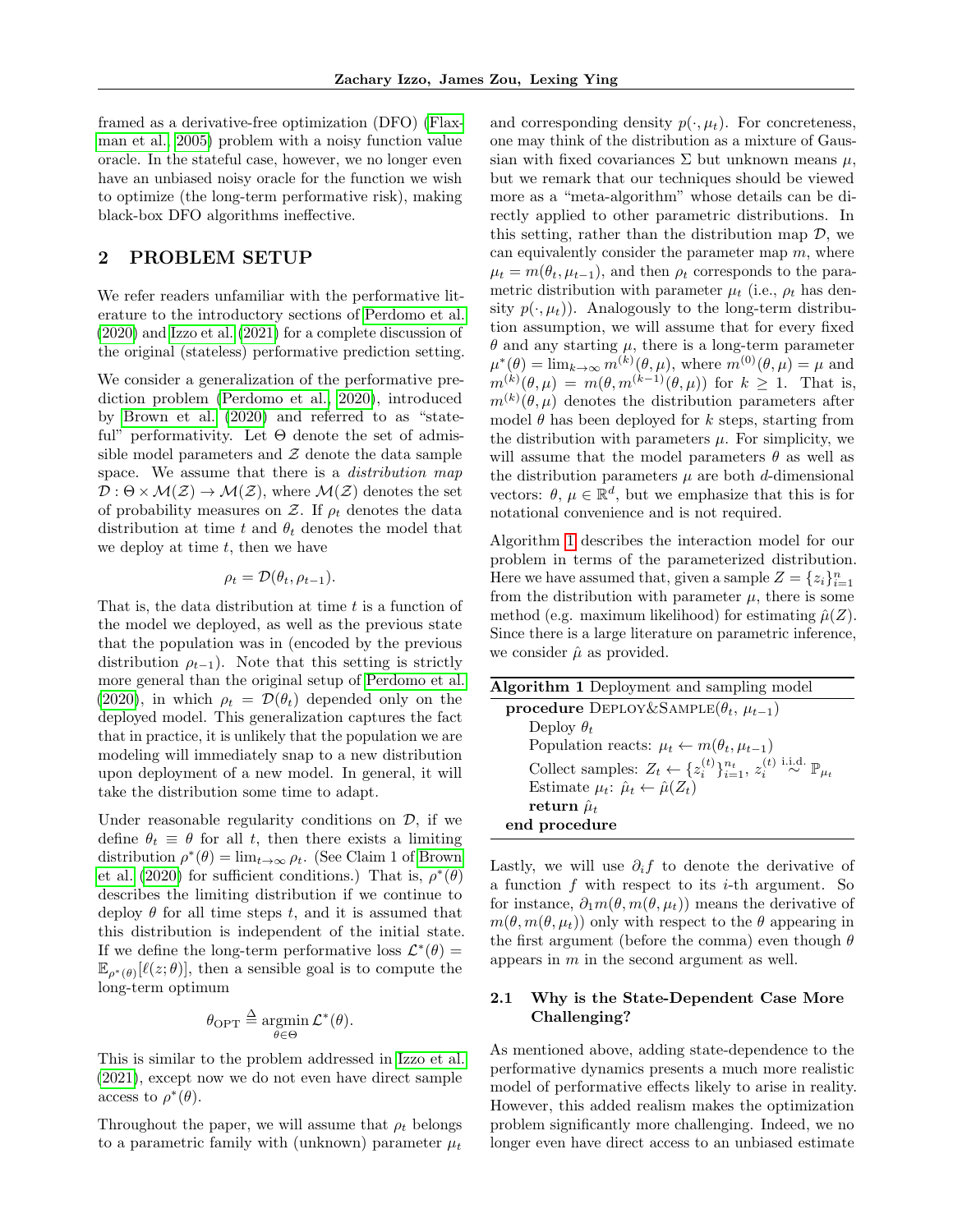for the function that we wish to minimize—the longterm performative loss—, as we cannot observe the long-term performative loss simply by deploying our model once. The increase in problem complexity is akin the gap between bandit problems and reinforcement learning/Markov decision processes. Thus although our setting may seem similar to that of [Izzo et al.](#page-9-1) [\(2021\)](#page-9-1) at face value, the state-dependent case is in fact a highly nontrivial advancement both in terms of the practical validity of the model and the technical/theoretical difficulty of solving the problem. Therefore, the problem demands novel algorithms and analysis, which we introduce here.

## 3 STATEFUL PERFGD

Our approach is to estimate the (long-term) performative gradient and then use this estimate to do approximate gradient descent. In an ideal world, we wish to compute the gradient

$$
\nabla_{\theta} \mathcal{L}^*(\theta) = \nabla_{\theta} \left[ \int \ell(z; \theta) p(z; \mu^*(\theta)) dz \right]
$$
  
= 
$$
\int \nabla_{\theta} \ell(z; \theta) p(z; \mu^*(\theta)) dz
$$
  
+ 
$$
\int \ell(z; \theta) \frac{d\mu^*}{d\theta} \nabla_{\mu} p(z; \mu^*(\theta)) dz.
$$

(Note:  $\nabla_{\mu} p$  denotes the gradient of the density p with respect to its  $\mu$  argument. In terms of the  $\partial_i$  notation, we have  $\nabla_{\mu} p = \partial_2 p^{\top}$ .) There are two unknown quantities in this expression:  $\mu^*(\theta)$  and  $\frac{d\mu^*}{d\theta}$ . The various subroutines in the algorithm are all aimed at estimating these unknown quantities. As we no longer have direct sample access to the long-term distribution  $\mu^*(\theta)$ , the steps needed to estimate the long-term performative gradient are different from [Izzo et al.](#page-9-1) [\(2021\)](#page-9-1), and the error analysis is more involved. There are two main components in the algorithm. First, we use the most recent  $H$  steps in the training trajectory to estimate the derivatives of the update function  $m$  (Algorithm [2\)](#page-3-0), which can then be used to estimate  $\frac{d\mu^*}{d\theta}$  (Equation [\(2\)](#page-3-1)). With this estimate in hand, we can compute an estimate of the total gradient of the long-term loss and take a gradient descent step (Equation [\(1\)](#page-3-2) and Algorithm [3\)](#page-3-3). The precise steps for the algorithm are given below. In the following,  $\psi_t = [\theta_t^\top, \mu_{t-1}^\top]^\top$  denotes the full input to m at time t, and for any collection of vectors  $v_i, v_{i:j}$ denotes the matrix with columns  $v_i, v_{i+1}, \ldots, v_j$ .

The other estimation functions ESTLTJAC and ES-

Algorithm 2 Estimating  $\partial_i m$ 

<span id="page-3-0"></span>Require: Estimation horizon H procedure ESTPARTIALS( $\psi_{t-H:t}, \hat{\mu}_{t-H:t}$ )  $\Delta \psi \leftarrow \psi_{t-H:t-1} - \psi_t \mathbf{1}_{\underline{H}}^{\top}$  $\Delta \mu \leftarrow \hat{\mu}_{t-H:t-1} - \hat{\mu}_t \mathbf{1}_H^\top$  $[\widehat{\partial_1 m}, \ \widehat{\partial_2 m}] \leftarrow (\Delta \mu) (\Delta \psi)^{\dagger}$ return  $\bar{\partial}_1\hat{m}$ ,  $\bar{\partial}_2\hat{m}$ end procedure

### Algorithm 3 Stateful PerfGD

<span id="page-3-3"></span>**Require:** Estimation horizon H, perturbation size  $\sigma^2$ , learning rate  $\eta$ Initialize for d steps and record  $\hat{\mu}_{t-1}, \theta_t$ , and  $\hat{\mu}_t$ while not converged do  $\hat{\mu}_t \leftarrow$ DEPLOY&SAMPLE $(\theta_t, \mu_{t-1})$  $\widehat{\partial_1 m}, \widehat{\partial_2 m} \leftarrow \text{ESTPARTLS}(\psi_{t-H:t}, \hat{\mu}_{t-H:t})$  $\frac{d\mu^*}{d\theta} \leftarrow \text{ESTLTJac}(\widehat{\partial_1 m}, \widehat{\partial_2 m})$  $\widehat{\nabla \mathcal{L}_t^*} \leftarrow \text{ESTLTGRAD}(\theta_t, \hat{\mu}_t, \frac{d\mu^*}{d\theta})$  $\theta_{t+1} \leftarrow \theta_t - \eta(\widehat{\nabla} \widehat{\mathcal{L}_t^*} + g_t), g_t \sim \mathcal{N}(0, \sigma^2 I)$  $t \leftarrow t + 1$ end while

tLTGrad are given by

<span id="page-3-2"></span>
$$
\text{EstLTJac}(\widehat{\partial_1 m}, \widehat{\partial_2 m}) = (I - \widehat{\partial_2 m})^{-1} \widehat{\partial_1 m} \tag{1}
$$

$$
\text{ESTLTGraph}(\theta_t, \hat{\mu}_t, \frac{d\mu^*}{d\theta}) = \tag{2}
$$

<span id="page-3-1"></span>
$$
\int \nabla_{\theta} \ell(z; \theta_t) p(z; \hat{\mu}_t) dz + \int \ell(z; \theta_t) \widehat{\frac{d\mu^*}{d\theta}}^{\top} \nabla_{\mu} p(z; \hat{\mu}_t) dz
$$

Next, we give the basic motivation for each step of this algorithm. Algorithm [2](#page-3-0) estimates the derivatives of  $m$ using finite difference approximations gathered from the optimization trajectory so far. The columns  $\Delta \psi$ are the differences in the input of  $m$ , and the columns of  $\Delta\mu$  are the corresponding differences in the output of m. We then estimate the derivatives of m by solving the matrix equation ( $\Delta$ output) ≈ (Jacobian) $\cdot$ ( $\Delta$ input). The estimation horizon  $H$  is a hyperparameter which should be tuned via standard techniques. In our proofs, we require that  $H$  be polynomially larger than the dimension d, but in practice we find that choosing  $H \in [2d, 3d]$  or just using the entire previous trajectory for this step works well. We also note that  $H \geq 2d$ should be enforced so that the "input difference matrix"  $\Delta \psi \in \mathbb{R}^{2d \times H}$  will have a right inverse.

The formula for EstLTJac arises from the recursive definition of  $m^{(k)}$  (see Section [2\)](#page-2-1). Taking a derivative with respect to  $\theta$ , unrolling the recursion, and sending  $k \to \infty$  leads to the formula [\(2\)](#page-3-1).

The formula for ESTLTGRAD is derived by taking a derivative of the long-term performative loss, recalling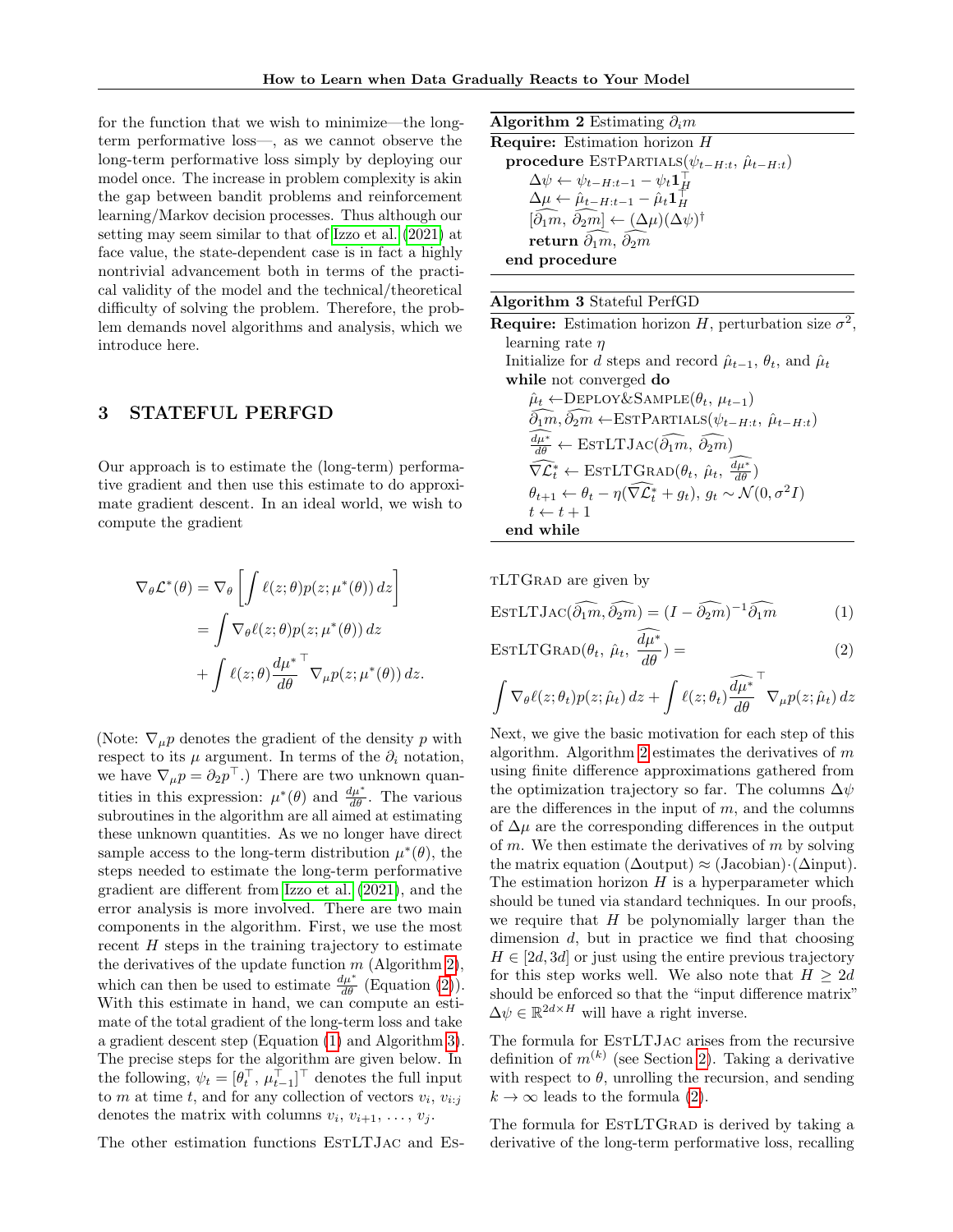that this is an expectation with respect to the known density  $p$  with unknown parameter  $\mu^*$ . As we do not know  $\mu^*$  or its Jacobian  $\frac{\partial \mu^*}{\partial \theta}$ , we simply subsitute our best approximations for each of these  $(\hat{\mu}_t \text{ and } \frac{d\mu^*}{d\theta})$ , respectively) to obtain the formula  $(1)$ . In Section [4,](#page-4-0) we bound the error of our approximation and show that it vanishes as the number of steps increases and as the error in  $\hat{\mu}$  goes to 0. This yields an estimate for the long-term performative gradient, which we then use to take an approximate gradient descent step. The Gaussian perturbations  $q_t$  are a technical necessity which borrows ideas from smoothed analysis [\(Sankar et al.,](#page-9-13) [2006\)](#page-9-13). They ensure that the optimization trajectory has traveled enough in each direction so that the derivatives of m can be estimated even in the presence of errors in  $\hat{\mu}$  and can often safely be omitted in practice. See Appendix [A](#page-10-0) for a full derivation of the algorithm.

## <span id="page-4-5"></span>3.1 Performativity through Low-Dimensional **Statistics**

Performativity in ML is primarily concerned with changes in human populations as the result of a deployed model. Unless the population being model consists mostly of data scientists, it is unlikely that the constituent individuals will have a reaction based on the particular parameters of the model. Instead, individuals (and therefore the distribution of the population on the whole) likely modify their behavior based on a low-dimensional proxy, such as a credit score or classification probability. If it is the case that the distribution shift depends on a low-dimensional statistic, then we can still apply stateful PerfGD for a very highdimensional model (e.g. a neural network) without incurring a large error due to the high dimension.

We formalize this intuition as follows. Suppose that the stateful parameter map actually takes the form  $\mu_t = m(\theta_t, \mu_{t-1}) = \bar{m}(s(\theta_t, \mu_{t-1}), \mu_{t-1}),$  where s is a known score function with  $s(\theta, \mu) \in \mathbb{R}^{d_s}$  and  $d_s \ll \dim(\theta)$ . In this case, we may estimate the partials of  $\bar{m}$  with respect to s and then use the chain rule to compute the partial of m with respect to  $\theta$ , yielding  $\partial_1 m(\theta_t, \mu_{t-1}) = \partial_1 \bar{m}(s_t, \mu_{t-1}) \partial_1 s(\theta_t, \mu_{t-1}),$  where  $s_t = s(\theta_t, \mu_{t-1})$ . Note that since s is known as a function of  $\theta$  and  $\mu$ , computing  $\partial_1 s(\theta_t, \mu_{t-1})$  just requires estimating  $\mu_{t-1}$  (which we have assumed is easy) and we instead need only estimate the derivative  $\partial_1 \bar{m}$ . This is a derivative with respect to  $d_s$  variables, whereas in general for this step we must compute a derivative with respect to dim( $\theta$ ) variables. When  $d_s \ll \dim(\theta)$ , this can make the derivative estimation task signficantly easier. We can then plug this estimator for  $\partial_1 m$  into Algorithm [3](#page-3-3) and proceed as usual.

## <span id="page-4-0"></span>4 THEORETICAL GUARANTEES

In this section, we quantify the performance of Stateful PerfGD theoretically. We require the following:

- <span id="page-4-6"></span>1.  $\|\partial_1 m(\theta,\mu)\| \leq B$
- <span id="page-4-1"></span>2.  $\|\partial_2m(\theta,\mu)\| \leq \delta \leq 1$
- <span id="page-4-2"></span>3.  $\sigma_{\min}(\partial_2 m(\theta,\mu)) \geq \alpha$
- <span id="page-4-8"></span>4.  $|\ell(z; \theta)|, \|\nabla_{\theta} \ell(z; \theta)\| \leq \ell_{\max}$
- <span id="page-4-7"></span>5.  $\|\nabla^2m\| \leq C$ , where  $\nabla^2m$  is the tensor of second derivatives of m, and  $\|\nabla^2 \mathcal{L}^*(\theta)\| \leq L$ .
- <span id="page-4-3"></span>6. diam( $\{\mu\}$ )  $\leq D$ , where  $\{\mu\}$  denotes the set of all possibile stateful distribution parameters.
- <span id="page-4-4"></span>7. The estimator  $\hat{\mu}$  satisfies  $\|\hat{\mu}_t - \mu_t\| \leq \varepsilon$ .

For simplicity we will also assume that the stateful performative distribution is a Gaussian with unknown mean, i.e. the distribution parameters  $\mu$  are just the mean of the Gaussian and  $p(z, \mu)$  denotes the Gaussian density of z. We will also assume that the covariance is fixed and nondegenerate. The Gaussian assumption simplifies some of the already extensive calculations, but we remark that all of the results still hold for any continuous distribution with sufficiently light (e.g. sub-Gaussian) tails and smooth dependence on the distribution parameter.

With the exception of Assumptions [2](#page-4-1) and [3,](#page-4-2) the above are all standard smoothness assumptions [\(Perdomo](#page-9-0) [et al., 2020;](#page-9-0) [Brown et al., 2020;](#page-8-1) [Izzo et al., 2021;](#page-9-1) [Miller](#page-9-8) [et al., 2021\)](#page-9-8). Assumption [2](#page-4-1) is a sufficient condition to guarantee that  $m^{(k)}(\theta,\mu) \to \mu^*(\theta)$  independent of  $\mu$ , and, when combined with Assumption [6,](#page-4-3) gives us a bound on the speed of this convergence. On the other hand, Assumption [3](#page-4-2) ensures that we are able to perturb  $\mu_t$  by perturbing  $\theta_t$ ; without this, estimating  $\partial_2m$  will be impossible. Finally, we remark that Assumption [7](#page-4-4) can easily be converted into a high-probability statement depending on the size of the sample collected at each step. For instance, in the case of a Gaussian mean, we have  $\varepsilon = \mathcal{O}(\sqrt{\log(T)/n})$  by a simple Gaussian concentration/union bound argument.

In all of the following statements,  $\mathcal O$  hides depedence on any of the problem-specific constants introduced in the assumptions, as well as dependence on the problem dimension and the failure probability  $\gamma$ . Our concern is how the error of the method behaves as the time horizon  $T \to \infty$  and the estimation error  $\varepsilon \to 0$ .  $\mathcal{O}$ hides these same constants as well as log factors in T. Our main theoretical result is the following convergence theorem for Stateful PerfGD: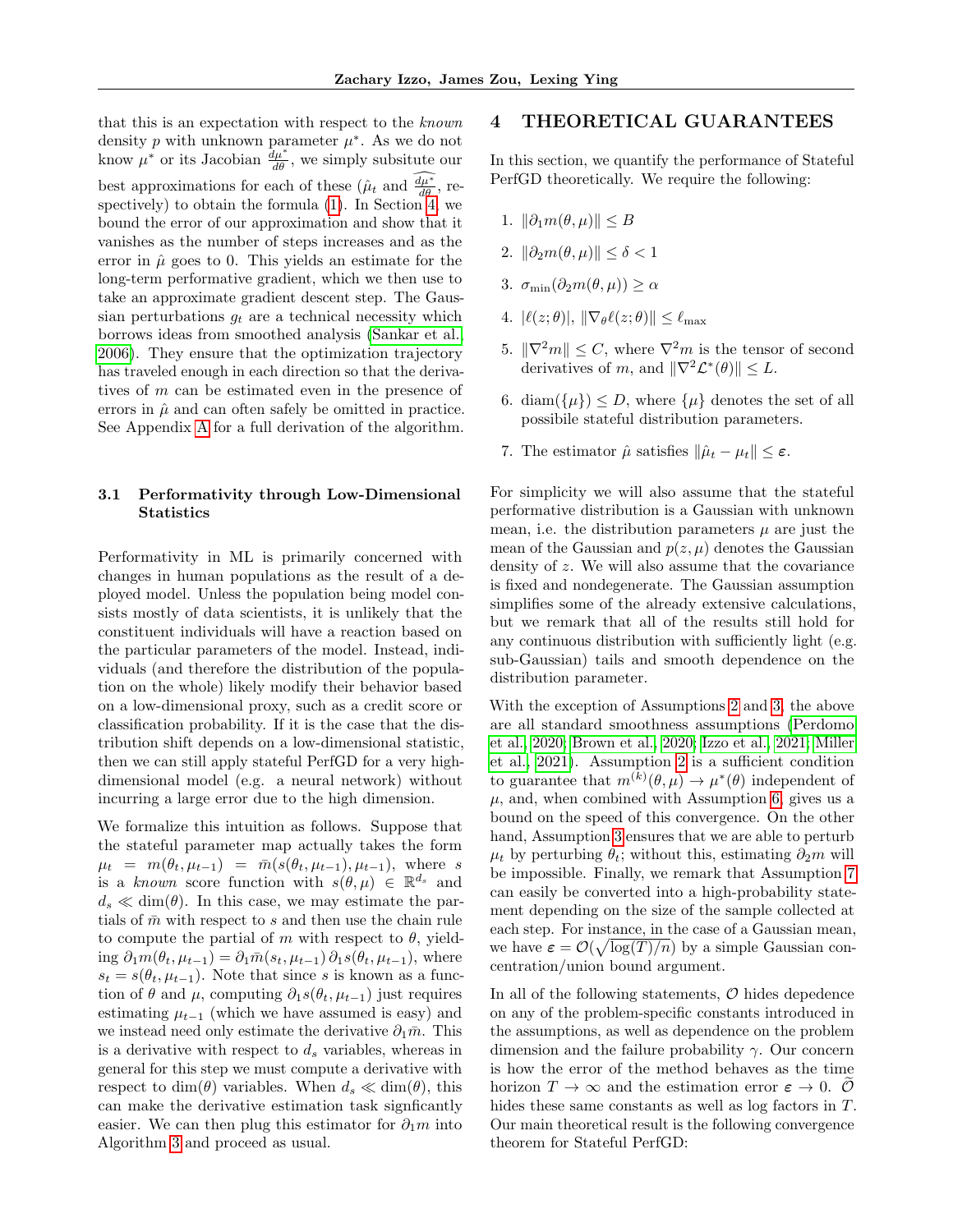<span id="page-5-0"></span>**Theorem 1.** Let  $T$  be the number of deployments of Stateful PerfGD, and for each t let  $\nabla \mathcal{L}_t^* = \nabla \mathcal{L}^*(\theta_t)$ . Then for any  $\gamma > 0$ , there exist intervals  $[\eta_{\min}, \eta_{\max}]$ and  $[\sigma_{\min}, \sigma_{\max}]$  (which depend on T and the estimation error  $\varepsilon$ ) such that for any learning rate  $\eta$  in the former and perturbation size  $\sigma$  in the latter interval, with probability at least  $1 - \gamma$ , the iterates of Stateful PerfGD satisfy

$$
\min_{1 \leq t \leq T} \|\nabla \mathcal{L}_t^*\|^2 = \widetilde{\mathcal{O}}(T^{-1/5} + \varepsilon^{1/5}).
$$

Theorem [1](#page-5-0) shows that Stateful PerfGD finds an approximate critical point. As Stateful PerfGD can be viewed as instantiating gradient descent on the longterm performative loss, and gradient descent is known to converge to minimizers [\(Lee et al., 2016\)](#page-9-14), Stateful PerfGD will converge to an approximate local minimum. In the case that the long-term performative is convex, Stateful PerfGD will converge to the optimal point.

While the full proof of Theorem [1](#page-5-0) requires extensive calculation, the structure of the proof is intuitive and we outline it below. We begin by bounding the error of the finite difference approximation in Algorithm [2.](#page-3-0)

<span id="page-5-1"></span>**Lemma 2.** Suppose that  $\|\hat{\nabla}\mathcal{L}_s^*\|$  are bounded by a constant for  $s < t$ . Let  $\frac{dm}{d\psi}$  denote the true Jacobian of m with respect to its input, and let  $\frac{dm}{d\psi} = [\hat{\partial}_1 \hat{m}, \hat{\partial}_2 \hat{m}]$ <br>denote the estimator from Algorithm [2.](#page-3-0) Then for appropriate choices of  $\eta$ ,  $\sigma$ , and H, we have

$$
\left\|\frac{\widehat{dm}}{d\psi}-\frac{dm}{d\psi}\right\|\leq \widetilde{\mathcal{O}}\left(\frac{\eta}{\sigma}+\frac{\varepsilon}{\eta\sigma^2}\right)\equiv \mathbf{E}_m.
$$

Here, a smaller step size results in smaller error from the finite difference approximation, but magnifies any error in  $\hat{\mu}$ . Next, we analyze how the error on our estimate of the short-term derivatives translates to error on our estimates of the long-term derivatives.

<span id="page-5-2"></span>**Lemma 3.** The long-term Jacobian estimate  $\frac{d\mu^*}{d\theta}$  from Eq. [2](#page-3-1) satisfies

$$
\left\|\frac{\widehat{d\mu^*}}{d\theta} - \frac{d\mu^*}{d\theta}\right\| = \widetilde{\mathcal{O}}(\eta + \mathbf{E}_m) \equiv \mathbf{E}_{\mu^*},
$$

where  $\mathbf{E}_m$  is the upper bound on the error in estimating the Jacobian of m from Lemma [2.](#page-5-1)

Note that the error on the long-term Jacobian estimate also depends on the distances  $\|\mu_t - \mu^*(\theta_t)\|$ . A smaller learning rate gives the distribution time to adapt during training but without needing to wait, making these distances shrink. This can be thought of as similar to multiscale considerations in the study of PDEs [\(E,](#page-8-6) [2011\)](#page-8-6). Next, we show that the estimation errors on  $\frac{d\mu^*}{d\theta}$  and  $\hat{\mu}_t$  remain small when we use them to estimate  $\breve{\nabla}\mathcal{L}^*_t.$ 

<span id="page-5-4"></span>**Lemma 4.** The estimator  $\widehat{\nabla} \widetilde{\mathcal{L}}_t^*$  from Eq. [\(1\)](#page-3-2) satisfies

$$
\|\widehat{\nabla \mathcal{L}_t^*} - \nabla \mathcal{L}_t^*\| = \widetilde{\mathcal{O}}(\eta + \mathbf{E}_{\mu^*}),
$$

where  $\mathbf{E}_{\mu^*}$  is the error bound on  $\frac{d\mu^*}{d\theta}$  from Lemma [3.](#page-5-2)

We show that the errors  $\mathbf{E}_m$  and  $\mathbf{E}_{\mu^*}$  from Lemmas [2](#page-5-1) and [3](#page-5-2) vanish at a polynomial rate as  $T \to \infty$  and  $\varepsilon \to 0$ , so that the error in our long-term loss gradient also vanishes as the step size decreases. Finally, we use a standard analysis of gradient descent on L-smooth functions which allows for error in the gradient oracle.

<span id="page-5-3"></span>Lemma 5. Let h be any L-smooth function and let  $\overline{\nabla}h$  be a gradient oracle with bounded error:  $\|\overline{\nabla}h(x) \nabla h(x)$   $\leq$  e, and assume that  $e = o(1)$ . Then for  $\eta$ sufficiently small, the iterates  $x_t$  of gradient descent with gradient oracle  $\widehat{\nabla}h$  satisfy

$$
\min_{1 \leq t \leq T} \|\nabla h(x_t)\|^2 = \mathcal{O}\left(\frac{1}{T\eta} + \mathbf{e}\right).
$$

Combining Lemmas [3-](#page-5-2)[5](#page-5-3) yields a set of dependencies on  $\eta$ ,  $\sigma$ ,  $\varepsilon$ , and T which can be balanced to prove Theorem [1.](#page-5-0) All of the proofs can be found in Appendix [B.](#page-10-1)

## 5 EXPERIMENTS

In this section, we conduct experiments for all of the relevant methods, showing Stateful PerfGD's improvements over existing algorithms. First, we discuss the algorithms against which we will compare.

### 5.1 Previous Algorithms

Repeated Gradient Descent (RGD) This method was introduced by [Perdomo et al.](#page-9-0) [\(2020\)](#page-9-0) and refers to simply taking a gradient of the loss assuming that the distribution is fixed, then updating the model with a gradient descent step and redeploying. [Li and](#page-9-7) [Wai](#page-9-7) [\(2021\)](#page-9-7) showed that RGD converges to a stable point in the long run in the stateful performative setting. Since the stateless performative problem is a subclass of the stateful one, there are cases where a stable point can be arbitrarily far from an optimal point. (See §2.2 of [Izzo et al.](#page-9-1) [\(2021\)](#page-9-1).)

**PerfGD (PGD)** If we repeatedly deploy each model  $\theta$  until the induced distribution settles to its long-term state, then we can directly apply PerfGD from [Izzo et al.](#page-9-1) [\(2021\)](#page-9-1). While this method will eventually converge if we wait long enough at each step, we will have to deploy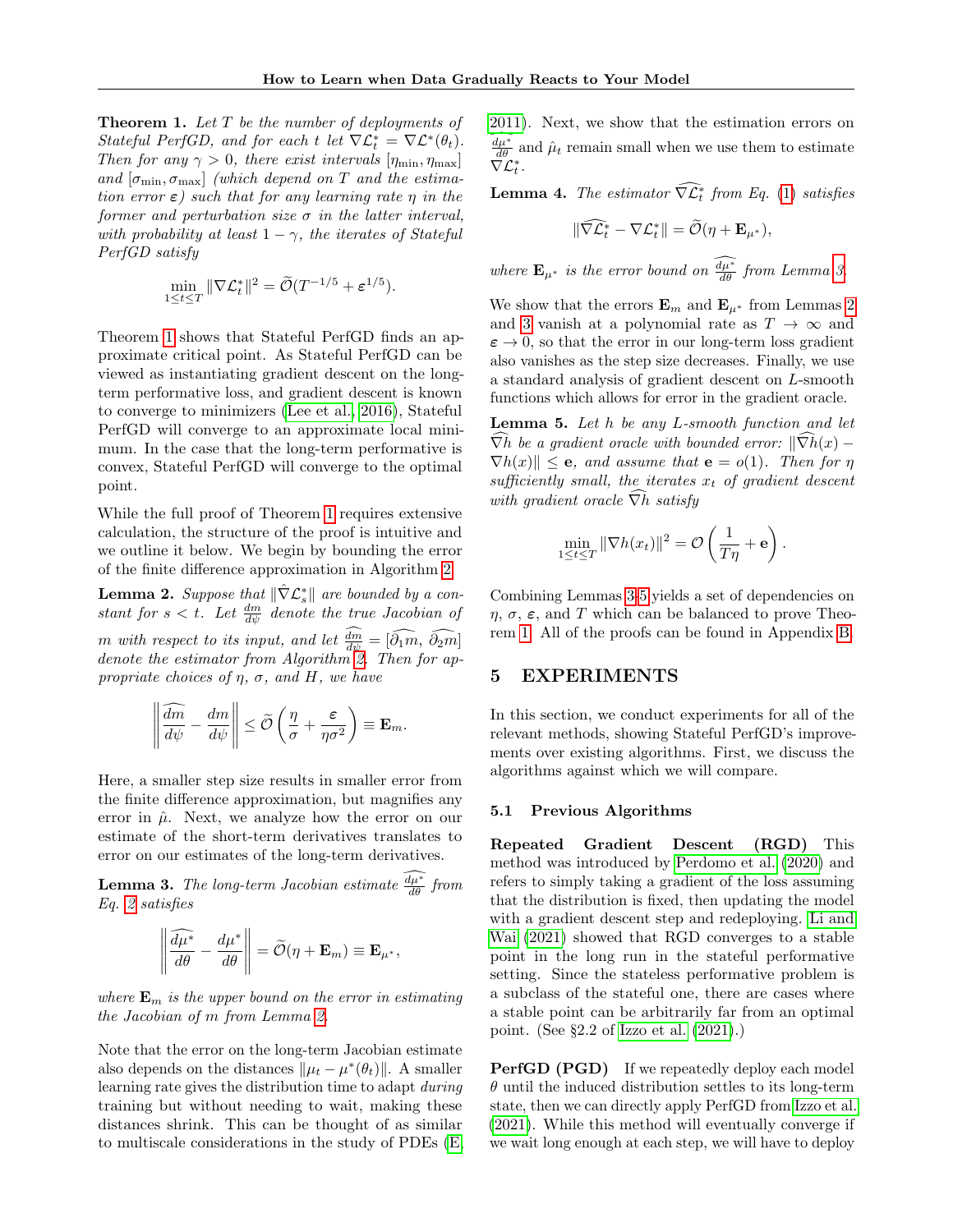many suboptimal models if the induced distribution takes a long time to settle, leading to losses for the user.

### Black-Box Derivative-Free Optimization (DFO)

Black-box DFO seeks to optimize a function given only a function value oracle and no direct access to gradients or higher-order derivatives of the function to be optimized [\(Flaxman et al., 2005\)](#page-8-5). The non-stateful performative prediction setting is a special case of this general problem, and black-box DFO algorithms can obtain reasonable results for non-stateful performative prediction [\(Miller et al., 2021\)](#page-9-8). In the stateful setting, however, we no longer have a function value oracle for the long-term performative loss, so we expect blackbox DFO methods to have degraded performance (if they work at all). We could take the same approach as mentioned above with PerfGD, i.e. deploying each model many times until the distribution settles to its long-term state. We note that since this method deploys perturbed versions of its best internal estimate, the cost in terms of suboptimal model deployments can be even greater than that incurred by adapting PerfGD to the stateful setting. general problem, and black-hot Distribution can be the set of the problem of the set of the set of  $\sim$  10  $\mu$  is a state of the set of  $\sim$  10  $\mu$  is a larger in the set of the set of  $\sim$  12 4 8 16 82 64 8 16 16 8 16

In all of the following figures, the solid lines denote the mean of the reported statistic and the shaded error regions denote the standard error of the mean. OPT denotes the long-term optimal loss, STAB denotes the loss of the performatively stable point, and SPGD denotes Stateful PerfGD. For details on the specific constants and hyperparameters, refer to Appendix [C.](#page-34-0)

### <span id="page-6-1"></span>5.2 Linear  $m$

We begin with a simple case with a linear point loss  $\ell(z,\theta) = -z^{\top}\theta$ . The long-term performative loss is  $\mathcal{L}^*(\theta) = -\mu^*(\theta)^\top \theta$ . We take the mean update function to be  $m(\theta, \mu) = \delta \mu^*(\theta) + (1 - \delta)\mu$  and set  $\mu^*(\theta) = A\theta + b$ for some fixed  $\delta \in (0,1)$ , a fixed matrix A and a fixed vector b. When  $A \prec 0$ , the long-term optimal point can be computed exactly as  $\theta_{\text{OPT}} = -\frac{1}{2}A^{-1}b$ .

Figure [1](#page-6-0) compares the performance of SPGD with the other algorithms as the "amount of statefulness" varies. The  $x$ -axis is the number of deployments required before 99% of the effect of the previous mean has been removed, which corresponds to a particular  $\delta$ . (If  $\theta$  is deployed for  $k$  steps starting from distribution mean  $\mu$ , then the mean is  $(1 - (1 - \delta)^k)\mu^*(\theta) + (1 - \delta)^k\mu$ , so we want  $(1 - \delta)^k = 0.01$  or  $\delta = 0.01^{1/k}$ .) The y-axis shows the best (over a grid search of hyperparameters for each method) final performance as a fraction of OPT achieved by each of the methods after 50 model deployments. Note that since OPT is negative, a lower



<span id="page-6-0"></span>Figure 1: Fraction of optimal performance obtained by each method (higher is better, blue line is the best possible). SPGD is able to reach OPT even when the short-term mean is highly state-dependent. The other methods fail to find OPT, and their performance degrades as the statefulness of the problem increases.

While PGD and DFO make some progress towards OPT, their performance suffers even in the presence of mild state-dependence and continues to degrade as the "statefulness" of the dynamics increases. These methods must choose between longer wait times or larger errors in estimating the long-term distribution. By specifically accounting for the state dependence of the problem, SPGD maintains near-optimal performance even as the distribution takes longer to settle. For comparison, in the setting with  $k = 64$  (the right-most point in Figure [1\)](#page-6-0), the distribution takes 64 steps to settle, but we have only allowed 50 deployments for optimization. By simulating rather than waiting for the distribution to adapt, SPGD still reaches a near-optimal point quickly.

### <span id="page-6-2"></span>5.3 Nonlinear m

We alter the first example so that the rate of convergence to the long-term mean depends on the current mean and varies by coordinate. In particular, we take  $m(\theta, \mu)[i] = \delta^{\mu[i]^2} \mu^*(\theta)[i] + (1 - \delta^{\mu[i]^2})\mu[i],$  with  $\mu^*(\theta) = A\theta + b$  as before. Here  $v[i]$  denotes the *i*-th component of a vector v. The long-term performative loss and optimal point are the same as before since  $m^{(k)}(\theta,\mu) \to A\theta + b$ , but  $\partial_i m$  are more challenging to estimate.

Refer to Figure [2.](#page-7-0) Here we plot the results for a fixed  $\delta$  so that we can see the training dynamics within a given scenario. The  $x$ -axis is the training iteration and the y-axis is the test loss at that iteration. In spite of the increased complexity in the derivatives of  $m$ , we see that SPGD manages to find  $\theta_{\text{OPT}}$ , while the other methods have poorer performance.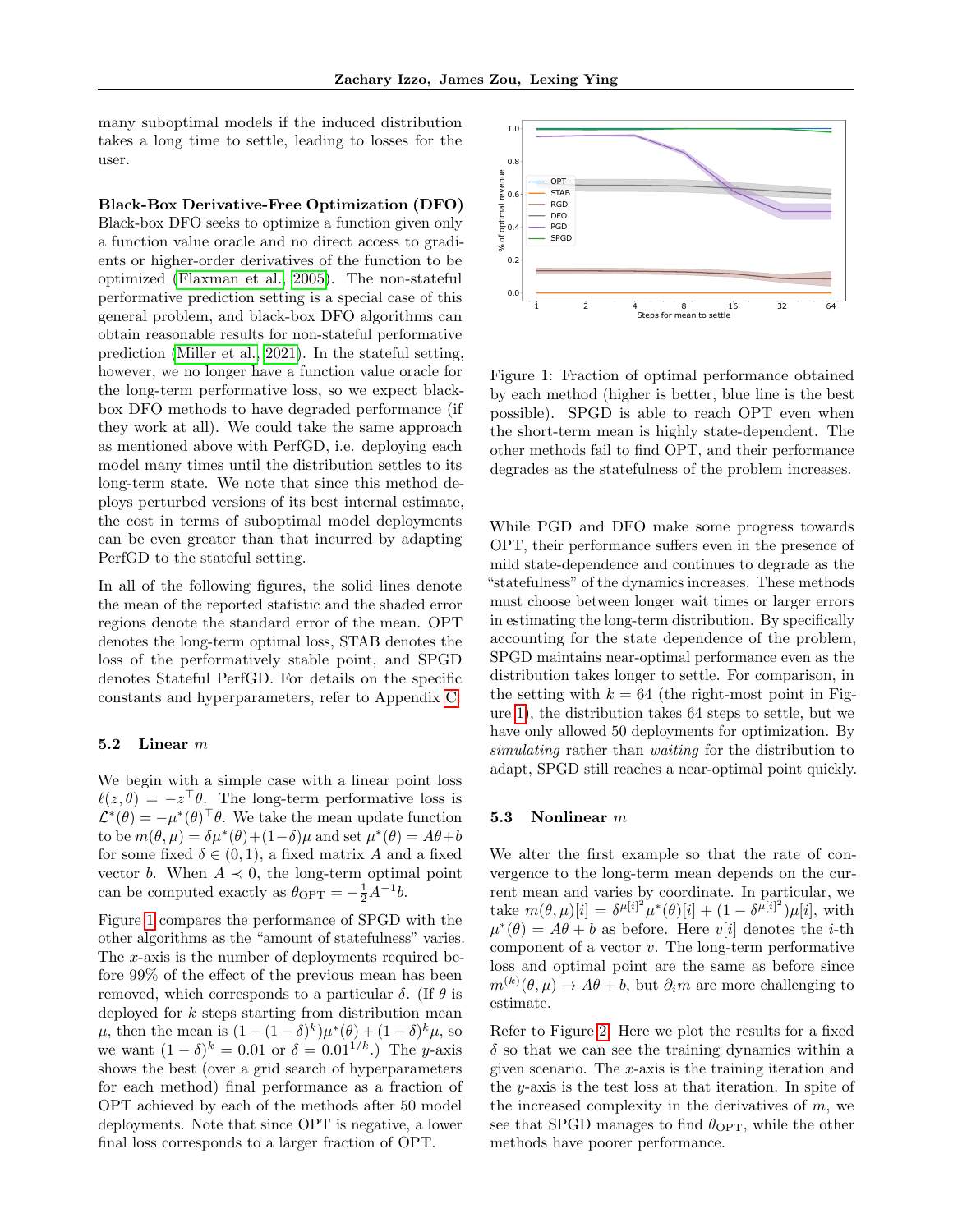

Figure 2: Results for nonlinear map  $m$ . SPGD is able to converge to  $\theta_{\text{OPT}}$ , while the other methods fail to cope with the state-dependence.

### <span id="page-7-2"></span>5.4 Classification

<span id="page-7-0"></span>We next consider a more realistic spam classification simulation which was studied by [Izzo et al.](#page-9-1) [\(2021\)](#page-9-1). The dynamics for this experiment arise when the spammers behave strategically according to the following (statedependent) cost function. Each spammer has some original message, denoted by the features  $x^{\text{orig}}$ , that they would like to send. This should not be thought of as an actual saved message, but rather encoding the information (e.g. a virus, scam, etc.) that they want to deliver to their victims. Their message also has a current form, denoted by the features  $x^{\text{cur}}$ . We follow the strategic classification framework [\(Hardt et al.,](#page-8-2) [2016\)](#page-8-2), where each spammer updates their message by maximizing their utility minus a modification cost, given by Figure 2. The signal model of the non-<br>signal model of the noise in the mean estimation. DFO to overcome the noise in the mean estimation of the mean estimation of the noise in the mean estimation. The mean estimation of

$$
\max_{x} \underbrace{-x^\top \theta}_{\text{Utility}} - \underbrace{\frac{\alpha}{2} \|x - x^{\text{orig}}\|^2}_{\text{Long-term cost}} - \underbrace{\frac{\beta}{2} \|x - x^{\text{cur}}\|^2}_{\text{Short-term cost}}.
$$

The utility corresponds to the spammers' desire to receive a negative (non-spam) classification from our deployed logistic model. If we take  $\alpha = \varepsilon^{-1}$  and  $\beta =$  $\varepsilon^{-1}(\delta^{-1} - 1)$ , we get the individual dynamics  $x^{\text{cur}} \mapsto$  $\delta(x^{\text{orig}} - \varepsilon \theta) + (1 - \delta)x^{\text{cur}}$ , which in turn yields the mean map  $m(\theta, \mu) = \delta(\mu_{\text{orig}} - \varepsilon \theta) + (1 - \delta)\mu$ . The point loss for this experiment is ridge-regularized cross-entropy.

The results are shown in Figure [3.](#page-7-1) DFO, PGD, and SPGD are all able to eventually find  $\theta_{\text{OPT}}$ , but by simulating the long-term change in the distribution, SPGD is able to find this optimum in only 6 deployments. PGD requires long waits for the mean to settle in order to converge (leading to the flat regions in the training curve), and DFO requires deploying highly perturbed



<span id="page-7-1"></span>Figure 3: Results for spam classification. DFO (i) denotes the internal estimate of DFO, while DFO (q) denotes the models which are actually deployed by this algorithm. While DFO and PGD both find the optimal model, SPGD converges to it more rapidly. DFO must also deploy perturbed models (red curve) in order to find a good internal estimate. RGD converges to a stable point, resulting in  $\sim 10\%$  higher final loss.

### 5.5 Low-Dimensional Score

Finally, we test SPGD's performance in the setting described in Section [3.1](#page-4-5) where the distribution dynamics are constrained by a low-dimensional bottleneck. The point loss is  $\ell(z; \theta) = -z^\top \theta + \frac{\lambda}{2} ||\theta||^2$ , the score function is  $s(\theta, \mu) = \theta^{\top} \mu$ , and the stateful mean map is given by  $m(\theta, \mu) = \bar{m}(s(\theta, \mu)) = (1 - \theta^{\top} \mu)\mu_0$  for some fixed  $\mu_0$ . Under some restrictions on the model space  $\Theta$  and the parameter  $\mu_0$ , there exists a long-term distribution  $\mu^*(\theta)$ . See Appendix [C](#page-34-0) for a derivation.

Refer to Figure [4.](#page-8-7) BSPGD (Bottleneck SPGD) refers to SPGD where we account for the one-dimensional bottleneck in the dynamics. Both SPGD and BSPGD are able to find  $\theta_{\text{OPT}}$ , but by adapting the method to the one-dimensional score, BSPGD converges faster.

## 6 CONCLUSION

We considered the stateful performative setting and introduced Stateful PerfGD to optimize the long-term performative risk. We proved a convergence result for our method, and we verified empirically that our method is able to adapt to complicated stateful performative dynamics and find  $\theta_{\text{OPT}}$ , whereas existing methods not tailored to this situation prove ineffective.

While our work does require parametric data assumptions, optimizing the performative loss for a fully general distribution map  $\mathcal D$  is intractible. The parametric framework still provides a great deal of modeling flexibility, leaving the entire toolkit of parametric statistics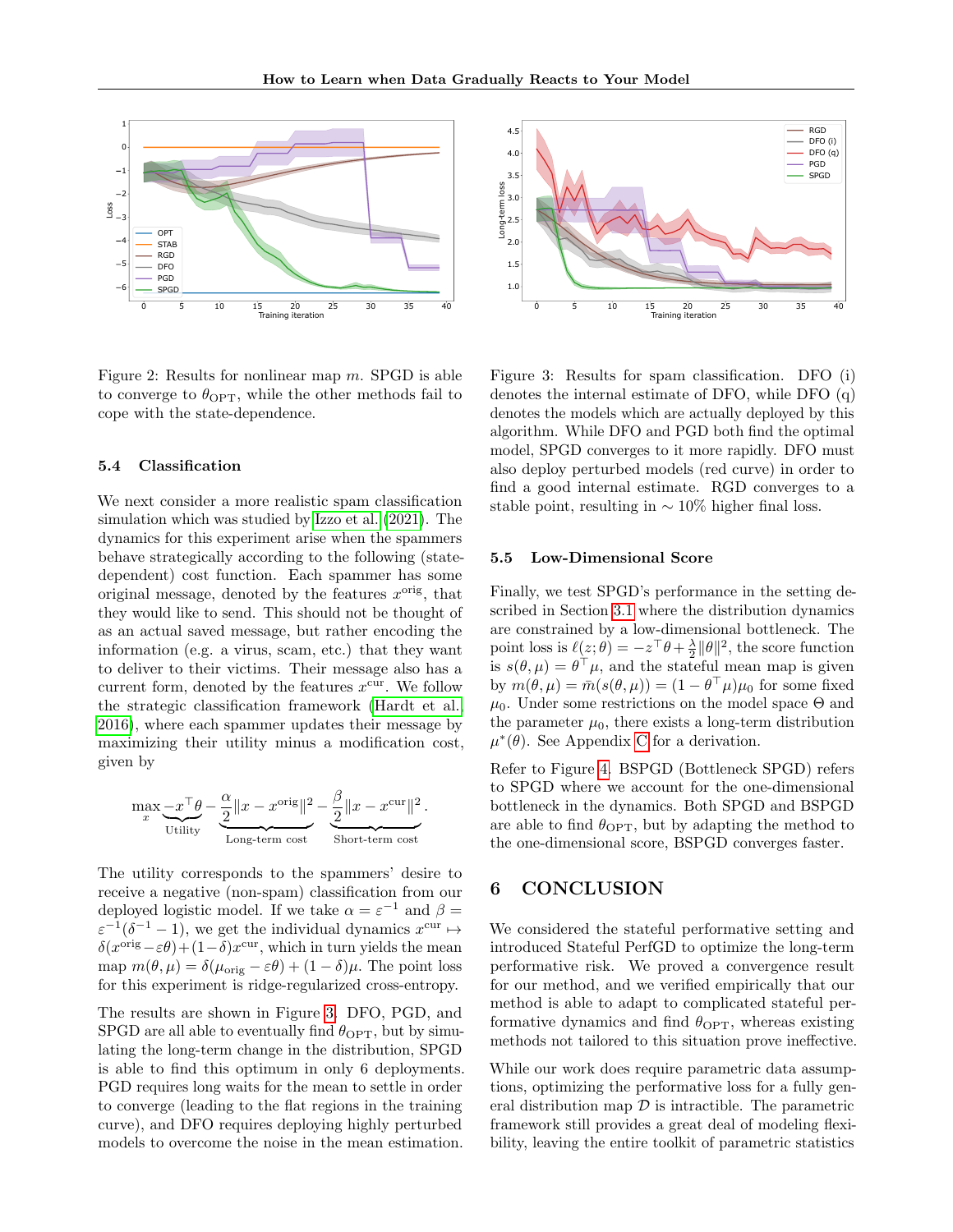

<span id="page-8-7"></span>Figure 4: Performance of each method when the distribution shift depends only on a low-dimensional statistic. BSPGD denotes SPGD adapted to this setting. While vanilla SPGD outperforms both DFO and PGD, by taking into account the low-dimensional dependence, we can get even faster and more accurate convergence.

available to the user. The assumption of a fixed longterm distribution may also appear restrictive, but for many types of performative effects—such as strategic behavior on the part of the modeled population—this assumption will indeed hold, as the agents will have no incentive to change their behavior in the face of a fixed model once their desired outcome has been reached.

### 6.1 Societal Impact

The goal of optimization in the performative setting is to minimize the test loss. This is accomplished by choosing a model which is both accurate and induces a favorable data distribution, where "favorable" is measured only with respect to the model's goal. When the population in question consists of people, this amounts to trying to induce these people to behave in a way which makes them easy to classify, which may not align with behaviors that benefit these people the most. Indeed, it has been observed that in some cases, such a procedure can maximize a certain measure of negative externality [\(Jagadeesan et al., 2021\)](#page-9-10). However, manipulation of the data distribution also has the capability to produce the opposite effect, i.e., inducing a data distribution which is advantageous both for the modeled population and the modeler. The distribution induced by the optimal model should also be studied to address these concerns.

### 6.2 Future Work

There are a number of interesting directions for future work. While minimizing the long-term performative risk is a sensible goal, other goals can also be considered—for instance, we can attempt to minimize the total loss incurred over the whole time horizon. In its current form, the problem is equivalent to a determinstic and highly structured Markov decision process, but relaxing some of the assumptions on the underlying MDP is of interest for improving the practical efficacy of this setting, and offers the potential for connections with reinforcement learning. Lastly, our current method works in the batch setting where we have enough samples to accurately estimate populationlevel quantities. Developing methods that can work in a stochastic/limited sample regime is also of interest.

#### Acknowledgements

J.Z. is supported by NSF CAREER 1942926 and grants from the Silicon Valley Foundation and the Chan–Zuckerberg Initiative. L.Y. is supported by the Scientific Discovery through Advanced Computing program, and by the National Science Foundation DMS-1818449. Z.I. is supported by a Stanford Interdisciplinary Graduate Fellowship.

### References

- <span id="page-8-8"></span>Anderson, T. W. (1955). The integral of a symmetric unimodal function over a symmetric convex set and some probability inequalities. Proceedings of the American Mathematical Society, 6(2):170–176.
- <span id="page-8-1"></span>Brown, G., Hod, S., and Kalemaj, I. (2020). Performative prediction in a stateful world. arXiv.
- <span id="page-8-3"></span>Dong, J., Roth, A., Schutzman, Z., Waggoner, B., and Wu, Z. S. (2018). Strategic classification from revealed preferences. In Proceedings of the 2018 ACM Conference on Economics and Computation.
- <span id="page-8-0"></span>Drusvyatskiy, D. and Xiao, L. (2020). Stochastic optimization with decision-dependent distributions. arXiv.
- <span id="page-8-6"></span>E, W. (2011). Principles of multiscale modeling. Cambridge University Press.
- <span id="page-8-5"></span>Flaxman, A. D., Kalai, A. T., and McMahan, H. B. (2005). Online convex optimization in the bandit setting: Gradient descent without a gradient. SODA.
- <span id="page-8-4"></span>Ghalme, G., Nair, V., Eilat, I., Talgam-Cohen, I., and Rosenfeld, N. (2021). Strategic classification in the dark. ICML.
- <span id="page-8-2"></span>Hardt, M., Megiddo, N., Papadimitriou, C., and Wootters, M. (2016). Strategic classification. In Proceedings of the 2016 ACM conference on innovations in theoretical computer science.
- <span id="page-8-9"></span>Horn, R. A. and Johnson, C. R. (2012). Matrix analysis. Cambridge university press.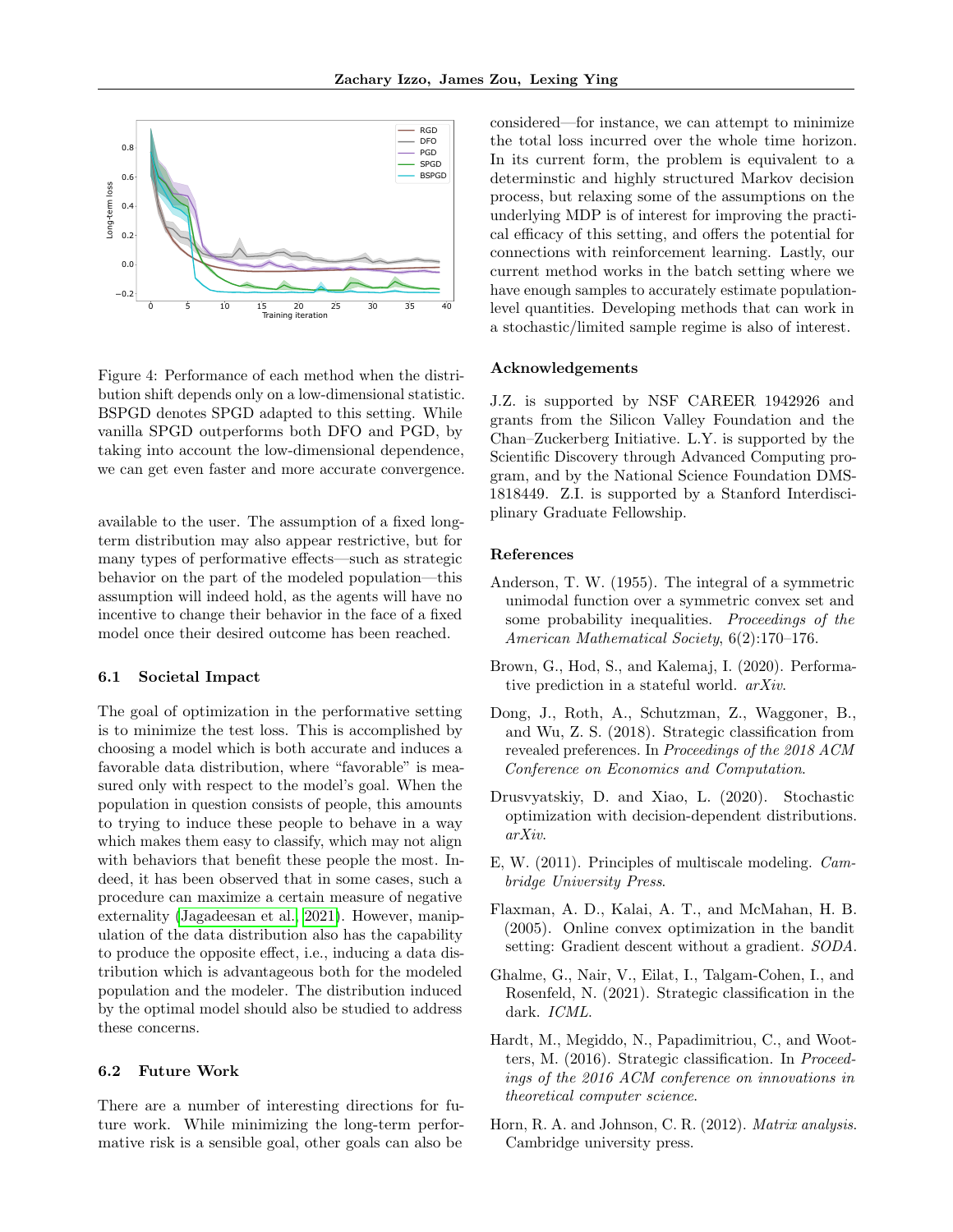- <span id="page-9-1"></span>Izzo,  $Z<sub>1</sub>$ , Ying, L., and Zou, J.  $(2021)$ . How to Learn when Data Reacts to Your Model: Performative Gradient Descent. ICML.
- <span id="page-9-10"></span>Jagadeesan, M., Mendler-Dünner, C., and Hardt, M. (2021). Alternative microfoundations for strategic classification. ICML.
- Kayongo, P., Sun, G., Hartline, J., and Hullman, J. (2021). Visualization equilibrium. IEEE Transactions on Visualization and Computer Graphics.
- <span id="page-9-5"></span>Koh, P. W., Sagawa, S., Xie, S. M., Zhang, M., Balsubramani, A., Hu, W., Yasunaga, M., Phillips, R. L., Gao, I., Lee, T., et al. (2021). Wilds: A benchmark of in-the-wild distribution shifts. ICML.
- <span id="page-9-14"></span>Lee, J. D., Simchowitz, M., Jordan, M. I., and Recht, B. (2016). Gradient descent only converges to minimizers. COLT.
- <span id="page-9-9"></span>Levanon, S. and Rosenfeld, N. (2021). Strategic classification made practical. ICML.
- <span id="page-9-7"></span>Li, Q. and Wai, H.-T. (2021). State dependent performative prediction with stochastic approximation. arXiv.
- <span id="page-9-6"></span>Mendler-Dünner, C., Perdomo, J., Zrnic, T., and Hardt, M. (2020). Stochastic optimization for performative prediction. NeurIPS.
- <span id="page-9-8"></span>Miller, J., Perdomo, J. C., and Zrnic, T. (2021). Outside the Echo Chamber: Optimizing the Performative Risk. ICML.
- <span id="page-9-4"></span>Moreno-Torres, J. G., Raeder, T., Alaiz-Rodríguez, R., Chawla, N. V., and Herrera, F. (2012). A unifying view on dataset shift in classification. Pattern Recognition, 45(1):521–530.
- <span id="page-9-0"></span>Perdomo, J. C., Zrnic, T., Mendler-Dünner, C., and Hardt, M. (2020). Performative Prediction. ICML.
- <span id="page-9-2"></span>Quionero-Candela, J., Sugiyama, M., Schwaighofer, A., and Lawrence, N. D. (2009). Dataset shift in machine learning. The MIT Press.
- <span id="page-9-13"></span>Sankar, A., Spielman, D. A., and Teng, S.-H. (2006). Smoothed analysis of the condition numbers and growth factors of matrices. SIAM Journal on Matrix Analysis and Applications, 28(2):446–476.
- <span id="page-9-3"></span>Storkey, A. (2009). When training and test sets are different: characterizing learning transfer. Dataset shift in machine learning.
- <span id="page-9-12"></span>Sundaram, R., Vullikanti, A., Xu, H., and Yao, F. (2021). Pac-learning for strategic classification. ICML.
- <span id="page-9-15"></span>Vershynin, R. (2018). High-dimensional probability: An introduction with applications in data science, volume 47. Cambridge university press.
- <span id="page-9-16"></span>Wedin, P.-Å. (1973). Perturbation theory for pseudoinverses. BIT Numerical Mathematics, 13(2):217– 232.
- <span id="page-9-17"></span>Zhu, L., Peng, X., and Liu, H. (2019). Rank-one perturbation bounds for singular values of arbitrary matrices. Journal of Inequalities and Applications,  $2019(1):1-10.$
- <span id="page-9-11"></span>Zrnic, T., Mazumdar, E., Sastry, S. S., and Jordan, M. I. (2021). Who leads and who follows in strategic classification? arXiv.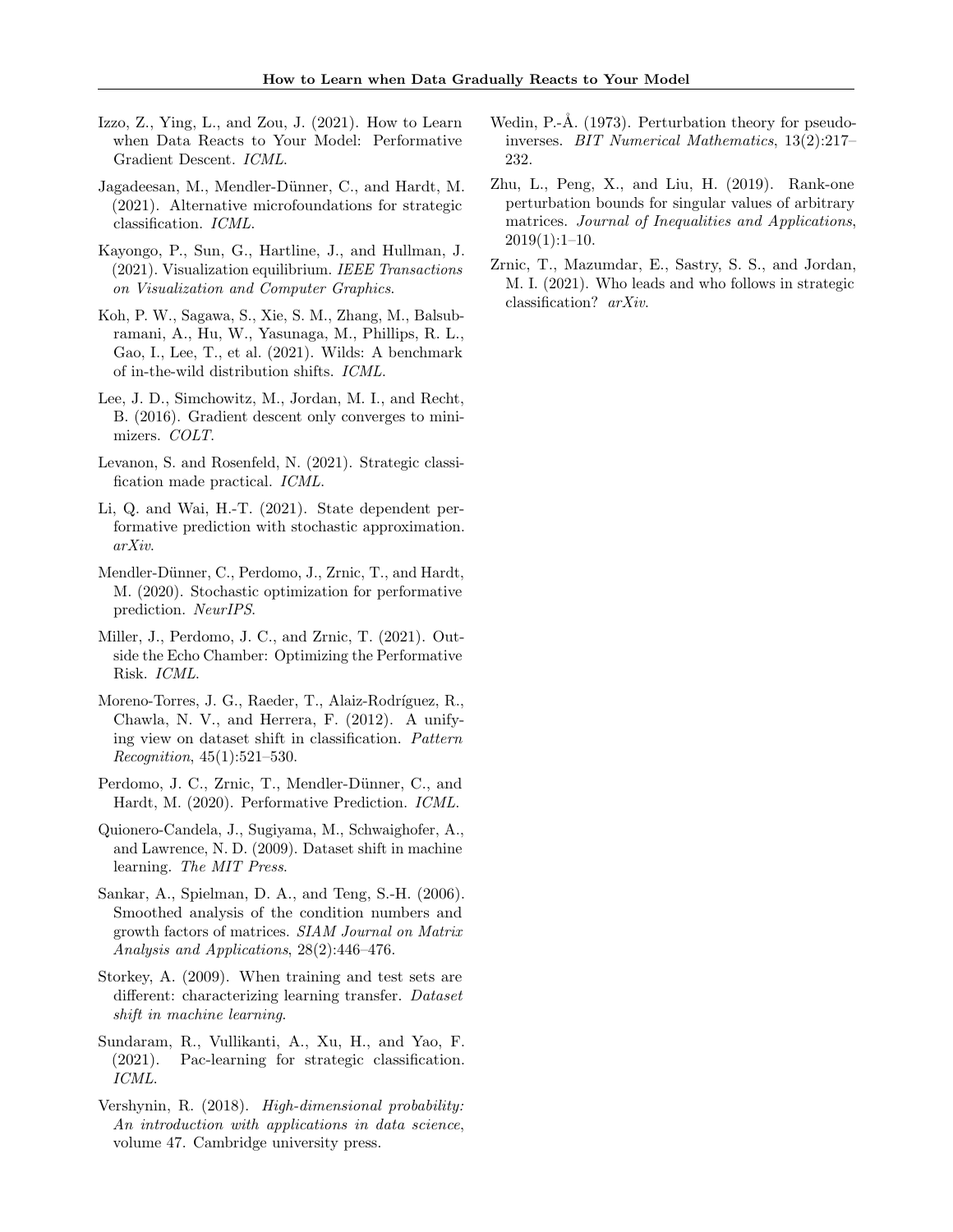## <span id="page-10-0"></span>A DERIVATION OF STATEFUL PERFGD

The long-term performative loss is given by

$$
\mathcal{L}^*(\theta_t) = \int \ell(z; \theta_t) p(z; \mu^*(\theta_t)) dz.
$$

Its gradient is therefore given by

$$
\nabla \mathcal{L}^*(\theta_t) = \int \nabla_{\theta} \ell(z; \theta_t) \, p(z; \mu^*(\theta_t)) \, dz + \int \ell(z; \theta_t) \, \frac{d\mu^*}{d\theta}^\top \nabla_{\mu} p(z; \mu^*(\theta_t)) \, dz.
$$

The general form of our gradient estimate arises by substituting  $\mu_t$  for  $\mu^*(\theta_t)$  and  $\frac{dm^k}{d\theta}$  for  $\frac{d\mu^*}{d\theta}$ .

The derivation for Algorithm [2](#page-3-0) is as follows. For each time t, let  $\psi_t = [\theta_t^\top, \mu_{t-1}^\top]^\top$ , and define  $m(\psi_t) =$  $m(\theta_t, \mu_{t-1}) = \mu_t$ . By Taylor's theorem, we have

<span id="page-10-2"></span>
$$
m(\psi_s) - m(\psi_t) \approx \frac{dm}{d\psi} \bigg|_{\psi_t} (\psi_s - \psi_t). \tag{3}
$$

then we can vectorize equation [\(3\)](#page-10-2) and obtain

$$
\Delta \mu \approx \frac{dm}{d\psi}\Big|_{\psi_t} \Delta \psi \quad \Longrightarrow \quad \frac{dm}{d\psi}\Big|_{\psi_t} \approx (\Delta \mu)(\Delta \psi)^{\dagger}.
$$

The expression for  $\widehat{\frac{d m(k)}{d \theta}}$  arises as follows. Observe that

$$
\frac{d}{d\theta}m^{(k)}(\theta,\mu) = \frac{d}{d\theta}[m(\theta,m^{(k-1)}(\theta,\mu))]
$$
  
=  $\partial_1 m(\theta,m^{(k-1)}(\theta,\mu))$   
+  $\partial_2 m(\theta,m^{(k-1)}(\theta,\mu)) \cdot \frac{d}{d\theta}m^{(k-1)}(\theta,\mu).$  (4)

Since  $m^{(k-1)}(\theta,\mu)$  is unknown, as are the derivatives  $\partial_i m$  and  $\frac{d}{d\theta}m^{(k-1)}(\theta,\mu)$ , we simply substitute our "best" guess" for each one. That is, we substitute  $\mu$  for  $m^{(k-1)}(\theta, \mu)$ ,  $\widehat{\partial_i m}$  for  $\partial_i m$ , and  $\widehat{\frac{dm^{(k-1)}}{d\theta}}$  for  $\frac{dm^{(k-1)}}{d\theta}$ . Thus we have

$$
\widehat{\frac{dm^{(k)}}{d\theta}} = \partial_1 \widehat{m(\theta,\mu)} + \widehat{\partial_2 m(\theta,\mu)} \cdot \widehat{\frac{dm^{(k-1)}}{d\theta}},
$$

with the base case  $\widehat{\frac{dm^{(0)}}{d\theta}} = 0$  (the 0 matrix). Let  $\widehat{\partial_i m} = \widehat{\partial_i m(\theta, \mu)}$ . It can easily be shown via induction that

$$
\widehat{\frac{dm^{(k)}}{d\theta}} = (I + \widehat{\partial_2 m} + (\widehat{\partial_2 m})^2 + \cdots + (\widehat{\partial_2 m})^{k-1})(\widehat{\partial_1 m}).
$$

Assuming that  $\|\widehat{\partial_2m}\| < 1$  (which we expect to hold since  $\|\partial_2m\| < 1$ ), taking  $k \to \infty$  yields

$$
\lim_{k \to \infty} \frac{\widehat{dm^{(k)}}}{d\theta} = (I - \widehat{\partial_2 m})^{-1}(\widehat{\partial_1 m})
$$

which is precisely the expression in [\(2\)](#page-3-1).

## <span id="page-10-1"></span>B PROOFS FOR §[4](#page-4-0)

### B.1 Properties of the Gaussian distribution

In the proofs which follow, we make use of several key properties of the Gaussian distribution. Some of the well-known facts we state without proof.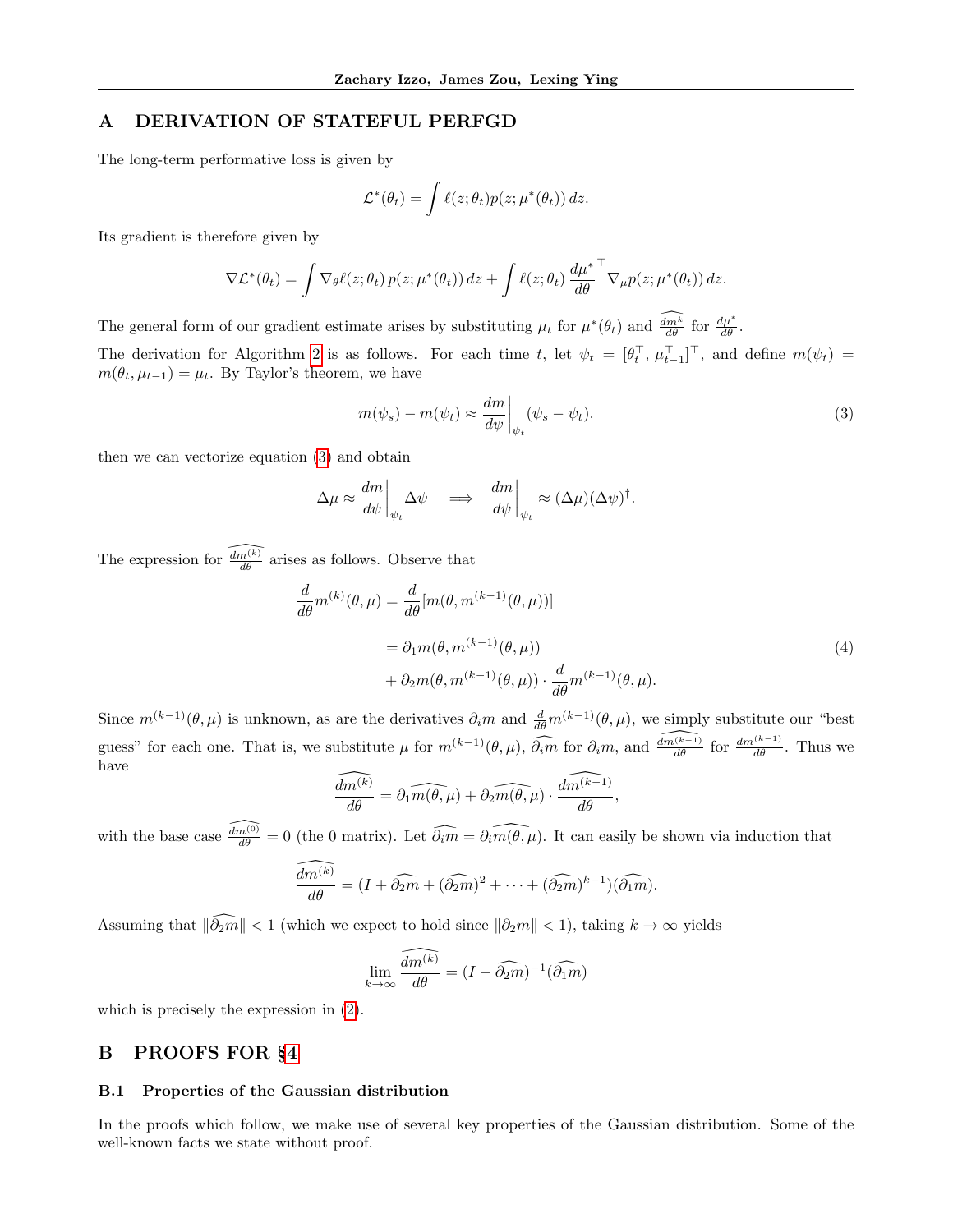<span id="page-11-2"></span>**Lemma 6.** Let  $p(z, \mu)$  be the probability density function of a  $\mathcal{N}(\mu, \Sigma)$  random variable, where  $\Sigma$  is a fixed covariance matrix. Then we have  $\int \|\nabla_{\mu}p(z,\mu)\| dz \leq \|\Sigma^{-1}\|\sqrt{d}$ .

Proof. We have

<span id="page-11-0"></span>
$$
\int \|\nabla_{\mu}p(z,\mu)\| dz = \int \|\Sigma^{-1}(z-\mu)\|p(z,\mu) dz
$$
  
\n
$$
\leq \|\Sigma^{-1/2}\| \int \|\Sigma^{-1/2}(z-\mu)\|p(z,\mu) dz
$$
  
\n
$$
= \|\Sigma^{-1/2}\| \mathbb{E}_{z \sim \mathcal{N}(0,I_d)}[\|z\|]
$$
  
\n
$$
\leq \|\Sigma^{-1/2}\| \sqrt{d}.
$$
 (6)

Here [\(5\)](#page-11-0) holds because  $z \sim \mathcal{N}(\mu, \Sigma) \Rightarrow \Sigma^{-1/2}(z - \mu) \sim \mathcal{N}(0, I_d)$  and [\(6\)](#page-11-1) holds by the well-known inequality  $\mathbb{E}_{z \sim \mathcal{N}(0, I_d)}[\Vert z \Vert] \leq \sqrt{d}.$  $\Box$ 

<span id="page-11-7"></span>**Lemma 7.** Let  $\sigma_0^2 = ||\Sigma||$ . Then we have

<span id="page-11-1"></span>
$$
\mathbb{P}_{z \sim \mathcal{N}(\mu, \Sigma)}(||z - \mu|| \ge r + \sigma_0 \sqrt{d}) \le c_1 \exp\{-c_2 r^2/\sigma_0^2\},\
$$

where  $c_1$  is a constant which can depend on d and  $\Sigma$ , and  $c_2$  is a universal constant. √

<span id="page-11-3"></span>**Lemma 8.** Let  $g \sim \mathcal{N}(0, \sigma^2 I) \in \mathbb{R}^d$ . Then  $||g|| \leq \sigma(\sigma)$  $\overline{d} + c\sqrt{\log \gamma^{-1}}$ ) with probability at least  $1 - \gamma$  for some universal constant c. By a union bound, this means that with probability at least  $1-\gamma$ ,  $||g_t|| \le \sigma$ √  $\overline{d} + c\sqrt{\log \frac{T}{\gamma}} =$  $\mathcal{O}(\sigma)$  for all  $1 \leq t \leq T$ .

<span id="page-11-4"></span>**Lemma 9** [\(Anderson](#page-8-8) [\(1955\)](#page-8-8)). Suppose X and G are independent and  $G \sim \mathcal{N}(0, \Sigma)$ . Then for any s > 0, we have

$$
\mathbb{P}(\|X + G\| \le s) \le \mathbb{P}(\|G\| \le s).
$$

<span id="page-11-6"></span>**Lemma 10.** Let  $g \sim \mathcal{N}(0, I_n)$ , and let  $A \in \mathbb{R}^{n \times n}$  have singular values  $s_1 \geq \cdots \geq s_n$ . Suppose that  $s_k \geq c$ . Then  $\text{Permna Io.} \ \mathbb{P}(\|Ag\| \leq c\sqrt{2})$  $(\overline{k} - t) \leq 2 \exp(-c' \frac{t^2}{c^2})$  $\frac{t^2}{c^2}$ ) for some universal constant c'.

*Proof.* Let  $A = \sum_{i=1}^{n} s_i u_i v_i^{\top}$  be the SVD of A. Define  $\tilde{g}_i = v_i^{\top} g$ . Since the  $v_i$  form an orthonormal basis, we have  $\tilde{g}_i \stackrel{\text{i.i.d.}}{\sim} \mathcal{N}(0, 1)$ . Next, observe that

$$
||Ag|| = || \sum_{i=1^n} s_i(v_i^\top g) u_i ||
$$
  
= 
$$
|| (s_1 \tilde{g}_1, \dots, s_n \tilde{g}_n) ||
$$
  

$$
\geq ||c(\tilde{g}_1, \dots, \tilde{g}_k) ||
$$
  
= 
$$
c||\tilde{g}||
$$

where  $\tilde{g} = (\tilde{g}_1, \ldots, \tilde{g}_k)^T \sim \mathcal{N}(0, I_k)$ . The result then follows directly from [\(Vershynin, 2018\)](#page-9-15), Theorem 3.1.1.

<span id="page-11-5"></span>**Lemma 11.** Let  $A \in \mathbb{R}^{n \times n}$  and let  $s_1 \geq \cdots \geq s_n$  be the singular values of A. Suppose that  $||A||_F \leq cn$  and  $\prod_{i=1}^n s_i \geq \beta^n$  for some  $\beta > 0$ . If  $c_1\sqrt{n} \leq k \leq c_2\sqrt{n}$  for some universal constants  $c_1$  and  $c_2$  then there exists  $n_0 = \mathcal{O}((\log \frac{c}{\beta})^2)$  such that for all  $n \ge n_0, s_k \ge \frac{\beta}{2}$ .

*Proof.* Let k be arbitrary and suppose that  $s_k < \frac{\beta}{2}$ . Then we have

$$
\beta^n \le \prod_{i=1}^n s_i \le \left(\prod_{i=1}^k s_i\right) \left(\frac{\beta}{2}\right)^{n-k} \quad \Longrightarrow \quad \prod_{i=1}^k s_i \ge 2^n \left(\frac{\beta}{2}\right)^k.
$$

On the other hand, we have

$$
\sum_{i=1}^{k} s_i \le \sum_{i=1}^{n} s_i = ||A||_* \le \sqrt{n} ||A||_F \le cn^{3/2}.
$$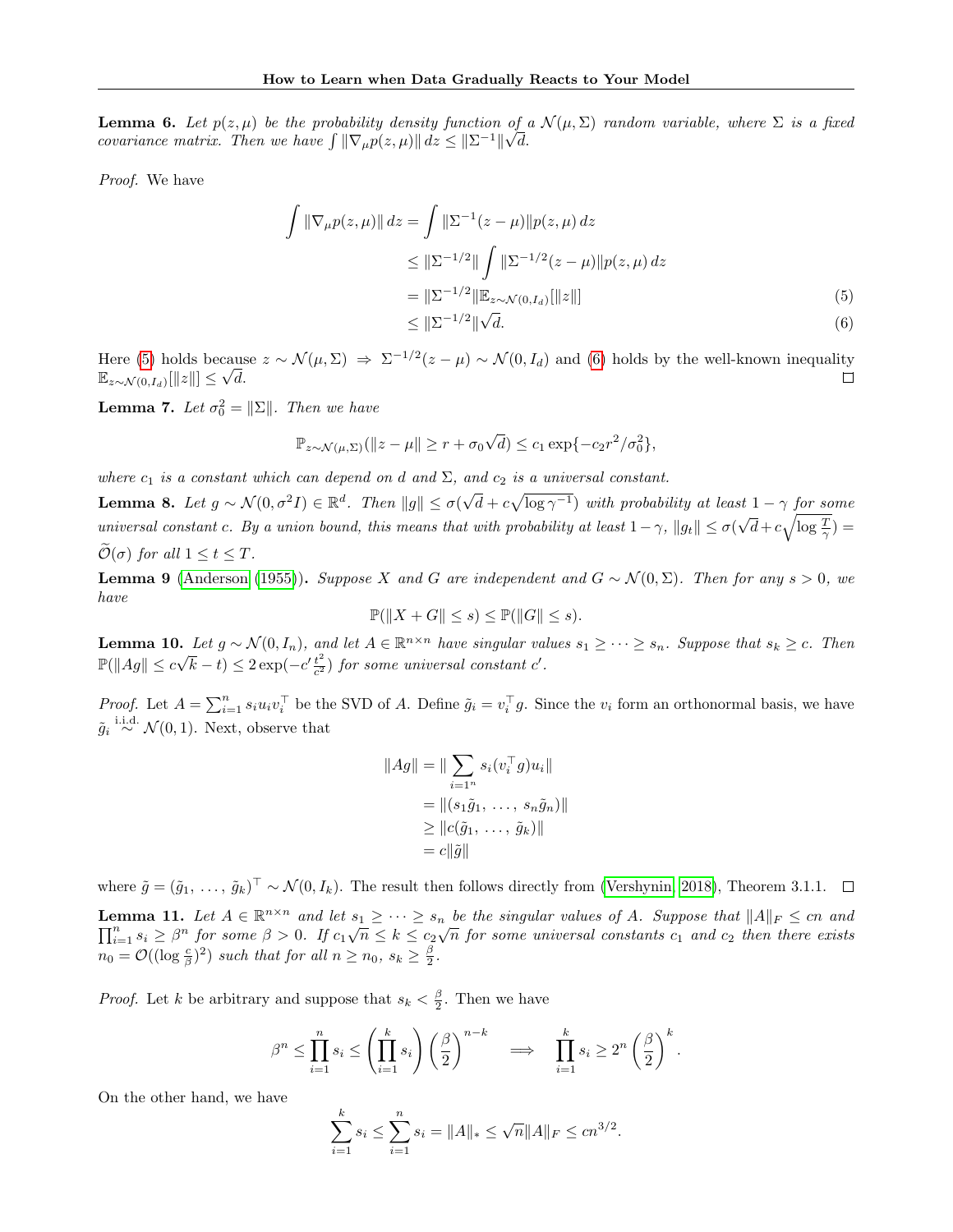A simple Lagrange multiplier argument implies that max  $\prod_{i=1}^{k} s_i$  s.t.  $\sum_{i=1}^{k} s_i \leq C$  is  $(C/k)^k$ . Plugging in  $C = c n^{3/2}$ , we arrive at the inequality

<span id="page-12-0"></span>
$$
2^{n}\left(\frac{\beta}{2}\right)^{k} \leq \prod_{i=1}^{k} s_{i} \leq \left(\frac{cn^{3/2}}{k}\right)^{k} \implies 2^{n} \leq \left(\frac{2cn^{3/2}}{\beta k}\right)^{k} \implies n \leq k\left(\log_{2}\frac{2c}{\beta} + \log_{2}\frac{n^{3/2}}{k}\right). \tag{7}
$$

Now because  $c_1\sqrt{n} \le k \le c_2\sqrt{n}$ , [\(7\)](#page-12-0) implies that

<span id="page-12-1"></span>
$$
n^{1/2} \le c_2 (\log_2 \frac{2c}{\beta} + \log_2 \frac{n}{c_1}) \le c_2 \log_2 \frac{2c}{\beta} + c_3 n^{1/4}
$$
 (8)

 $\Box$ 

 $\Box$ 

for some universal constant  $c_3$ . Now inequality [\(8\)](#page-12-1) is quadratic in  $n^{1/4}$ , so applying the quadratic formula and simplifying, we see that it can only hold when  $n \leq n_0$  for some  $n_0 = \mathcal{O}((\log \frac{c}{\beta})^2)$ . This completes the proof.

## **B.2** Useful Properties of m and  $\mu^*$

We will make use of the fact that  $m^{(k+l)}(\theta,\mu) = m^{(k)}(\theta,m^{(l)}(\theta,\mu))$  for any  $k,l\geq 0$ . This is a simple consequence of the fact that  $m^{(k)}(\theta,\mu)$  is the distribution parameters after k deployments of  $\theta$  starting from  $\mu$ , and deploying θ for l steps followed by k more deployments is the same as deploying θ for  $k + l$  steps. It can also be shown rigorously by a simple double inductive argument.

<span id="page-12-2"></span>**Lemma 12.** For any  $k \geq 0$ , we have  $\|\partial_2 m^{(k)}(\theta,\mu)\| \leq \delta^k$ . In particular, since  $0 < \delta < 1$ , we have  $\|\partial_2 m^{(k)}(\theta,\mu)\| \leq \delta$  for all  $k \geq 1$ .

*Proof.* The claim is trivially true for  $k = 0$ . Inducting on k, we have:

$$
\|\partial_2 m^{(k+1)}(\theta,\mu)\| = \|\frac{d}{d\mu} m(\theta,m^{(k)}(\theta,\mu))\|
$$
  
\n
$$
\leq \|\partial_2 m(\theta,m^{(k)}(\theta,\mu))\| \cdot \|\partial_2 m^{(k)}(\theta,\mu)\|
$$
  
\n
$$
\leq \delta \cdot \delta^k.
$$

The above makes use of Assumption [2](#page-4-1) and the inductive hypothesis. This completes the proof.

<span id="page-12-3"></span>**Lemma 13.** For any  $k \geq 0$ , we have  $\|\partial_1 m^{(k)}(\theta,\mu)\| \leq \frac{B(1-\delta^k)}{1-\delta}$  $\frac{1-\delta}{1-\delta}$ . In particular, since  $0 < \delta < 1$ , we have  $\|\partial_1 m^{(k)}(\theta,\mu)\| \leq \frac{B}{1-\delta}$  for all  $k \geq 0$ .

*Proof.* The claim is trivially true for  $k = 0$ . Inducting on k, we have:

$$
\|\partial_1 m^{(k+1)}(\theta,\mu)\| = \|\frac{d}{d\theta} m(\theta, m^{(k)}(\theta,\mu))\|
$$
  
\n
$$
\leq \|\partial_1 m(\theta, m^{(k)}(\theta,\mu))\| + \|\partial_2 m(\theta, m^{(k)}(\theta,\mu))\| \|\partial_1 m^{(k)}(\theta,\mu)\|
$$
  
\n
$$
\leq B + \delta \frac{B(1 - \delta^k)}{1 - \delta}
$$
  
\n
$$
= \frac{B(1 - \delta^{k+1})}{1 - \delta}.
$$

The above uses Assumptions [1](#page-4-6) and [2](#page-4-1) and the inductive hypothesis. This completes the proof.

<span id="page-12-4"></span>**Lemma 14.** There exists a function  $\mu^*(\theta)$  such that  $\lim_{k\to\infty} m^{(k)}(\theta,\mu) = \mu^*(\theta)$ , independent of the starting parameters  $\mu$ . Furthermore, for any  $\theta$ ,  $\mu$  we have

$$
||m^{(k)}(\theta,\mu) - \mu^*(\theta)|| \le D\delta^k.
$$

*Proof.* Let  $\mu$  be arbitrary and consider the sequence  $m^{(k)}(\theta, \mu)$ . We claim that this is a Cauchy sequence. WLOG let  $k \leq l$ . Then by Lemma [12,](#page-12-2) we have

$$
||m^{(k)}(\theta,\mu) - m^{(l)}(\theta,\mu)|| = ||m^{(k)}(\theta,\mu) - m^{(k)}(\theta,m^{(l-k)}(\theta,\mu))||
$$
  

$$
\leq \delta^k ||\mu - m^{(l-k)}(\theta,\mu)||
$$
  

$$
\leq D\delta^k.
$$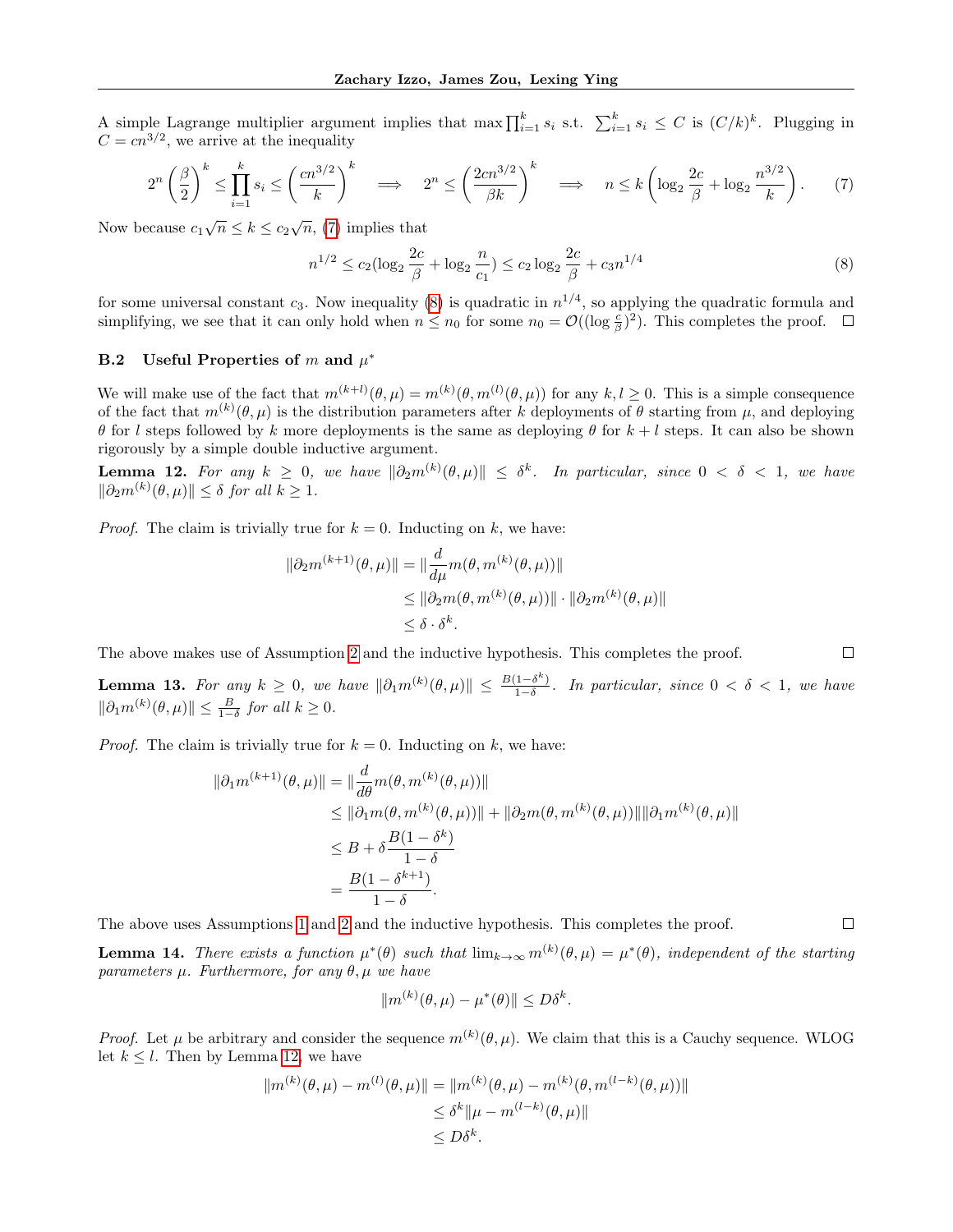Since  $0 < \delta < 1$ , the sequence is Cauchy and therefore has a limit for any  $\mu$ . Furthermore, again by Lemma [12,](#page-12-2) we have

$$
||m^{(k)}(\theta,\mu) - m^{(k)}(\theta,\mu')|| \leq \delta^k ||\mu - \mu'|| \leq D\delta^k,
$$

which implies that the limit of these Cauchy sequences is independent of  $\mu$ . We can thus set  $\mu^*(\theta)$  $\lim_{k\to\infty} m^{(k)}(\theta,\mu)$  for any  $\mu$ , and the above argument implies that  $\mu^*$  is well-defined. It is also easy to see from this logic that  $\mu^*(\theta)$  must be a fixed point of  $m(\theta, \cdot)$ .

Since  $m^{(0)}(\theta,\mu) = \mu$  and  $\|\mu - \mu^*(\theta)\| \leq D$  by definition of D, the claim holds for  $k = 0$ . We now induct and suppose the claim is true for arbitrary  $k$ . Then we have

$$
||m^{(k+1)}(\theta,\mu) - \mu^*(\theta)|| = ||m(\theta,m^{(k)}(\theta,\mu)) - m(\theta,\mu^*(\theta))||
$$
\n(9)

$$
\leq \delta \|m^{(k)}(\theta, \mu) - \mu^*(\theta)\|
$$
  

$$
\leq \delta \cdot D\delta^k.
$$
 (10)

<span id="page-13-1"></span><span id="page-13-0"></span> $\Box$ 

Here [\(9\)](#page-13-0) holds by the recursive definition of  $m^{(k+1)}$  and the fact that  $\mu^*(\theta)$  is a fixed point of  $m(\theta, \cdot)$ , and [\(10\)](#page-13-1)

<span id="page-13-2"></span>holds by Assumption [2.](#page-4-1) This completes the proof. **Lemma 15.** The long-term parameters  $\mu^*(\theta)$  are  $\frac{B}{1-\delta}$ -Lipschitz in  $\theta$ , and therefore  $\frac{d\mu^*}{d\theta}$  exists and we have

 $\|\frac{d\mu^*}{d\theta}\| \leq \frac{B}{1-\delta}.$ *Proof.* By Lemma [13,](#page-12-3)  $m^{(k)}$  are uniformly Lipschitz in  $\theta$  with Lipschitz constant  $B/(1-\delta)$ . Since  $\mu^*$  is the limit

of Lipschitz functions with Lipschitz constants uniformly bounded by  $B/(1-\delta)$ , the result follows.  $\Box$ 

<span id="page-13-4"></span>**Lemma 16.** Let  $c = CD(1 + \frac{B}{1-\delta})$  and  $B' = \frac{B}{1-\delta}$ . Then  $\left\|\frac{dm^{(k)}}{d\theta} - \frac{d\mu^*}{d\theta}\right\| \le ck\delta^{k-1} + B'\delta^k = O(k\delta^k)$ . In particular,  $\lim_{k\to\infty} \left\| \frac{dm^{(k)}}{d\theta} - \frac{d\mu^*}{d\theta} \right\| = 0.$ 

*Proof.* In what follows, we will occasionally drop the dependence of  $m^{(k)}(\theta,\mu)$  on  $\theta$  and  $\mu$  and the dependence of  $\mu^*(\theta)$  on  $\theta$  when this dependence is clear from context.

Since  $\frac{dm^{(0)}}{d\theta} = 0$  and  $\left\| \frac{d\mu^*}{d\theta} \right\| \leq B'$  by Lemma [15,](#page-13-2) the claim holds for  $k = 0$ . We induct:

$$
\|\frac{dm^{(k+1)}}{d\theta} - \frac{d\mu^*}{d\theta}\| = \|\frac{d}{d\theta}m(\theta, m^{(k)}(\theta, \mu)) - \frac{d}{d\theta}m(\theta, \mu^*(\theta))\|
$$
  
\n
$$
= \|\partial_1 m(\theta, m^{(k)}(\theta, \mu)) + \partial_2 m(\theta, m^{(k)}(\theta, \mu))\frac{dm^{(k)}}{d\theta} - \partial_1 m(\theta, \mu^*(\theta)) - \partial_2 m(\theta, \mu^*(\theta))\frac{d\mu^*}{d\theta}\|
$$
  
\n
$$
\leq \|\partial_1 m(\theta, m^{(k)}) - \partial_1 m(\theta, \mu^*)\| + \|\partial_2 m(\theta, m^{(k)}) - \partial_2 m(\theta, \mu^*)\| \frac{dm^{(k)}}{d\theta}\|
$$
  
\n
$$
+ \|\partial_2 m(\theta, \mu^*)\| \frac{dm^{(k)}}{d\theta} - \frac{d\mu^*}{d\theta}\|
$$
  
\n
$$
\leq C\|m^{(k)} - \mu^*\| + C\|m^{(k)} - \mu^*\| \frac{B}{1 - \delta} + \delta \|\frac{dm^{(k)}}{d\theta} - \frac{d\mu^*}{d\theta}\|
$$
  
\n
$$
\leq CD(1 + \frac{B}{1 - \delta})\delta^k + \delta \|\frac{dm^{(k)}}{d\theta} - \frac{d\mu^*}{d\theta}\|
$$
  
\n
$$
\leq c\delta^k + \delta(c\kappa\delta^{k-1} + B'\delta^k)
$$
  
\n
$$
= c(k+1)\delta^k + B'\delta^{k+1}.
$$

<span id="page-13-3"></span>The above makes use of Lemma [14](#page-12-4) and Assumption [5.](#page-4-7) The second part of the lemma then holds since  $0 < \delta < 1$ . Lemma 17. The norm of the gradient of the long-term performative loss is bounded by a constant:

$$
\|\nabla \mathcal{L}^*(\theta)\| \leq G = \mathcal{O}\left(\frac{\ell_{\max} B \|\Sigma^{-1/2}\| \sqrt{d}}{1-\delta}\right)
$$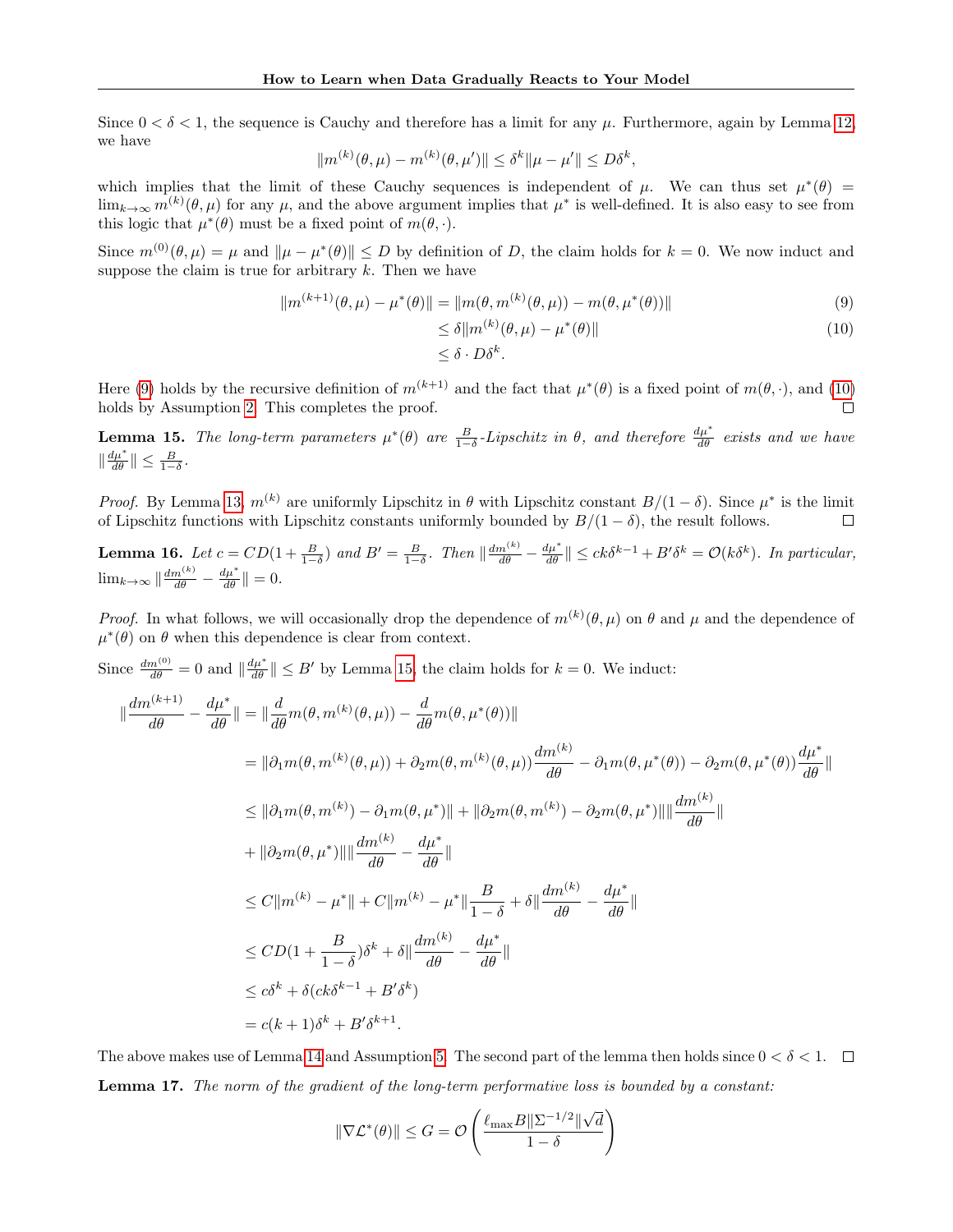for all  $\theta$ .

Proof. By Assumption [4](#page-4-8) and Lemma [15,](#page-13-2) we have

$$
\|\nabla \mathcal{L}^*(\theta)\| \leq \int \|\nabla_{\theta}\ell(z;\theta)\| p(z;\mu^*(\theta)) dz + \int |\ell(z;\theta)| \left\|\frac{d\mu^*}{d\theta}\right\| \|\nabla_{\mu}p(z;\mu^*(\theta))\| dz
$$
  

$$
\leq \ell_{\max} + \ell_{\max} \frac{B}{1-\delta} \int \|\nabla_{\mu}p(z;\mu^*(\theta))\| dz
$$
  

$$
\leq G = \mathcal{O}\left(\frac{\ell_{\max}B\|\Sigma^{-1/2}\|\sqrt{d}}{1-\delta}\right).
$$

The last line follows from Lemma [6.](#page-11-2)

We remark that, by a proof similar to the preceding, the bound on  $\|\nabla^2 \mathcal{L}^*(\theta)\|$  in Assumption [5](#page-4-7) can be replaced with a bound on the second derivatives of  $\ell$ . This constant will not appear in the leading order terms of our final bounds, so we opt for the simpler route of just assuming a priori that  $\mathcal{L}^*$  has a bounded Hessian.

### B.3 Approximation Results

Throughout, we will assume that  $T = \mathcal{O}(\varepsilon^{-c})$  for some universal constant  $c > 0$ . (We can always stop the optimization procedure early if T is larger than this.) This implies that  $\log T = o(\eta^{-c'})$ ,  $o(\sigma^{-c})$  for any positive  $constant$   $c'$ .

In our bounds, we will keep track of terms which are of leading order as  $\eta$ ,  $\sigma$ ,  $\varepsilon$ ,  $T^{-1} \to 0$ . Given our eventual choices of  $\eta$  and  $\sigma$ , we will always have  $\varepsilon = o(\eta)$ ,  $\eta = o(\sigma)$ , and  $\sigma = o(1)$ . We will also track the problem-dependent constants (e.g.,  $B, C, D$  from the assumptions, the dimension  $d$ , etc.) which form coefficients for these leading order terms, but we still consider these as constants and therefore drop terms which are high order in  $\eta$ ,  $\sigma$ ,  $\varepsilon$ ,  $T^{-1}$ but with worse dependence on the aforementioned constants. We also remark that we have not attempted to optimize our bounds with respect to these constants, and the dependence on them is likely not tight. Lastly, since the constant G defined in Lemma [17](#page-13-3) appears frequently, we will make use of it rather than repeatedly writing  $\ell_{\max} B \|\Sigma^{-1/2}\| \sqrt{d}$  $\frac{|\Sigma|^{-\gamma} - ||\sqrt{d}}{1-\delta}$ , but it should be noted that G can in fact be replaced by constants which exist a priori by the assumptions.

The overall structure of these proofs is inductive in nature. That is, we assume some conditions on the optimization trajectory so far—namely, bounds on the errors of various estimators—, and show that these properties continue to hold at the next step of the optimization.

We begin by showing that, after an initialization or "burn-in" period, the observed population means will be close to their equilibrium values. (In practice, the initialization can be quite short.) For ease of notation, we will always denote the  $\theta$  update steps as  $\hat{\nabla} \mathcal{L}_t^* + g_t$ , though for the initialization phase we will just take  $\hat{\nabla} \mathcal{L}_t^* = 0$ . (That is, we initialize by updating  $\theta_t$  by random Gaussian perturbations.)

<span id="page-14-1"></span>**Lemma 18.** Suppose that  $t \geq \log \frac{1}{\eta}$ ,  $\sigma = o(1/\sqrt{\log \frac{T}{\gamma}})$ , and  $\|\hat{\nabla} \mathcal{L}_s^*\| \leq cG$  for each  $s < t$ . Then we have

$$
\|\mu_t - \mu^*(\theta_t)\| = O(BG(\log \frac{1}{\eta})^2 \eta),
$$

with probability at least  $1 - \gamma$  simultaneously for all t.

Proof. We claim that

<span id="page-14-0"></span>
$$
\|\mu_t - \mu^*(\theta_t)\| \le \delta B \sum_{l=1}^{k-1} \|\theta_{t-l} - \theta_t\| + \|m^{(k)}(\theta_t, \mu_{t-k}) - \mu^*(\theta_t)\|
$$
\n(11)

for any  $1 \leq k \leq t$ . For  $k = 1$ , [\(11\)](#page-14-0) is just the statement  $\|\mu_t - \mu^*(\theta_t)\| \leq \|m^{(1)}(\theta_t, \mu_{t-1}) - \mu^*(\theta_t)\|$ , which is true

 $\Box$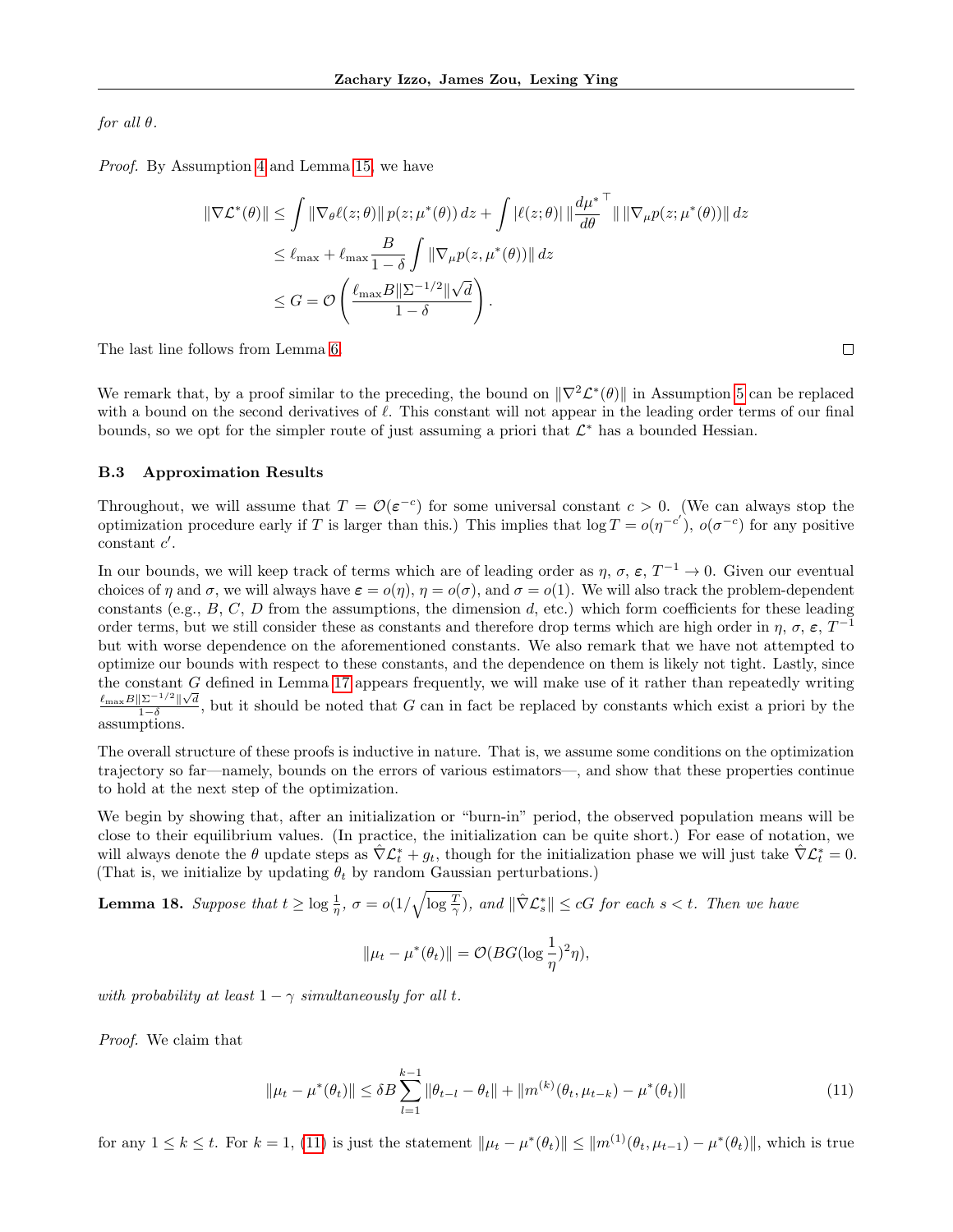since  $\mu_t = m^{(1)}(\theta_t, \mu_{t-1})$  and thus the LHS and RHS are equal. Now we induct on k:

$$
||m^{(k)}(\theta_t, \mu_{t-k}) - \mu^*(\theta_t)|| = ||m^{(k)}(\theta_t, m(\theta_{t-k}, \mu_{t-k-1})) - \mu^*(\theta_t)||
$$
  
\n
$$
\leq ||m^{(k)}(\theta_t, m(\theta_{t-k}, \mu_{t-k-1})) - m^{(k)}(\theta_t, m(\theta_t, \mu_{t-k-1}))||
$$
  
\n
$$
+ ||m^{(k)}(\theta_t, m(\theta_t, \mu_{t-k-1})) - \mu^*(\theta_t)||
$$
\n(12)

<span id="page-15-1"></span><span id="page-15-0"></span>
$$
\leq \delta \|m(\theta_{t-k}, \mu_{t-k-1}) - m(\theta_t, \mu_{t-k-1})\| + \|m^{(k)}(\theta_t, m(\theta_t, \mu_{t-k-1})) - \mu^*(\theta_t)\| \tag{13}
$$

$$
\leq \delta B \|\theta_{t-k} - \theta_t\| + \|m^{(k)}(\theta_t, m(\theta_t, \mu_{t-k-1})) - \mu^*(\theta_t)\|.
$$
\n(14)

Here [\(13\)](#page-15-0) follows from Lemma [12](#page-12-2) and [\(14\)](#page-15-1) uses Assumption [1.](#page-4-6) If we use the fact that  $m^{(k+1)}(\theta, \mu_{t-k-1}) =$  $m^{(k)}(\theta_t, m(\theta_t, \mu_{t-k-1}))$  (this is simply unrolling the recursive definition for  $m^{(k+1)}$  from the inside out instead of outside in) and plug [\(14\)](#page-15-1) into the inductive hypothesis, we complete the induction and [\(11\)](#page-14-0) holds for all  $k \leq t$ .

Next, for  $l \leq k$ , observe that

$$
\|\theta_{t-l} - \theta_t\| = \eta \|\hat{\nabla}\mathcal{L}_{t_l}^* + g_{t-l} + \dots + \hat{\nabla}\mathcal{L}_{t-1}^* + g_{t-1}\|
$$
  
\n
$$
\leq \eta \sum_{i=1}^l \|\hat{\nabla}\mathcal{L}_{t-i}^*\| + \|g_{t-i}\|
$$
  
\n
$$
\leq \eta \cdot l \cdot (cG + o(1))
$$
  
\n
$$
\leq c'' G k \eta.
$$
\n(15)

Here  $(15)$  holds since we have assumed the the high-probability guarantee of Lemma [8](#page-11-3) holds for all t. Plugging this inequality into [\(11\)](#page-14-0), we have that

<span id="page-15-3"></span><span id="page-15-2"></span>
$$
||\mu_t - \mu^*(\theta_t)|| \le \delta B \cdot (k-1) \cdot c'' G k \eta + D \delta^k
$$
  
=  $\mathcal{O}(B G k^2 \eta + D \delta^k)$ 

where we have also used Lemma [14](#page-12-4) to bound  $\|m^{(k)}(\theta_t, \mu_{t-k}) - \mu^*(\theta_t)\|$ . Setting  $k = \log \frac{1}{\eta}$  (which is valid since  $t \geq \log \frac{1}{\eta}$ , we obtain

$$
\|\mu_t - \mu^*(\theta_t)\| = \mathcal{O}(BG(\log \frac{1}{\eta})^2 \eta) = \widetilde{\mathcal{O}}(\eta).
$$

**Lemma 2.** Suppose that  $\|\hat{\nabla}\mathcal{L}_s^*\|$  are bounded by a constant for  $s < t$ . Let  $\frac{dm}{d\psi}$  denote the true Jacobian of m with respect to its input, and let  $\frac{dm}{d\psi} = [\overline{\partial_1 m}, \overline{\partial_2 m}]$  denote the estimator from Algorithm [2.](#page-3-0) Then for appropriate choices of  $\eta$ ,  $\sigma$ , and H, we have

$$
\left\|\frac{\widehat{dm}}{d\psi}-\frac{dm}{d\psi}\right\|\leq \widetilde{\mathcal{O}}\left(\frac{\eta}{\sigma}+\frac{\varepsilon}{\eta\sigma^2}\right)\equiv \mathbf{E}_m.
$$

*Proof.* We begin by decomposing  $\Delta \mu$  and  $\Delta \psi$ .

$$
\Delta \mu = \begin{bmatrix} \hat{\mu}_{t-1} - \hat{\mu}_t & \cdots & \hat{\mu}_{t-H} - \hat{\mu}_t \end{bmatrix}
$$
  
\n
$$
= \underbrace{\begin{bmatrix} \mu_{t-1} - \mu_t & \cdots & \mu_{t-H} - \mu_t \end{bmatrix}}_{\Delta \mu} + \underbrace{\begin{bmatrix} \varepsilon_{t-1} - \varepsilon_t & \cdots & \varepsilon_{t-H} - \varepsilon_t \end{bmatrix}}_{\text{err}_{\mu}}
$$
  
\n
$$
\Delta \psi = \begin{bmatrix} \theta_{t-1} - \theta_t & \cdots & \theta_{t-H} - \theta_t \\ \hat{\mu}_{t-2} - \hat{\mu}_{t-1} & \cdots & \hat{\mu}_{t-H-1} - \hat{\mu}_{t-1} \end{bmatrix}
$$
  
\n
$$
= \underbrace{\begin{bmatrix} \theta_{t-1} - \theta_t & \cdots & \theta_{t-H} - \theta_t \\ \mu_{t-2} - \mu_{t-1} & \cdots & \mu_{t-H-1} - \mu_{t-1} \end{bmatrix}}_{\Delta \psi} + \underbrace{\begin{bmatrix} 0 & \cdots & 0 \\ \varepsilon_{t-2} - \varepsilon_{t-1} & \cdots & \varepsilon_{t-H-1} - \varepsilon_{t-1} \end{bmatrix}}_{\text{err}_{\psi}}
$$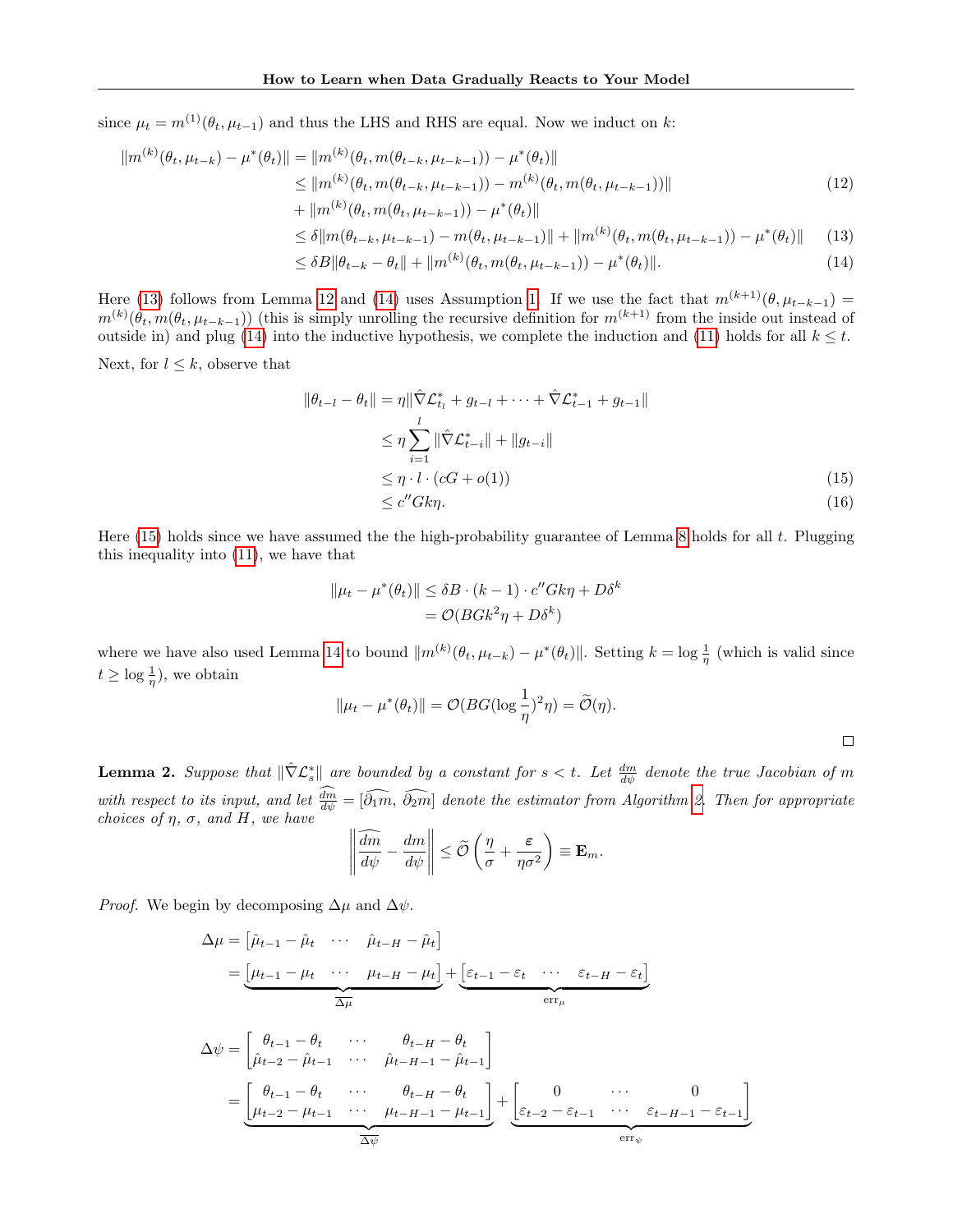Using this expression, we can rewrite  $\frac{dm}{d\psi}$ :

$$
\frac{\widehat{dm}}{d\psi} = (\overline{\Delta\mu})(\overline{\Delta\psi})^{\dagger} + (\text{err}_{\mu})(\overline{\Delta\psi})^{\dagger} + (\Delta\mu)[(\overline{\Delta\psi} + \text{err}_{\psi})^{\dagger} - (\overline{\Delta\psi})^{\dagger}].
$$

This allows us to decompose the error of  $\frac{dm}{d\psi}$  as

<span id="page-16-2"></span>
$$
\|\frac{dm}{d\psi} - (\Delta\mu)(\Delta\psi)^{\dagger}\| \le \|\frac{dm}{d\psi} - (\overline{\Delta\mu})(\overline{\Delta\psi})^{\dagger}\| + \|\text{err}_{\mu}\| \|\overline{\Delta\psi}^{\dagger}\| + \underbrace{\|\Delta\mu\| \|(\overline{\Delta\psi} + \text{err}_{\psi})^{\dagger} - (\overline{\Delta\psi})^{\dagger}\|}_{(*)}.
$$
 (17)

Before we begin, let us decompose ( $\star$ ) further. By [\(Wedin, 1973\)](#page-9-16), if  $\Delta \psi$  and  $\overline{\Delta \psi}$  are both full rank, then

<span id="page-16-0"></span>
$$
\|(\overline{\Delta\psi} + \text{err}_{\psi})^{\dagger} - (\overline{\Delta\psi})^{\dagger}\| \le \sqrt{2} \|(\overline{\Delta\psi} + \text{err}_{\psi})^{\dagger}\| \|\overline{\Delta\psi}^{\dagger}\| \|\text{err}_{\psi}\|.
$$
 (18)

By Weyl's inequality for singular values, we also have

<span id="page-16-1"></span>
$$
\|(\overline{\Delta\psi} + \text{err}_{\psi})^{\dagger}\| = \frac{1}{\sigma_{\min}(\overline{\Delta\psi} + \text{err}_{\psi})}
$$
  
\n
$$
\leq \frac{1}{\sigma_{\min}(\overline{\Delta\psi}) - \sigma_{\max}(\text{err}_{\psi})}
$$
  
\n
$$
= \frac{1}{\frac{1}{\|\overline{\Delta\psi}^{\dagger}\|} - \|\text{err}_{\psi}\|}
$$
  
\n
$$
= \frac{\|\overline{\Delta\psi}^{\dagger}\|}{1 - \|\overline{\Delta\psi}^{\dagger}\| \|\text{err}_{\psi}\|}.
$$
 (19)

Combining [\(18\)](#page-16-0) and [\(19\)](#page-16-1) and substituting them into [\(17\)](#page-16-2), we obtain

<span id="page-16-5"></span>
$$
\|\frac{dm}{d\psi} - (\Delta\mu)(\Delta\psi)^{\dagger}\| \le \underbrace{\|\frac{dm}{d\psi} - (\overline{\Delta\mu})(\overline{\Delta\psi})^{\dagger}}_{\text{(I)}}\| + \underbrace{\|\text{err}_{\mu}\| \|\overline{\Delta\psi}^{\dagger}\|}_{\text{(II)}} + \sqrt{2} \underbrace{\|\Delta\mu\| \frac{\|\overline{\Delta\psi}^{\dagger}\|^2}{1 - \|\overline{\Delta\psi}^{\dagger}\| \| \text{err}_{\psi} \|}}_{\text{(III)}}. \tag{20}
$$

Let us address (I) first. Recall that  $\frac{dm}{d\psi}$  refers to the Jacobian of m evaluated at  $(\theta_t, \mu_{t-1})$ . By Taylor's theorem, for any  $1 \leq i \leq H$ , we have

<span id="page-16-3"></span>
$$
\mu_{t-i} - \mu_t = \frac{dm}{d\psi}(\psi_{t-i} - \psi_t) + \nabla^2 m(\xi_i)[\psi_{t-i} - \psi_t, \psi_{t-i} - \psi_t].
$$
\n(21)

Here  $\psi_{t-i} = (\theta_{t-i}^\top, \mu_{t-1-i}^\top)^\top$  and  $\nabla^2 m(\xi_i)$  denotes the tensor of second derivatives of m evaluated at some point  $\xi_i$  specified by Taylor's theorem. For each  $\xi_i$ ,  $\nabla^2 m(\xi_i)$  is a bilinear map from  $\mathbb{R}^{2d} \times \mathbb{R}^{2d} \to \mathbb{R}^d$ , and  $\nabla^2 m(\xi_i)[\psi_{t-i} - \psi_t, \psi_{t-i} - \psi_t]$  denotes evaluation of this map at the inputs specified in the brackets. Define  $e_i^{\text{Taylor}} = \nabla^2 m(\xi_i) [\psi_{t-i} - \psi_t, \psi_{t-i} - \psi_t].$  By [\(21\)](#page-16-3), we have

<span id="page-16-4"></span>
$$
\overline{\Delta\mu} = \begin{bmatrix} \frac{dm}{d\psi}(\psi_{t-1} - \psi_t) + e_1^{\text{Taylor}} & \cdots & \frac{dm}{d\psi}(\psi_{t-H} - \psi_t) + e_H^{\text{Taylor}} \end{bmatrix}
$$

$$
= \frac{dm}{d\psi} \begin{bmatrix} \psi_{t-1} - \psi_t & \cdots & \psi_{t-H} - \psi_t \end{bmatrix} + \begin{bmatrix} e_1^{\text{Taylor}} & \cdots & e_H^{\text{Taylor}} \end{bmatrix}
$$

$$
= \frac{dm}{d\psi} \overline{\Delta\psi} + \underbrace{\begin{bmatrix} e_1^{\text{Taylor}} & \cdots & e_H^{\text{Taylor}} \end{bmatrix}}_{E^{\text{Taylor}}}. \tag{22}
$$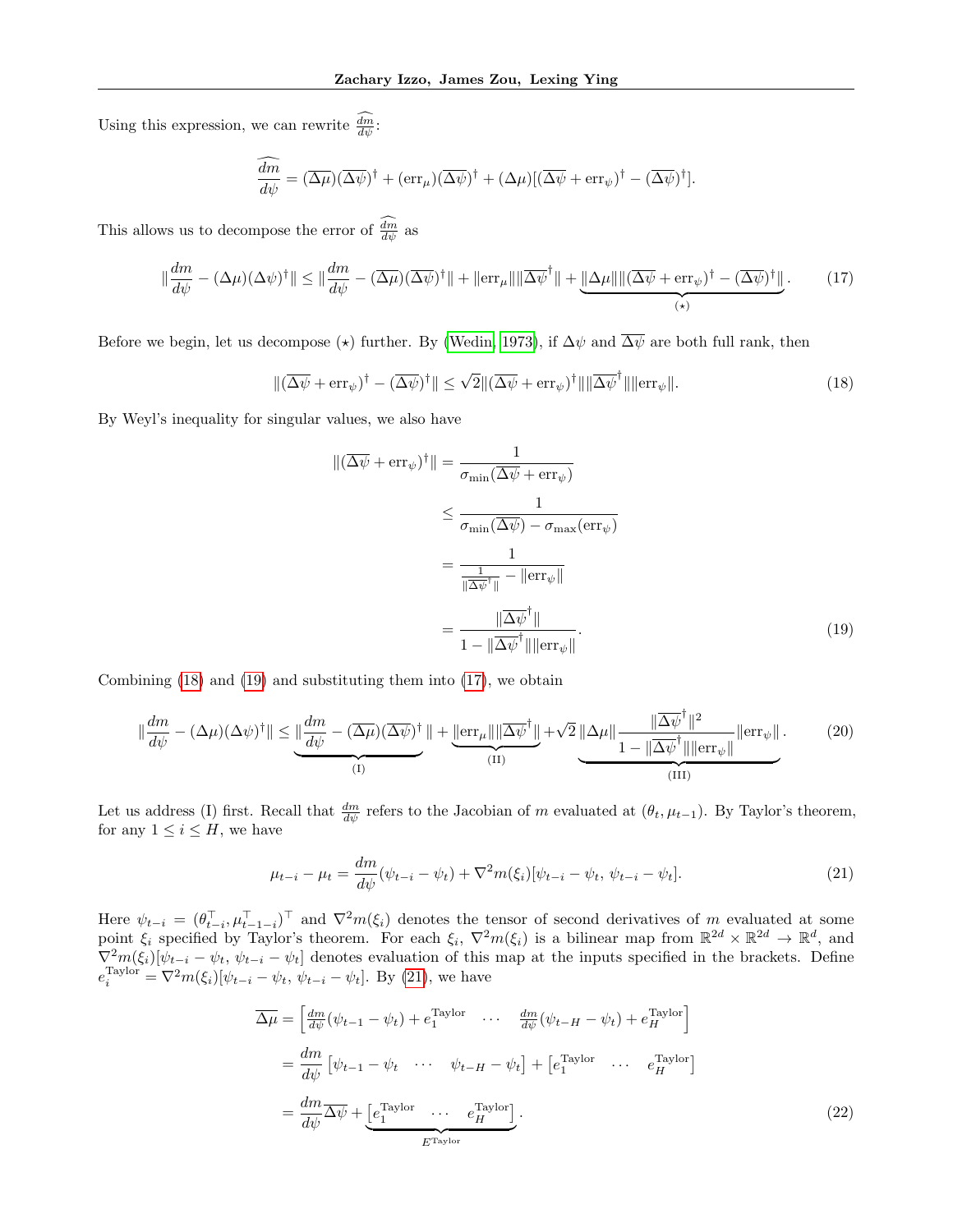Assume for the moment that  $\Delta \psi$  has full rank; we will prove this later. Since we have chosen  $H \geq 2d$  and  $\overline{\Delta\psi} \in \mathbb{R}^{2d \times H}$ , this implies that  $\overline{\Delta\psi}$  has a right inverse. Combining this fact with [\(22\)](#page-16-4), we have

<span id="page-17-5"></span>
$$
(I) = \|\frac{dm}{d\psi} - (\overline{\Delta\mu})(\overline{\Delta\psi})^{\dagger}\|
$$
  

$$
= \|\frac{dm}{d\psi} - (\frac{dm}{d\psi} + E^{\text{Taylor}}(\overline{\Delta\psi})^{\dagger})\|
$$
  

$$
\leq \|E^{\text{Taylor}}\| \|\overline{\Delta\psi}^{\dagger}\|.
$$
 (23)

We now bound  $||E^{Taylor}||$ . Because the operator norm  $||\nabla^2 m|| \leq C$  by Assumption [5,](#page-4-7) we have

$$
||e_i^{\text{Taylor}}|| = ||\nabla^2 m(\xi_i)[\psi_{t-i} - \psi_t, \psi_{t-i} - \psi_t]|| \le C ||\psi_{t-i} - \psi_t||^2.
$$
 (24)

It follows that

<span id="page-17-4"></span><span id="page-17-0"></span>
$$
||ETaylor|| \le ||ETaylor||F
$$
  
= 
$$
\sqrt{\sum_{i=1}^{H} ||e_i^{Taylor}||^2}
$$
  

$$
\le \sqrt{\sum_{i=1}^{H} (C||\psi_{t-i} - \psi_t||^2)^2}.
$$
 (25)

By definition of  $\psi_{t-i}$  and  $\psi_t$ , we have

$$
\|\psi_{t-i} - \psi_t\|^2 = \left\| \begin{bmatrix} \theta_{t-i} - \theta_t \\ \mu_{t-1-i} - \mu_{t-1} \end{bmatrix} \right\|^2
$$
  
=  $\|\theta_{t-i} - \theta_t\|^2 + \|\mu_{t-1-i} - \mu_{t-1}\|^2$   

$$
\leq \mathcal{O}((GH\eta)^2) + (\|\mu_{t-1-i} - \mu^*(\theta_{t-1-i})\| + \|\mu^*(\theta_{t-1-i}) - \mu^*(\theta_{t-1})\| + \|\mu^*(\theta_{t-1}) - \mu_{t-1}\|)^2
$$
 (26)

$$
\leq \mathcal{O}(G^2 H^2 \eta^2) + (\mathcal{O}(BG(\log \frac{1}{\eta})^2 \eta) + \frac{B}{1-\delta} \|\theta_{t-1-i} - \theta_{t-1}\| + \mathcal{O}(BG(\log \frac{1}{\eta})^2 \eta))^2 \tag{27}
$$

$$
\leq \mathcal{O}(G^2 H^2 \eta^2) + [\mathcal{O}(BG(\log \frac{1}{\eta})^2 \eta + \frac{B}{1 - \delta} G H \eta)]^2
$$
\n(28)

$$
= \mathcal{O}(B^2 G^2 (\log \frac{1}{\eta})^4 \eta^2). \tag{29}
$$

Inequality [\(26\)](#page-17-0) holds by the logic from [\(16\)](#page-15-3), as well as by splitting  $\|\mu_{t-1-i} - \mu_{t-1}\|$  with the triangle inequality. Inequality [\(27\)](#page-17-1) holds by Lemmas [15](#page-13-2) and [18.](#page-14-1) Finally, inequality [\(28\)](#page-17-2) again holds by the logic from [\(16\)](#page-15-3).

Plugging the result of [\(29\)](#page-17-3) into [\(25\)](#page-17-4), we have

<span id="page-17-6"></span> $\overline{\phantom{a}}$ 

<span id="page-17-3"></span><span id="page-17-2"></span><span id="page-17-1"></span>
$$
|E^{\text{Taylor}}| \leq C \sqrt{\sum_{i=1}^{H} [\mathcal{O}(B^2 G^2 (\log \frac{1}{\eta})^4 \eta^2)]^2}
$$
  
\n
$$
\leq C \sqrt{H \cdot [\mathcal{O}(B^2 G^2 (\log \frac{1}{\eta})^4 \eta^2)]^2}
$$
  
\n
$$
= \mathcal{O}(C \sqrt{H} B^2 G^2 (\log \frac{1}{\eta})^4 \eta^2)
$$
  
\n
$$
= \widetilde{\mathcal{O}}(\eta^2). \tag{30}
$$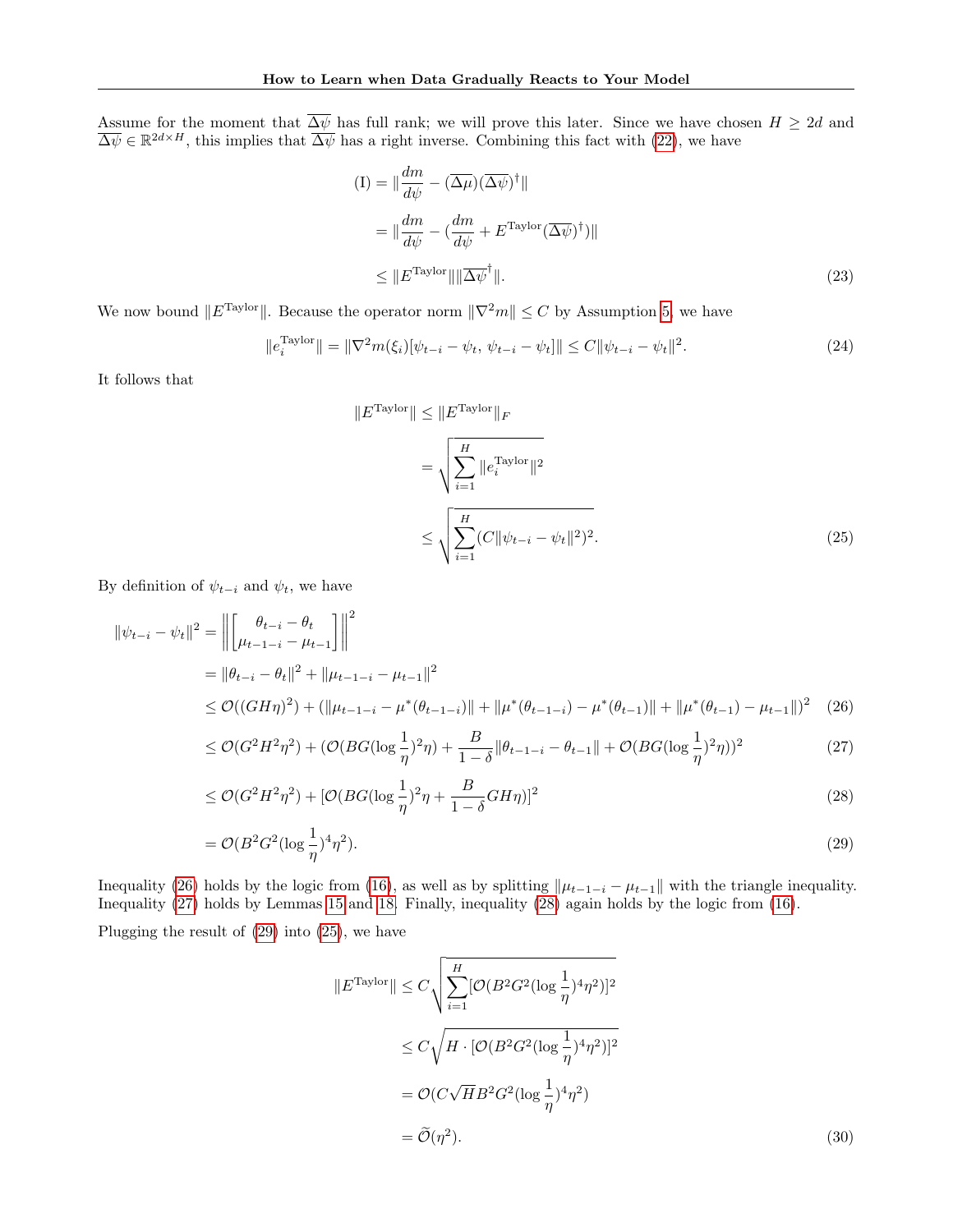Combining this with [\(23\)](#page-17-5) yields that

$$
\text{(I)} = \mathcal{O}(C\sqrt{H}B^2G^2(\log\frac{1}{\eta})^4\eta^2)\|\overline{\Delta\psi}^{\dagger}\|.\tag{31}
$$

Next, observe that since  $||\varepsilon_{t-i}|| \leq \varepsilon$ , we have

<span id="page-18-2"></span>
$$
\|\text{err}_{\mu}\| \le \|\text{err}_{\mu}\|_{F} = \mathcal{O}(\sqrt{H}\varepsilon), \qquad \|\text{err}_{\psi}\| \le \|\text{err}_{\psi}\|_{F} = \mathcal{O}(\sqrt{H}\varepsilon). \tag{32}
$$

We now turn our attention back to (III); in particular we will bound  $\|\Delta \mu\|$ . By the definition of  $\overline{\Delta \mu}$ , we have

$$
\|\Delta\mu\| \le \|\overline{\Delta\mu}\| + \|\text{err}_{\mu}\|
$$
  

$$
\le \|\frac{dm}{d\psi}\|\|\overline{\Delta\psi}\| + \|E^{\text{Taylor}}\| + \|\text{err}_{\mu}\|
$$
 (33)

$$
= \mathcal{O}\left(B\|\overline{\Delta\psi}\| + C\sqrt{H}B^2G^2(\log\frac{1}{\eta})^4\eta^2 + \sqrt{H}\varepsilon\right). \tag{34}
$$

Here [\(33\)](#page-18-0) follows from equation [\(22\)](#page-16-4). Equation [\(34\)](#page-18-1) follows from [\(30\)](#page-17-6), [\(32\)](#page-18-2), and Assumptions [1](#page-4-6) and [2.](#page-4-1) To bound  $\|\overline{\Delta \psi}\|$ , we make use of [\(29\)](#page-17-3). We have

<span id="page-18-4"></span><span id="page-18-3"></span><span id="page-18-1"></span><span id="page-18-0"></span>
$$
\|\overline{\Delta\psi}\| \le \|\overline{\Delta\psi}\|_F
$$
  
\n
$$
= \sqrt{\sum_{i=1}^H \|\psi_{t-i} - \psi_t\|^2}
$$
  
\n
$$
\le \sqrt{H \cdot \mathcal{O}(B^2 G^2 (\log \frac{1}{\eta})^4 \eta^2)}
$$
  
\n
$$
= \mathcal{O}(BG\sqrt{H} (\log \frac{1}{\eta})^2 \eta)
$$
  
\n
$$
= \widetilde{\mathcal{O}}(\eta).
$$
\n(36)

Inequality [\(35\)](#page-18-3) follows from [\(29\)](#page-17-3). Plugging [\(36\)](#page-18-4) into [\(34\)](#page-18-1), we find that

$$
\|\Delta\mu\| = \mathcal{O}(B^2 G \sqrt{H} (\log \frac{1}{\eta})^2 \eta + \sqrt{H}\varepsilon)
$$
  
\n
$$
\Rightarrow (\text{III}) = \mathcal{O}(B^2 G \sqrt{H} (\log \frac{1}{\eta})^2 \eta) \cdot \frac{\|\overline{\Delta\psi}^\dagger\|^2}{1 - \|\overline{\Delta\psi}^\dagger\| \varepsilon} \cdot \mathcal{O}(\sqrt{H}\varepsilon)
$$
\n(37)

<span id="page-18-6"></span><span id="page-18-5"></span>
$$
= \mathcal{O}(B^2GH(\log\frac{1}{\eta})^2\eta\epsilon\|\overline{\Delta\psi}^{\dagger}\|^2). \tag{38}
$$

Equation [\(37\)](#page-18-5) uses the definition of (III) and the bound on  $\|\Delta \mu\|$  (which we have reduced using that fact that  $\varepsilon = o(\eta)$ , as well as inequality [\(32\)](#page-18-2). Equation [\(38\)](#page-18-6) holds under the assumption that  $\|\overline{\Delta \psi}^{\dagger}\| \|\text{err}_{\psi}\| \leq \frac{1}{2}$ , which we will show holds given the final choice of  $\eta$  and  $\sigma$ .

Let us combine what we have shown so far to reduce the expression  $(20)$ :

<span id="page-18-7"></span>
$$
\|\frac{dm}{d\psi} - (\Delta\mu)(\Delta\psi)^{\dagger}\| = \mathcal{O}\left(C\sqrt{H}B^{2}G^{2}(\log\frac{1}{\eta})^{4}\eta^{2}\|\overline{\Delta\psi}^{\dagger}\| + \sqrt{H}\varepsilon\|\overline{\Delta\psi}^{\dagger}\| + B^{2}GH(\log\frac{1}{\eta})^{2}\eta\varepsilon\|\overline{\Delta\psi}^{\dagger}\|^{2}\right).
$$
 (39)

We have thus reduced the problem to showing that  $\overline{\Delta \psi}$  has full rank and bounding  $\|\overline{\Delta \psi}^{\dagger}\|$  from above. By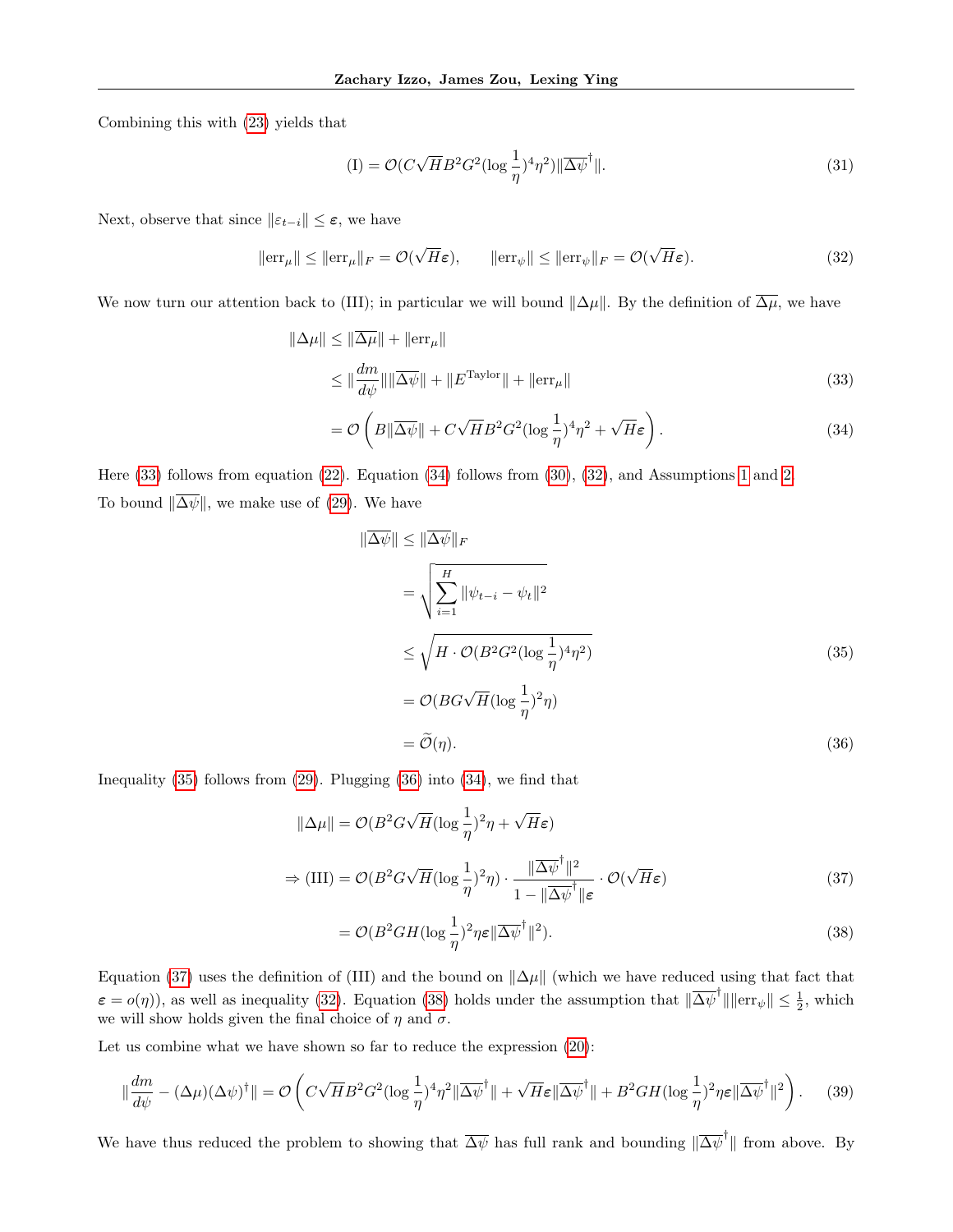Lemma [19](#page-19-0) below,  $\|\overline{\Delta \psi}^{\dagger}\| = \mathcal{O}(\frac{1}{\eta \sigma})$ . Plugging this into [\(39\)](#page-18-7), we arrive at

$$
\|\frac{dm}{d\psi} - (\Delta\mu)(\Delta\psi)^{\dagger}\| = \mathcal{O}\left(C\sqrt{H}B^2G^2(\log\frac{1}{\eta})^4\eta^2\frac{1}{\eta\sigma} + \sqrt{H}\varepsilon\frac{1}{\eta\sigma} + B^2GH(\log\frac{1}{\eta})^2\eta\varepsilon\frac{1}{\eta^2\sigma^2}\right)
$$
  
=  $\mathcal{O}\left(C\sqrt{H}B^2G^2(\log\frac{1}{\eta})^4\frac{\eta}{\sigma} + B^2GH(\log\frac{1}{\eta})^2\frac{\varepsilon}{\eta\sigma^2}\right) \equiv \mathbf{E}_m.$   
lletes the proof.

This completes the proof.

<span id="page-19-0"></span>**Lemma 19.** Suppose that  $\|\hat{\nabla} \mathcal{L}^*(\theta_{t-i}) - \nabla \mathcal{L}^*(\theta_{t-i})\| \leq \mathbf{E}_{\nabla}$ , where

<span id="page-19-2"></span>
$$
\mathbf{E}_{\nabla} = \mathcal{O}\left(\frac{CB^3 G^2 \sqrt{Hd} \|\Sigma^{-1/2}\|}{(1-\delta)^2} (\log \frac{1}{\eta})^4 \frac{\eta}{\sigma} + \frac{B^3 GH\sqrt{d} \|\Sigma^{-1/2}\|}{(1-\delta)^2} (\log \frac{1}{\eta})^2 \frac{\varepsilon}{\eta \sigma^2}\right) = \widetilde{\mathcal{O}}(\frac{\eta}{\sigma} + \frac{\varepsilon}{\eta \sigma^2}).\tag{40}
$$

Furthermore, assume that

$$
\sigma \ge 2c' \frac{BH^{3/2} \mathbf{E}_{\nabla}}{1 - \delta} \quad \text{and} \quad \sigma = o(1)
$$

where c' is an absolute constant to be specified later. Then with probability at least  $1-\frac{3\gamma}{T}$ ,  $\overline{\Delta\psi}$  has full rank and  $\|\overline{\Delta\psi}^{\dagger}\| = \mathcal{O}(\frac{1}{\eta\sigma})$  as long as  $H = \Theta(\frac{B^8d^4}{\alpha^8(1-\delta)^2})$  $\frac{B^8 d^4}{\alpha^8 (1-\delta)^8} (\log \frac{T}{\gamma})^4).$ 

*Proof.* Define  $e_{t-i} = \hat{\nabla} \mathcal{L}^*(\theta_{t-i}) - \nabla \mathcal{L}^*(\theta_{t-i})$  for  $i = 1, ..., H$ , so  $||e_{t-i}|| \leq \mathbf{E}_{\nabla}$  for  $i = 1, ..., H$ . (Note: If  $t-i \leq \log \frac{1}{\eta}$  so that step  $t-i$  was during the intialization phase, then  $\hat{\nabla} \mathcal{L}^*(\theta_{t-i})$  and  $\nabla \mathcal{L}^*(\theta_{t-i})$  are both replaced with 0 and the error is 0 for these steps. The logic that follows can trivially be extended to this case.)

Claim 1: We have

$$
\theta_{t-H+i} = \bar{\theta}_{t-H+i} - \eta \sum_{j=0}^{i-1} g_{t-H+j} - \eta \sum_{j=0}^{i-1} e_{t-H+j} + \eta^2 S_{t-H+i},
$$
\n
$$
G_{t-H+i} \sum_{k=L+1}^{i-1} g_{t-H+i} - \eta \sum_{j=0}^{i-1} g_{t-H+i} - \eta \sum_{j=0}^{i-1} g_{t-H+i} - \eta \sum_{j=0}^{i-1} g_{t-H+i} - \eta \sum_{j=0}^{i-1} g_{t-H+i} - \eta \sum_{j=0}^{i-1} g_{t-H+i} - \eta \sum_{j=0}^{i-1} g_{t-H+i} - \eta \sum_{j=0}^{i-1} g_{t-H+i} - \eta \sum_{j=0}^{i-1} g_{t-H+i} - \eta \sum_{j=0}^{i-1} g_{t-H+i} - \eta \sum_{j=0}^{i-1} g_{t-H+i} - \eta \sum_{j=0}^{i-1} g_{t-H+i} - \eta \sum_{j=0}^{i-1} g_{t-H+i} - \eta \sum_{j=0}^{i-1} g_{t-H+i} - \eta \sum_{j=0}^{i-1} g_{t-H+i} - \eta \sum_{j=0}^{i-1} g_{t-H+i} - \eta \sum_{j=0}^{i-1} g_{t-H+i} - \eta \sum_{j=0}^{i-1} g_{t-H+i} - \eta \sum_{j=0}^{i-1} g_{t-H+i} - \eta \sum_{j=0}^{i-1} g_{t-H+i} - \eta \sum_{j=0}^{i-1} g_{t-H+i} - \eta \sum_{j=0}^{i-1} g_{t-H+i} - \eta \sum_{j=0}^{i-1} g_{t-H+i} - \eta \sum_{j=0}^{i-1} g_{t-H+i} - \eta \sum_{j=0}^{i-1} g_{t-H+i} - \eta \sum_{j=0}^{i-1} g_{t-H+i} - \eta \sum_{j=0}^{i-1} g_{t,H+i} - \eta \sum_{j=0}^{i-1} g_{t,H+i} - \eta \sum_{j=0}^{i-1} g_{t,H+i} - \eta \sum_{j=0}^{i-1} g_{t,H+i} - \eta \sum_{j=0}^{i-1} g_{t,H+i} - \eta \sum_{j=0}^{i-1} g_{t,H+i} - \eta \
$$

where  $\bar{\theta}_{t-H+i}$  is independent of all of the Gaussian perturbations  $g_{t-H+j}$ ,  $j=0,\ldots,H-1$ , and  $S_{t-H+i}$  is defined recursively by

$$
S_{t-H+i} = \sum_{j=0}^{i-1} \nabla^2 \mathcal{L}^*(\zeta_{t-H+j})(G_{t-H+j} + E_{t-H+j} - \eta S_{t-H+j})
$$

for some collection of vectors  $\zeta_{t-H+j}$  in  $\mathbb{R}^d$ .

**Proof of Claim 1:** The claim holds trivially when  $i = 0$ , so we induct on i. We have:

$$
\theta_{t-H+i+1} = \theta_{t-H+i} - \eta(\nabla \mathcal{L}^*(\theta_{t-H+i}) + g_{t-H+i} + e_{t-H+i})
$$
\n
$$
= \theta_{t-H+i} - \eta(g_{t-H+i} + e_{t-H+i}) - \eta \nabla \mathcal{L}^*(\bar{\theta}_{t-H+i} - \eta G_{t-H+i} - \eta E_{t-H+i} + \eta^2 S_{t-H+i})
$$
\n
$$
= \theta_{t-H+i} - \eta(g_{t-H+i} + e_{t-H+i})
$$
\n
$$
- \eta(\nabla \mathcal{L}^*(\bar{\theta}_{t-H+i}) - \eta \nabla^2 \mathcal{L}^*(\zeta_{t-H+i})(G_{t-H+i} + E_{t-H+i} - \eta S_{t-H+i}))
$$
\n
$$
= \bar{\theta}_{t-H+i} - \eta \nabla \mathcal{L}^*(\bar{\theta}_{t-H+i}) - \eta(G_{t-H+i} + g_{t-H+i}) - \eta(E_{t-H+i} + e_{t-H+i})
$$
\n
$$
+ \eta^2(S_{t-H+i} + \nabla^2 \mathcal{L}^*(\zeta_{t-H+i})(G_{t-H+i} + E_{t-H+i} - \eta S_{t-H+i}).
$$
\n(41)

Equation [\(41\)](#page-19-1) follows by Taylor expanding  $\nabla \mathcal{L}^*$  about  $\bar{\theta}_{t-H+i}$ . We observe that

<span id="page-19-1"></span>
$$
G_{t-H+i} + g_{t-H+i} = \sum_{j=0}^{i-1} g_{t-H+j} + g_{t-H+i}
$$

$$
= \sum_{j=0}^{i} g_{t-H+j}
$$

$$
= G_{t-H+i+1}.
$$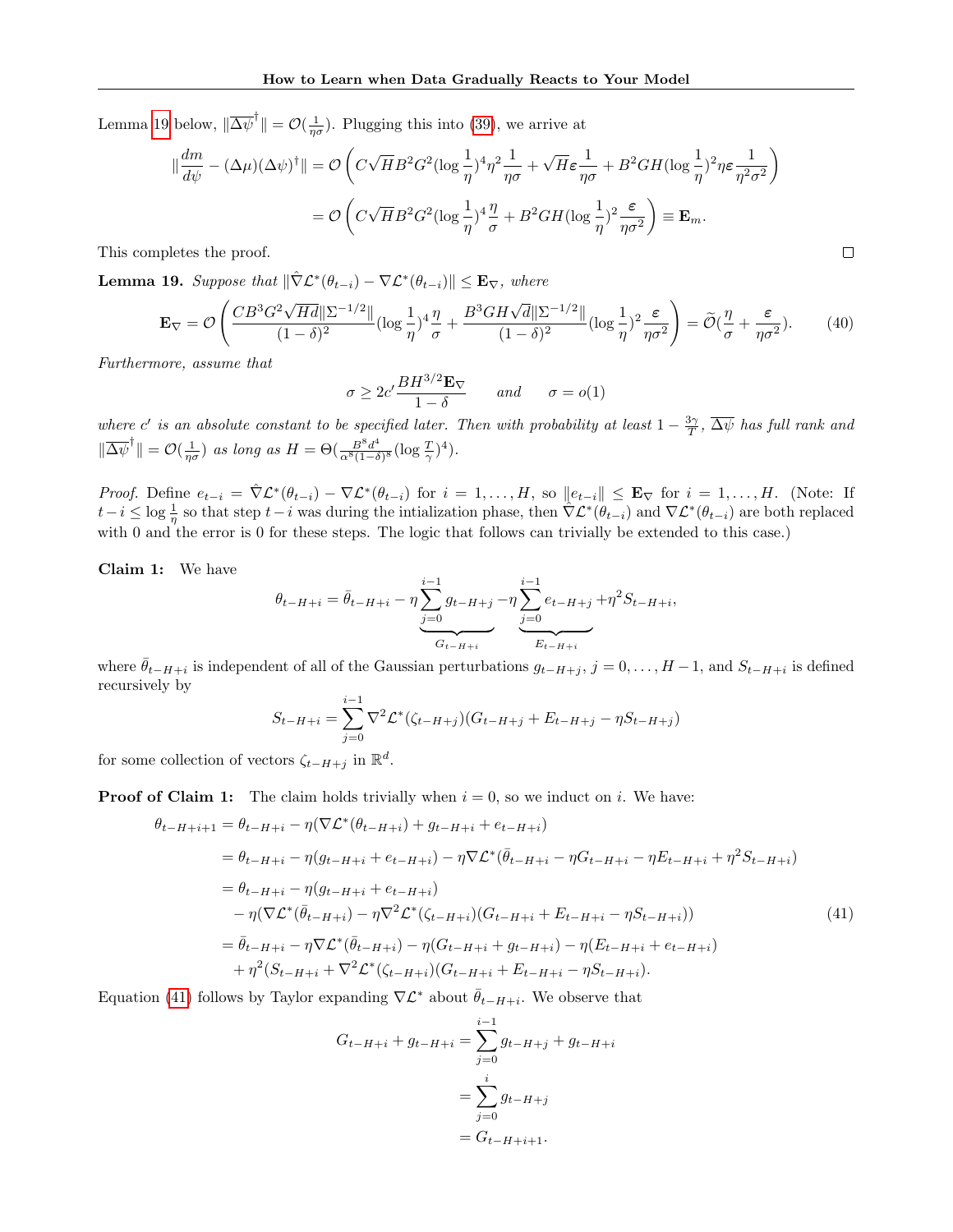Similarly, we have

$$
E_{t-H+i} + e_{t-H+i} = E_{t-H+i+1}
$$

$$
S_{t-H+i} + \nabla^2 \mathcal{L}^*(\zeta_{t-H+i})(G_{t-H+i} + E_{t-H+i} - \eta S_{t-H+i}) = S_{t-H+i+1},
$$

which completes the induction and proves Claim 1.

=

Before we proceed, we first bound  $||E_{t-H+i}||$  and  $||S_{t-H+i}||$ . By the formula for  $E_{t-H+i}$  and the fact that  $||e_{t-H+i}|| \leq \mathbf{E}_{\nabla}$  for all j, it is clear that

$$
||E_{t-H+i}|| \leq H\mathbf{E}_{\nabla}
$$

for all i. Furthermore, we have assumed that we are on the high-probability event that  $||g_t|| = \mathcal{O}(\sigma)$ √  $\overline{d} + \sqrt{\log \frac{T}{\gamma}})$ for all  $1 \le t \le T$  (see Lemma [8\)](#page-11-3). This implies that

$$
||G_{t-H+i}|| = \mathcal{O}(H\sigma(\sqrt{d} + \sqrt{\log \frac{T}{\gamma}})) = \widetilde{\mathcal{O}}(\sigma)
$$

for all *i*. Thus we can choose **G** such that  $||G_{t-H+i}|| \leq G \leq cH\sigma$ √  $\overline{d} + \sqrt{\log \frac{T}{\gamma}}$  for some universal constant c.

Finally, we claim that  $||S_{t-H+i}|| \leq \frac{(1+L\eta)^{i}-1}{L\eta} \cdot (\mathbf{G} + H\mathbf{E}_{\nabla})$  for all i. Since  $S_{t-H} = 0$ , the claim holds for  $i = 0$ . We induct:

$$
||S_{t-H+i+1}|| \le ||S_{t-H+i}|| + ||\nabla^2 \mathcal{L}^*(\zeta_{t-H+i})||(||G_{t-H+i}|| + ||E_{t-H+i}|| + \eta ||S_{t-H+i}||)
$$
  
\n
$$
\le (1+L\eta) ||S_{t-H+i}|| + L(\mathbf{G} + H\mathbf{E}_{\nabla})
$$
\n(42)

$$
\leq \frac{(1+L\eta)^{i+1} - (1+L\eta)}{L\eta} \cdot (\mathbf{G} + H\mathbf{E}_{\nabla}) + (\mathbf{G} + H\mathbf{E}_{\nabla}) \tag{43}
$$

$$
=\frac{(1+L\eta)^{i+1}-1}{L\eta}\cdot(\mathbf{G}+H\mathbf{E}_{\nabla}).
$$
\n(44)

This completes the induction. Since  $i \leq H$ , we have  $||S_{t-H+i}|| \leq \frac{(1+L\eta)^H-1}{L\eta}(\mathbf{G}+H\mathbf{E}_{\nabla})$ . Since  $\eta = o(1)$ , by expanding, we see that  $(1+L\eta)^H = 1 + \mathcal{O}(HL\eta)$ . It follows that

$$
||S_{t-H+i}|| \leq \frac{1+\mathcal{O}(HL\eta)-1}{L\eta}(\mathbf{G}+H\mathbf{E}_{\nabla}) = \mathcal{O}(H(\mathbf{G}+H\mathbf{E}_{\nabla})) = \mathcal{O}\left(H^2(\sigma(\sqrt{d}+\sqrt{\log\frac{T}{\gamma}})+\mathbf{E}_{\nabla})\right).
$$

To summarize, we have:

<span id="page-20-0"></span>
$$
||E_{t-H+i}|| = \mathcal{O}(H\mathbf{E}_{\nabla}), \qquad ||G_{t-H+i}|| = \mathcal{O}\left(H\left(\sqrt{d} + \sqrt{\log\frac{T}{\gamma}}\right)\sigma\right),
$$
\n
$$
||S_{t-H+i}|| = \mathcal{O}\left(H^2\left(\sqrt{d} + \sqrt{\log\frac{T}{\gamma}}\right)\sigma + H^2\mathbf{E}_{\nabla}\right).
$$
\n(45)

Claim 2: We have the decomposition

$$
\mu_{t-H+i} = \bar{\mu}_{t-H+i} - \eta G_{t-H+i}^{\mu} - \eta E_{t-H+i}^{\mu} + \eta^2 S_{t-H+i}^{\mu},
$$

where  $\bar{\mu}_{t-H+i}$  is independent of all of the Gaussian perturbations  $g_{t-H+j}$  and the remaining terms in the expression are given by recursive definitions below.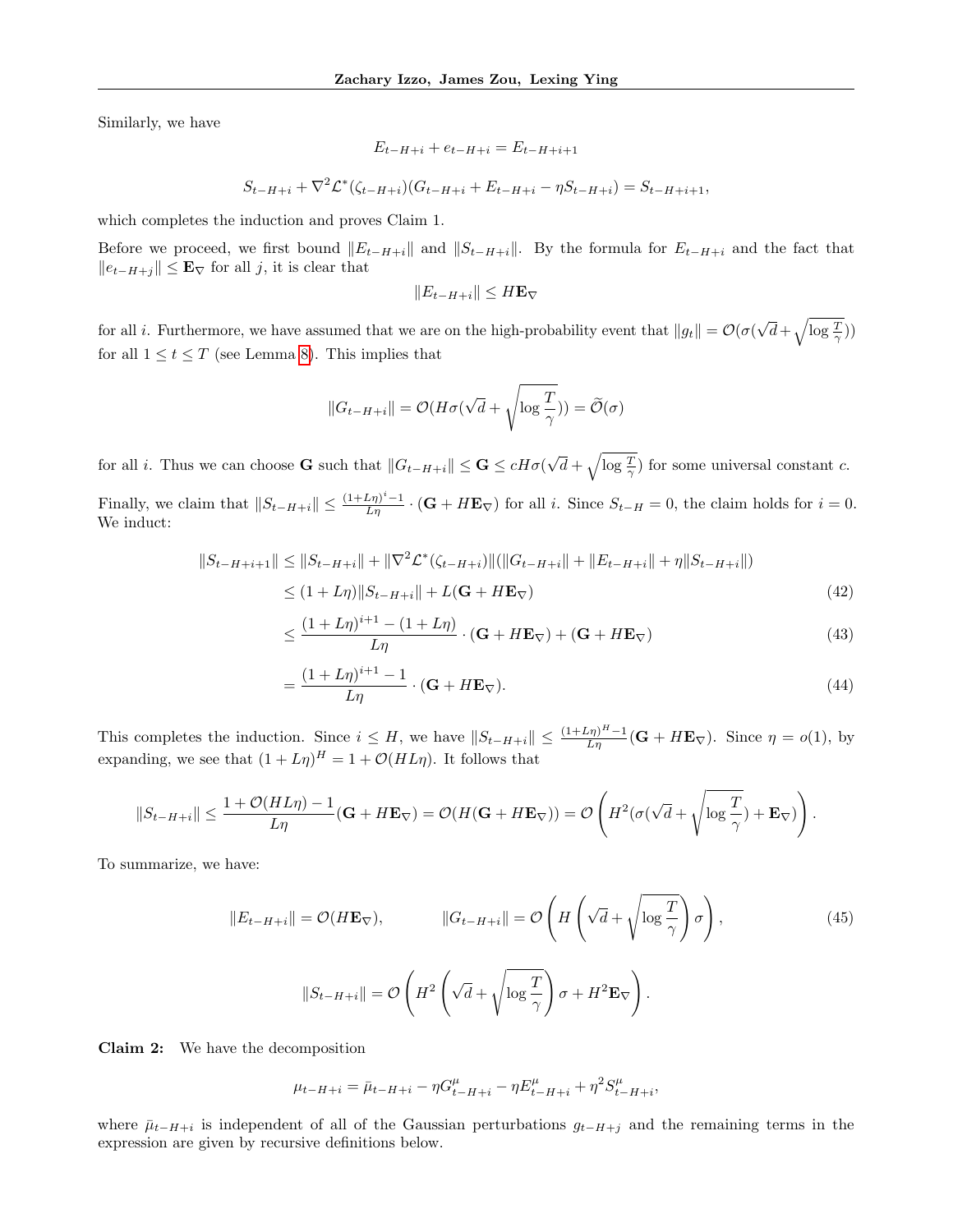**Proof of Claim 2:** The claim holds trivially when  $i = -1$ , so we induct on i. In what follows, to avoid notational clutter, we replace the index  $t - H + i$  by i. Define  $\bar{\psi}_i = (\bar{\theta}_i, \bar{\mu}_{i-1})$ , and set  $\partial_1 m_i = \partial_1 m(\bar{\psi}_i)$  and  $\partial_2 m_i = \partial_2 m(\bar{\psi}_i)$ . Lastly, define

$$
U_i = \begin{bmatrix} G_i + E_i - \eta S_i \\ G_{i-1}^{\mu} + E_{i-1}^{\mu} - \eta S_{i-1}^{\mu} \end{bmatrix}.
$$

We have:

$$
\mu_{i+1} = m(\theta_{i+1}, \mu_i)
$$
\n
$$
= m(\bar{\theta}_{i+1} - \eta G_{i+1} - \eta E_{i+1} + \eta^2 S_{i+1}, \ \bar{\mu}_i - \eta G_i^{\mu} - \eta E_i^{\mu} + \eta^2 S_i^{\mu})
$$
\n
$$
= m(\bar{\psi}_{i+1})
$$
\n
$$
- \eta \partial_1 m(\bar{\psi}_{i+1}) (G_{i+1} + E_{i+1}) - \eta \partial_2 m(\bar{\psi}_{i+1}) (G_i^{\mu} + E_i^{\mu})
$$
\n
$$
+ \eta^2 \partial_1 m(\bar{\psi}_{i+1}) S_{i+1} + \eta^2 \partial_2 m(\bar{\psi}_{i+1}) S_i^{\mu} + \eta^2 \nabla^2 m(\omega_{i+1}) \left[ \begin{bmatrix} G_{i+1} + E_{i+1} - \eta S_{i+1} \\ G_i^{\mu} + E_i^{\mu} - \eta S_i^{\mu} \end{bmatrix}, \begin{bmatrix} G_{i+1} + E_{i+1} - \eta S_{i+1} \\ G_i^{\mu} + E_i^{\mu} - \eta S_i^{\mu} \end{bmatrix} \right]
$$
\n
$$
= m(\bar{\phi}_{i+1}) \cdot n((\partial_i m_i) C_i + (\partial_i m_i) C_i^{\mu}) \cdot n((\partial_i m_i) E_i + (\partial_i m_i) E_i^{\mu})
$$
\n(46)

$$
= m(\bar{\psi}_{i+1}) - \eta((\partial_1 m_{i+1})G_{i+1} + (\partial_2 m_{i+1})G_i^{\mu}) - \eta((\partial_1 m_{i+1})E_{i+1} + (\partial_2 m_{i+1})E_{i+1}^{\mu}) + \eta^2(\nabla^2 m(\omega_{i+1})[U_{i+1}, U_{i+1}] + (\partial_1 m_{i+1})S_{i+1} + (\partial_2 m_{i+1})S_i^{\mu})
$$
\n
$$
(47)
$$

Thus if we set

$$
\bar{\mu}_{i+1} = m(\bar{\psi}_{i+1})
$$
\n
$$
G_{i+1}^{\mu} = (\partial_1 m_{i+1}) G_{i+1} + (\partial_2 m_{i+1}) G_i^{\mu}
$$
\n
$$
E_{i+1}^{\mu} = (\partial_1 m_{i+1}) E_{i+1} + (\partial_2 m_{i+1}) E_i^{\mu}
$$
\n
$$
S_{i+1}^{\mu} = \nabla^2 m(\omega_{i+1}) [U_{i+1}, U_{i+1}] + (\partial_1 m_{i+1}) S_{i+1} + (\partial_2 m_{i+1}) S_i^{\mu},
$$

then  $\bar{mu}_{i+1}$  has the desired independence property and we have recusrive definitions for  $G_{i+1}^{\mu}$ ,  $E_{i+1}^{\mu}$ , and  $S_{i+1}^{\mu}$ . This completes the proof of Claim 2.

Before moving on, we remark that it can be easily seen via induction that

$$
G_i^{\mu} = \sum_{j=1}^i (\partial_2 m_i) \cdots (\partial_2 m_{j+1}) (\partial_1 m_j) G_j
$$
  
= 
$$
\sum_{j=1}^i (\partial_2 m_i) \cdots (\partial_2 m_{j+1}) (\partial_1 m_j) \sum_{l=0}^{j-1} g_l
$$
  
= 
$$
\sum_{l=0}^{i-1} \underbrace{\left( \sum_{j=l+1}^i (\partial_2 m_i) \cdots (\partial_2 m_{j+1}) (\partial_1 m_j) \right)}_{M_{il}} g_l.
$$
 (48)

We also have that

<span id="page-21-0"></span>
$$
||M_{il}|| \leq \sum_{j=l+1}^{i} ||\partial_2 m_i|| \cdots ||\partial_2 m_{j+1}|| ||\partial_1 m_j|| \leq \sum_{j=l+1}^{i} \delta^{i-j} B \leq B \sum_{j=0}^{\infty} \delta^j = \frac{B}{1-\delta}.
$$
 (49)

This uniform constant bound on  $||M_{il}||$  will be useful later.

We will now bound  $||G_i^{\mu}||$ ,  $||E_i^{\mu}||$ , and  $||S_i^{\mu}||$ . When  $i = 0$ , all of these quantities are 0, which accounts for all of our base cases. We proceed inductively for each one. We first claim  $||G_i^{\mu}|| \leq B\mathbf{G} \cdot \frac{1-\delta^i}{1-\delta}$  $\frac{1-\delta^*}{1-\delta}$  (recall that **G** was chosen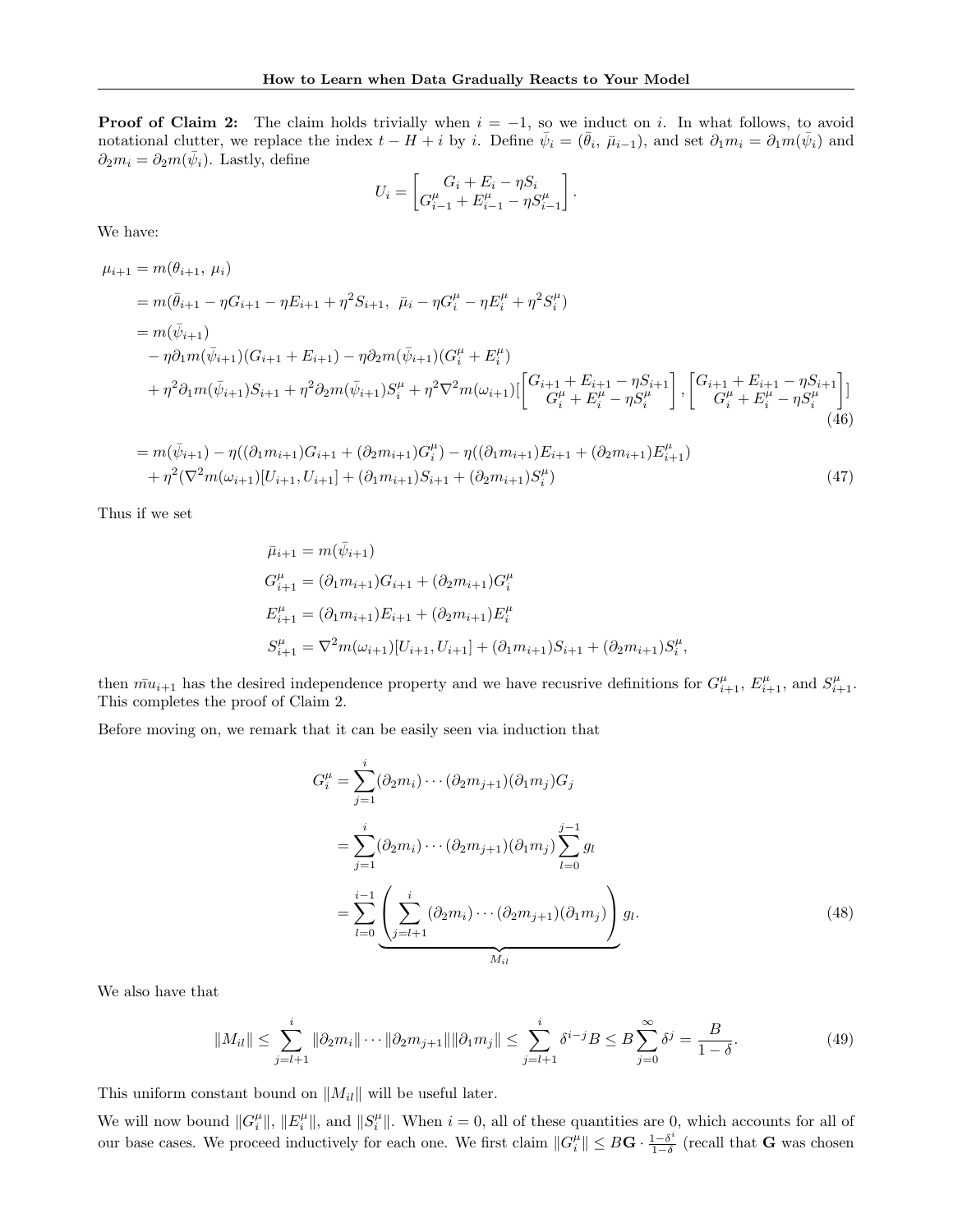so that  $||G_i|| \leq \mathbf{G} \leq cH\sigma$ ( √  $\overline{d} + \sqrt{\log \frac{T}{\gamma}}$ :

$$
||G_{i+1}^{\mu}|| \le ||\partial_1 m_{i+1}|| ||G_{i+1}|| + ||\partial_2 m_{i+1}|| ||G_i^{\mu}||
$$
  
\n
$$
\le B\mathbf{G} + \delta \cdot B\mathbf{G} \frac{1 - \delta^i}{1 - \delta}
$$
  
\n
$$
= B\mathbf{G} \frac{1 - \delta^{i+1}}{1 - \delta}.
$$

This completes the induction. Since  $\delta < 1$ , we have  $||G_i^{\mu}|| \le \frac{B\mathbf{G}}{1-\delta} = \widetilde{\mathcal{O}}(\sigma)$  for all i. By the exact same logic and the fact that  $||E_i|| \leq H \mathbf{E}_{\nabla}$  for all i, we also find that  $||E_i^{\mu}|| = \mathcal{O}(\frac{B H \mathbf{E}_{\nabla}}{1-\delta})$  for all i.

Lastly, define  $S = c'H^2((\sqrt{d} + \sqrt{\log \frac{T}{\gamma}})\sigma + \mathbf{E}_{\nabla})$  for some universal constant  $c'$  so that  $||S_i|| \leq S$  for all i; this can be done by [\(45\)](#page-20-0). We claim that  $||S_i^{\mu}|| \leq B' \mathbf{S} \frac{1-\delta^i}{1-\delta}$  $\frac{1-\delta^*}{1-\delta}$  for all *i*. We have our base case  $i=0$ , so we induct. Observe that, by definition of  $U_{i+1}$ , we have

$$
||U_{i+1}||^2 \le (||G_{i+1}|| + ||E_{i+1}|| + \eta||S_{i+1}||)^2 + (||G_{i+1}^{\mu}|| + ||E_{i+1}^{\mu}|| + \eta||S_i^{\mu}||)^2
$$
  
\n
$$
\le c(\mathbf{G}^2 + \mathbf{E}_{\nabla}^2 + \eta^2 \mathbf{S}^2 + \eta^2||S_i^{\mu}||^2)
$$
  
\n
$$
= o(\mathbf{S})
$$
\n(51)

Here [\(50\)](#page-22-0) holds by the bounds on  $||G_i||$ ,  $||E_i||$ , etc., and the elementary inequality  $(x + y + z)^2 = \mathcal{O}(x^2 + y^2 + z^2)$ for any  $x, y, z \ge 0$ . Inequality [\(51\)](#page-22-1) holds since  $\mathbf{G}, \mathbf{E}_{\nabla}, ||S_i^{\mu}|| = \mathcal{O}(\mathbf{S})$ , and  $\mathbf{S} = o(1)$ .

Now, by the recursive definition of  $S_{i+1}^{\mu}$  and the bounds on  $\nabla^2 m$ , we have:

<span id="page-22-2"></span><span id="page-22-1"></span><span id="page-22-0"></span>
$$
||S_{i+1}^{\mu}|| \le C||U_{i+1}||^2 + B\mathbf{S} + \delta||S_i^{\mu}||
$$
  
=  $o(\mathbf{S}) + B\mathbf{S} + \delta \cdot B' \mathbf{S} \frac{1 - \delta^i}{1 - \delta}$   

$$
\le B' \mathbf{S} + \delta \cdot B' \mathbf{S} \frac{1 - \delta^i}{1 - \delta}
$$
  
=  $B' \mathbf{S} \frac{1 - \delta^{i+1}}{1 - \delta}.$  (52)

B' can be selected properly in [\(52\)](#page-22-2) since the  $o(S)$  term is vanishingly small compared to S. This completes the induction. Summarizing our results, we have

<span id="page-22-3"></span>
$$
||E_i^{\mu}|| = \mathcal{O}(\frac{B H \mathbf{E}_{\nabla}}{1 - \delta}), \qquad ||G_i^{\mu}|| = \mathcal{O}(H\sigma(\sqrt{d} + \sqrt{\log \frac{T}{\gamma}})), \qquad ||S_i^{\mu}|| = \widetilde{\mathcal{O}}(\sigma) + \mathcal{O}(\mathbf{E}_{\nabla}). \tag{53}
$$

With this in mind, we can can now write:

$$
\psi_{t-H+i} - \psi_t = \begin{bmatrix} \bar{\theta}_{t-H+i} - \eta G_{t-H+i} - \eta E_{t-H+i} + \eta^2 S_{t-H+i} - (\bar{\theta}_t - \eta G_t - \eta E_t + \eta^2 S_t) \\ \bar{\mu}_{t-H+i-1} - \eta G_{t-H+i-1}^\mu - \eta E_{t-H+i-1}^\mu + \eta^2 S_{t-H+i-1}^\mu - (\bar{\mu}_{t-1} - \eta G_{t-1}^\mu - \eta E_{t-1}^\mu + \eta^2 S_{t-1}^\mu) \end{bmatrix} \\ = \underbrace{\begin{bmatrix} \bar{\theta}_{t-H+i} - \bar{\theta}_t \\ \bar{\mu}_{t-H+i-1} - \bar{\mu}_{t-1} \end{bmatrix}}_{\Delta \underline{\psi}_i} + \eta \underbrace{\begin{bmatrix} G_t - G_{t-H+i} \\ G_{t-1}^\mu - G_{t-H+i-1}^\mu \end{bmatrix}}_{\Delta G_i} + \eta \underbrace{\begin{bmatrix} E_t - E_{t-H+i} \\ E_{t-1}^\mu - E_{t-H+i-1}^\mu \end{bmatrix}}_{\Delta E_i} + \eta^2 \underbrace{\begin{bmatrix} S_t - S_{t-H+i} \\ S_{t-1}^\mu - S_{t-H+i-1}^\mu \end{bmatrix}}_{\Delta S_i}.
$$

Recall that  $v_{i:j}$  denotes the matrix whose columns are  $v_i$  through  $v_j$  for  $i \geq j$ :

$$
v_{i:j} = \begin{bmatrix} v_i & v_{i-1} & \cdots & v_j \end{bmatrix}.
$$

Using this notation, define

$$
\Delta \psi = \Delta \psi_{H-1:0}, \qquad \Delta G = \Delta G_{H-1:0}, \qquad \Delta E = \Delta E_{H-1:0}, \qquad \Delta S = \Delta S_{H-1:0}.
$$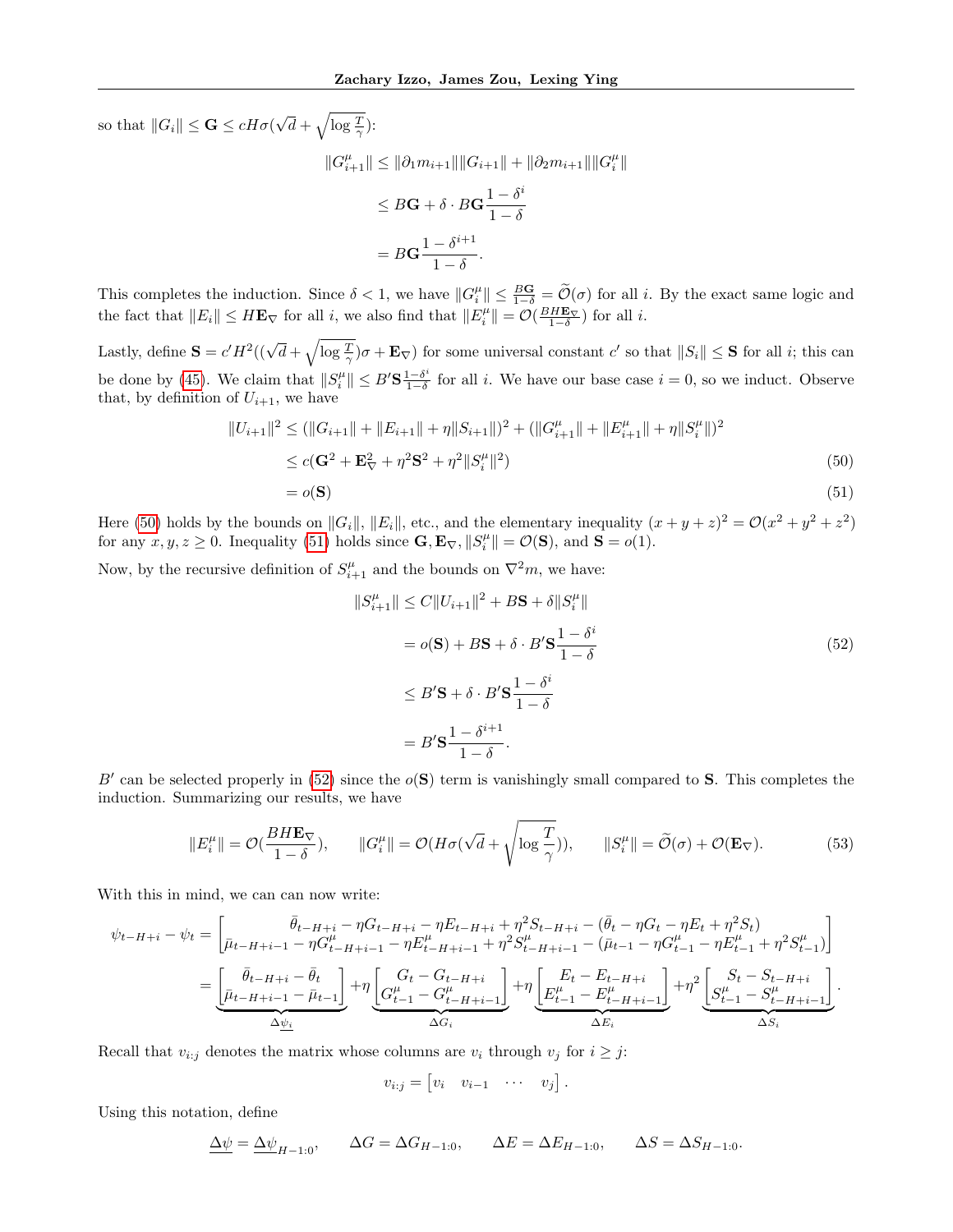Recalling the definition of  $\overline{\Delta \psi}$ , we then have

$$
\overline{\Delta \psi} = \underline{\Delta \psi} + \eta \Delta G + \eta \Delta E + \eta^2 \Delta S.
$$

Using the same Weyl's inequality calculation as in [\(19\)](#page-16-1), we the have

<span id="page-23-4"></span>
$$
\|\overline{\Delta\psi}^{\dagger}\| \le \frac{\|(\underline{\Delta\psi} + \eta \Delta G)^{\dagger}\|}{1 - \|(\underline{\Delta\psi} + \eta \Delta G)^{\dagger}\|(\eta\|\Delta E\| + \eta^2\|\Delta S\|)}.
$$
\n(54)

By [\(45\)](#page-20-0), [\(53\)](#page-22-3), and the definitions of  $\Delta E$  and  $\Delta S$ , we have

$$
\|\Delta E\| \le \|\Delta E\|_F = \mathcal{O}(\frac{BH^{3/2}}{1-\delta}\mathbf{E}_{\nabla}) \qquad \|\Delta S\| \le \|\Delta S\|_F = \widetilde{\mathcal{O}}(\sigma) + \mathcal{O}(\mathbf{E}_{\nabla}). \tag{55}
$$

Thus we have reduced our problem to showing that  $\Delta \psi + \eta \Delta G$  has full rank and bounding  $\|(\Delta \psi + \eta \Delta G)^{\dagger}\|$  with high probability. Note that since  $\Delta \psi + \eta \Delta G \in \mathbb{R}^{2d \times \overline{H}}$  and  $H \geq 2d$ , it suffices to show that for any vector  $v \in \mathbb{R}^{2d}$ with  $||v|| = 1$ , we have

<span id="page-23-3"></span>
$$
\|(\underline{\Delta \psi} + \eta \Delta G)^{\top} v\| \ge \eta \sigma. \tag{56}
$$

First, observe that  $\eta \Delta G^{\top} v$  is Gaussian. Furthermore, for any mean 0 Gaussian vector g and deterministic vector  $w$ , by Lemma [9](#page-11-4) we have

<span id="page-23-2"></span>
$$
\mathbb{P}(\|w+g\| \ge s) \ge \mathbb{P}(\|g\| \ge s). \tag{57}
$$

Thus it suffices to lower bound  $\|\Delta G^{\top}v\|$  with high probability. By the homogeneity of the Gaussian, it suffices to prove the result for  $\sigma = 1$ .

Again to avoid notational clutter, we will changes indices  $t - H + i \mapsto i$ . Let  $v = (v_1, v_2)$  with  $v_1, v_2 \in \mathbb{R}^d$ . Observe that  $((\Delta G)^{\top} v)_i = (G_t^{\top} v_1 + G_{t-1}^{\mu}^{\top} v_2) + G_i^{\top} v_1 + G_{i-1}^{\mu}^{\top} v_2$ . Define

$$
\widetilde{\Delta G^{\top} v} = \left[ G_i^{\top} v_1 + G_{i-1}^{\mu}^{\top} v_2 \right]_{i=0}^{H-1} \in \mathbb{R}^H.
$$

We will begin by analyzing  $\widetilde{\Delta G^{\top}v}$  and address the constant offset to this later. First, by definition of  $G_i$  and  $G_i^{\mu}$ , we have:

$$
G_i^{\top} v_1 + G_{i-1}^{\mu}{}^{\top} v_2 = \sum_{l=0}^{i-3} g_l^{\top} (v_1 + M_{il}^{\top} v_2) + g_{i-2}^{\top} (v_1 + (\partial_1 m_{i-1})^{\top} v_2) + g_{i-1}^{\top} v_1.
$$
 (58)

We now consider two cases. Recall that we have assume that  $\sigma_{\min}(\partial_i m) \geq \alpha$  for all i and some constant  $\alpha > 0$ .

**Case 1:**  $||v_1|| \geq \frac{\alpha}{4}$  In this case, we write

<span id="page-23-1"></span><span id="page-23-0"></span>
$$
G_i^{\top} v_1 + G_{i-1}^{\mu}{}^{\top} v_2 = \sum_{l=0}^{i-2} g_l^{\top} w_{il} + g_{i-1}^{\top} v_1
$$
\n(59)

with  $w_{il} = v_1 + M_{il}^{\top} v_2$ . Define  $u = \frac{v_1}{\|v_1\|}$ , and for each i, l form the unique decomposition  $w_{il} = a_{il}u + w_{il}^{\perp}$  with  $u^{\top}w_{il}^{\perp}=0$ . Define  $\tilde{g}_l=g_l^{\top}u$ , and note that since  $||u||=1$  and  $g_l \stackrel{\text{i.i.d.}}{\sim} \mathcal{N}(0, I_d)$ , we have  $\tilde{g} \sim \mathcal{N}(0, I_H)$  where  $\tilde{g}$  is the vector with entries  $\tilde{g}_l$ . With this notation, [\(59\)](#page-23-0) becomes

$$
G_i^{\top} v_1 + G_{i-1}^{\mu}^{\top} v_2 = \sum_{l=0}^{i-2} a_{il} \tilde{g}_l + \underbrace{\sum_{l=0}^{i-2} g_l^{\top} w_{il}^{\top}}_{Z_i} + ||v_1|| \tilde{g}_{i-1}
$$
(60)

Note that  $Z_i$  is Gaussian and independent of  $\tilde{g}$ , since

$$
\mathbb{E}Z_i\tilde{g}_j = \sum_{l=0}^{i-2} \mathbb{E}[(w_{il}^{\perp \top} g_l)(g_j^{\top} u)] = \sum_{l=0}^{i-2} w_{il}^{\perp \top} \mathbb{E}g_l g_j^{\top} u = \sum_{l=0}^{i-2} 1 \mathbb{1}_{\{l=j\}} w_{il}^{\perp \top} u = 0
$$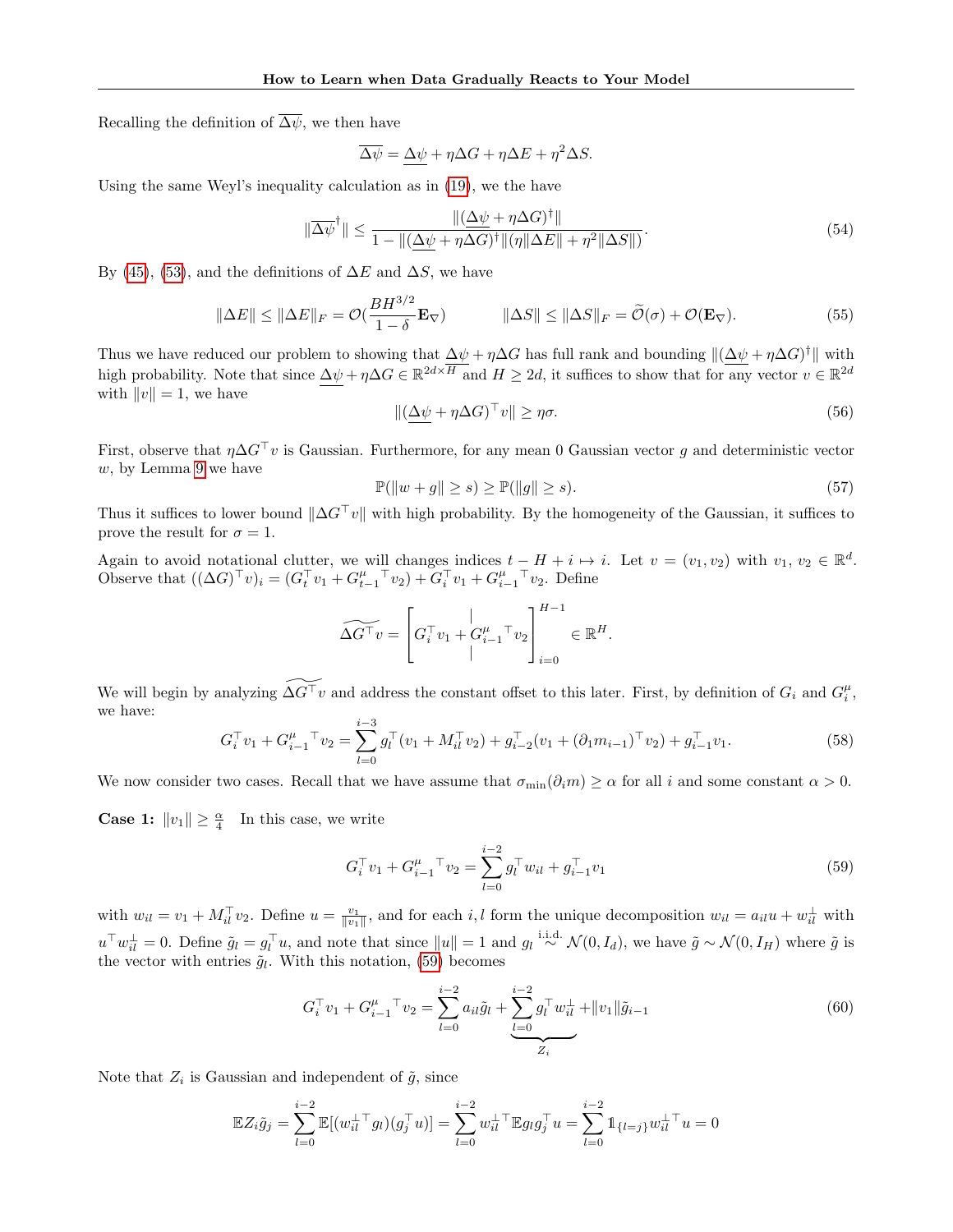by definition of  $w_{il}^{\perp}$ . Now from [\(60\)](#page-23-1), we can write

$$
\widetilde{\Delta G^{\top} v} = \tilde{A}\tilde{g} + Z,
$$

where  $Z \perp \tilde{g}$  and  $\tilde{A}$  is lower triangular with 0s along the diagonal,  $||v_1||$  on the first subdiagonal, and the other entries given by  $a_{il}$ . That is,

$$
\tilde{A}_{il} = \begin{cases}\n0 & l \geq i \\
\|v_1\| & l = i - 1 \\
a_{il} & l \leq i - 2\n\end{cases}
$$

Furthermore, by applying [\(60\)](#page-23-1) to  $i = t$ , we have

$$
G_t^{\top} v_1 + G_{t-1}^{\mu}{}^{\top} v_2 = \sum_{l=0}^{t-1} b_l \tilde{g}_l + \underbrace{\sum_{l=0}^{t-2} g_l^{\top} w_{tl}^{\perp}}_{z}
$$

for some coefficients  $b_l$  and z Gaussian and independent of  $\tilde{g}$ . Let  $b \in \mathbb{R}^H$  denote the vector with entries  $b_l$ , so that

$$
G_t^{\top} v_1 + G_{t-1}^{\mu}^{\top} v_2 = b^{\top} \tilde{g} + z.
$$

It then follows that

$$
(\Delta G)^{\top} v = (G_t^{\top} v_1 + G_{t-1}^{\mu}^{\top} v_2) \mathbb{1} - \widetilde{\Delta G^{\top} v}
$$

$$
= \mathbb{1}(b^{\top} \tilde{g} + z) - \tilde{A}\tilde{g} - Z
$$

$$
= (\mathbb{1}b^{\top} - \tilde{A})\tilde{g} + Z',
$$

where  $Z' = z\mathbb{1} - Z$  is a mean-0 Gaussian vector independent of  $\tilde{g}$ .

We now claim that there exists a constant  $H_1 = \mathcal{O}(1)$  such that for all  $H \geq H_1$ ,  $\sigma_{\sqrt{H}}(1b^{\top} - \tilde{A}) \geq \frac{\alpha}{10}$ . By Theorem 2.1 of [\(Zhu et al., 2019\)](#page-9-17), for any k, we have  $\sigma_k(1b^{\dagger} - \tilde{A}) \geq \sigma_{k+1}(\tilde{A})$ , so it suffices to show that  $\sigma_{\sqrt{H}+1}(\tilde{A}) \ge \frac{\alpha}{10}$ . By [\(Horn and Johnson, 2012\)](#page-8-9), Corollary 7.3.6, if M is any matrix and M' is a matrix obtained by deleting a row or column of M, for any k we have  $\sigma_k(M) \geq \sigma_k(M')$ . Thus if we define A to be the submatrix of  $\tilde{A}$  obtained by deleting the first row and last column of  $\tilde{A}$ , it suffices to show that  $\sigma_{\sqrt{H}+1}(A) \geq \frac{\alpha}{10}$ .

Observe that A is lower triangular with diagonal entries  $||v_1|| \geq \frac{\alpha}{4}$ . Furthermore, all of the entries of A are bounded by a constant:  $|A_{ii}| = ||v_1|| \le 1$ , and

$$
|a_{il}| \le ||w_{il}|| \le ||v_1|| + ||M_{il}|| ||v_2|| \le 1 + \frac{B}{1 - \delta} \le \frac{2B}{1 - \delta} \equiv c,
$$

where the penultimate inequality holds by [\(49\)](#page-21-0) and the final inequality holds by assuming WLOG that  $B \geq 1$ . It follows that  $||A||_F \leq c(H-1)$ . Furthermore, since A is lower triangular, we have

$$
\prod_{i=1}^{H-1} \sigma_i(A) = |\det(A)| = \prod_{i=1}^{H-1} ||v_1|| \ge \left(\frac{\alpha}{4}\right)^{H-1}
$$

.

Thus we can apply Lemma [11](#page-11-5) with  $n = H - 1$ ,  $\beta = \frac{\alpha}{4}$ ,  $c = \frac{2B}{1-\delta}$ , and  $k =$ √  $H + 1$ . This implies that there exists a constant  $H_1 = \mathcal{O}((\log \frac{B}{\alpha(1-\delta)})^2)$  such that for all  $H \ge H_1$ , we have  $\sigma_{\sqrt{H}+1}(A) \ge \frac{\alpha}{8} \ge \frac{\alpha}{10}$  as desired.

We will now show that  $(\Delta G)^{\top}v$  has a similar decomposition in the other case (when  $v_1$  is small), and after doing so, we can proceed with a unified analysis.

**Case 2:**  $||v_1|| < \frac{\alpha}{4}$  Observe that since we chose  $||v|| = 1$ , we must have

$$
||v_2|| = \sqrt{1 - ||v_1||^2} \ge \sqrt{1 - (\alpha/4)^2} \ge \sqrt{15}/4
$$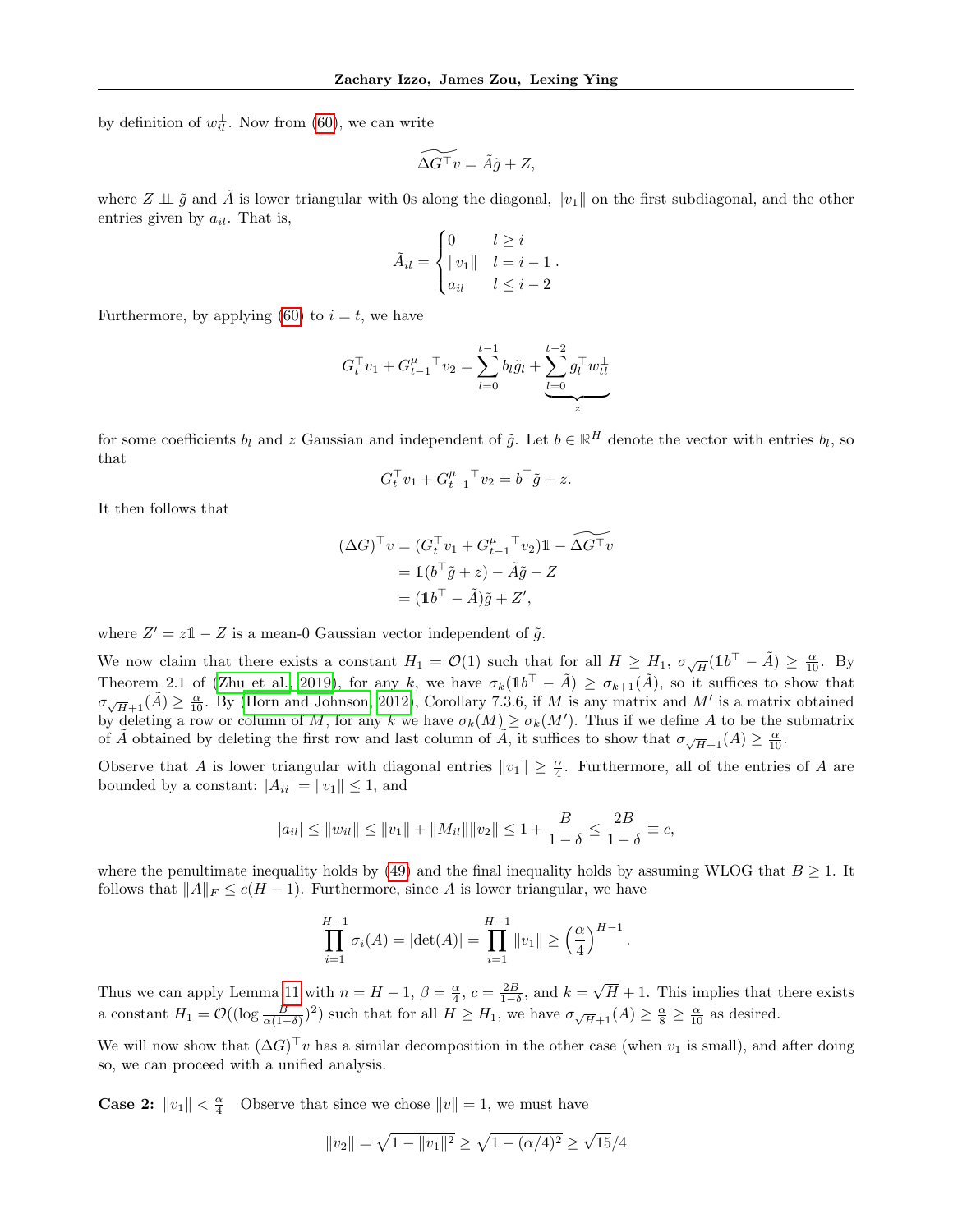since  $\alpha \leq 1$ . Furthermore, note that

$$
||v_1 + (\partial_1 m_{i-1})^\top v_2|| \ge \sigma_{\min}(\partial_1 m_{i-1}) ||v_2|| - ||v_1|| \ge \alpha \frac{\sqrt{15}}{4} - \frac{\alpha}{4} = \frac{\sqrt{15} - 1}{4} \alpha.
$$

Define  $\tilde{v}_{i-2} = v_1 + (\partial_1 m_{i-1})^\top v_2$ ; the above calculation shows that  $\|\tilde{v}_{i-2}\| \geq \frac{\alpha}{2}$ . We now proceed similarly to Case 1. As before, we have

<span id="page-25-0"></span>
$$
G_i^{\top} v_1 + G_{i-1}^{\mu}{}^{\top} v_2 = \sum_{l=0}^{i-3} g_l^{\top} w_{il} + g_{i-2}^{\top} \tilde{v}_{i-2} + g_{i-1}^{\top} v_1
$$
\n(61)

with  $w_{il} = v_1 + M_{il}^{\top} v_2$ . For each  $i, l$ , define  $u_i = \tilde{v}_i / ||\tilde{v}_i||$ , and write

$$
w_{il} = a_{il}u_l + w_{il}^{\perp}, \t u_l^{\top} w_{il}^{\perp} = 0
$$
  

$$
v_1 = a_i u_i + v_{1,i}^{\perp}, \t u_l^{\top} v_{1,i}^{\perp} = 0.
$$

Set  $\tilde{g}_i = g_i^{\top} u_i$  and let  $\tilde{g}$  be the vector with entries  $\tilde{g}_i$ . Since  $||u_i|| = 1$  and  $g_i \stackrel{\text{i.i.d.}}{\sim} \mathcal{N}(0, I_d)$ , we have  $\tilde{g} \sim \mathcal{N}(0, I_H)$ . We can now rewrite [\(61\)](#page-25-0) as

<span id="page-25-2"></span>
$$
G_i^{\top} v_1 + G_{i-1}^{\mu}{}^{\top} v_2 = \sum_{l=0}^{i-3} a_{il} \tilde{g}_l + ||\tilde{v}_{i-2}||\tilde{g}_{i-2} + a_{i-1}\tilde{g}_{i-1} + \underbrace{\sum_{l=0}^{i-3} g_l^{\top} w_{il}^{\perp} + g_{i-1}^{\top} v_{1,i-1}^{\perp}}_{Z_i}.
$$
 (62)

Again,  $Z_i$  is Gaussian and independent of  $\tilde{g}$ :

$$
\mathbb{E}Z_i\tilde{g}_j = \mathbb{E}[(\sum_{l=0}^{i-3} g_l^{\top} w_{il}^{\perp} + g_{i-1}^{\top} v_{1,i-1}^{\perp})(g_j^{\top} u_j)]
$$
  
\n
$$
= \sum_{l=0}^{i-3} w_{il}^{\perp} \mathbb{E}[g_l g_j^{\top}]u_j + v_{1,i-1}^{\perp} \mathbb{E}[g_{i-1} g_j^{\top}]u_j
$$
  
\n
$$
= \sum_{l=0}^{i-3} 1_{l=j} w_{il}^{\perp} \mathbb{E}[u_j + 1_{i-1=j} v_{1,i-1}^{\perp} u_j]
$$
  
\n
$$
= 0
$$
  
\n(63)

where each term in [\(63\)](#page-25-1) is 0 by definition of  $w_{il}^{\perp}$  and  $v_{1,i-1}^{\perp}$ . Furthermore, specializing [\(62\)](#page-25-2) to  $i = t$ , we find that there is a vector of constant coefficients  $b$  such that

<span id="page-25-1"></span>
$$
G_t^\top v_1 + G_{t-1}^\mu{}^\top v_2 = b^\top \tilde{g} + z
$$

where z is a mean-0 Gaussian independent of  $\tilde{g}$ . Defining  $(\widetilde{\Delta G})^T v$  as in Case 1, we then have:

$$
(\Delta G)^{\top} v = (\mathbb{1}b^{\top} - \tilde{A})\tilde{g} + Z'
$$

where  $Z' = z\mathbb{1} - Z$  is a mean-0 Gaussian vector independent of  $\tilde{g}$ , and the lower-triangular matrix  $\tilde{A}$  is defined by

$$
\tilde{A}_{il} = \begin{cases}\n0 & l \geq i \\
a_i & l = i - 1 \\
\|\tilde{v}_{i-2}\| & l = i - 2 \\
a_{il} & l \leq i - 3\n\end{cases}.
$$

We now claim that there is a constant  $H_2$  such that for all  $H \geq H_2$ ,  $\sigma_{\sqrt{H}}(1b^{\top} - \tilde{A}) \geq \frac{\alpha}{10}$ . Define  $\hat{A}$  to be  $\tilde{A}$ with its first row and lost column deleted. Let  $D = \text{diag}(a_i)_{i=1}^{H-1}$  be the diagonal al  $\hat{A}$ , and finally define A to be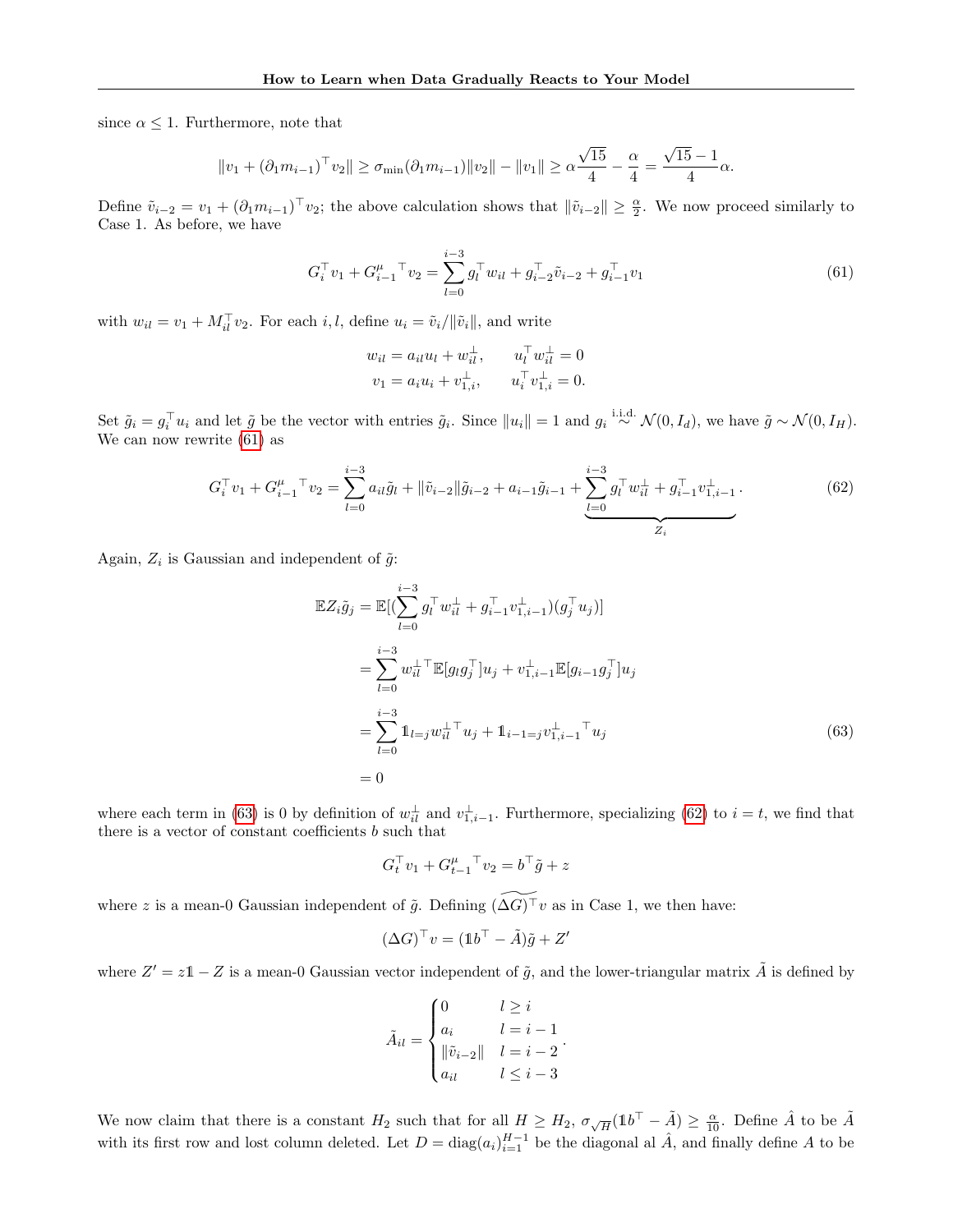the matrix obtained by deleting the first row and last column of  $\hat{A} - D$ . Note that  $A \in \mathbb{R}^{(H-2)\times(H-2)}$  is lower triangular with diagonal entries  $\|\tilde{v}_{i-2}\|$ ,  $i = 2, ..., H - 1$ . Furthermore, we have:

$$
\sigma_{\sqrt{H}}(\mathbb{1}b^{\top} - \tilde{A}) \ge \sigma_{\sqrt{H} + 1}(\tilde{A})\tag{64}
$$

<span id="page-26-1"></span><span id="page-26-0"></span>
$$
\geq \sigma_{\sqrt{H}+1}(\hat{A})\tag{65}
$$

$$
\geq \sigma_{\sqrt{H}+1}(\hat{A}-D) - \max_{i}|a_i| \tag{66}
$$

$$
\geq \sigma_{\sqrt{H}+1}(A) - \max_{i} |a_i| \tag{67}
$$

$$
\geq \sigma_{\sqrt{H}+1}(A) - \frac{\alpha}{4}.\tag{68}
$$

<span id="page-26-4"></span><span id="page-26-3"></span><span id="page-26-2"></span>.

Here, [\(64\)](#page-26-0) follows from [\(Zhu et al., 2019\)](#page-9-17) Theorem 2.1; [\(65\)](#page-26-1) and [\(67\)](#page-26-2) follow [\(Horn and Johnson, 2012\)](#page-8-9) Corol-lary 7.3.6; [\(66\)](#page-26-3) holds by Weyl's inequality for singular values and the fact that  $\sigma_1(D) = \max_i |a_i|$ ; and [\(68\)](#page-26-4) holds because  $|a_i| \leq ||v_1|| \leq \frac{\alpha}{4}$  by definition of  $a_i$ . It therefore suffices to show that  $\sigma_{\sqrt{H}+1}(A) - \frac{\alpha}{4} \geq \frac{\alpha}{10}$ .

Note that A has entries which are bounded by a constant:  $|A_{ii}| = \|\tilde{v}_{i-2}\| \leq \|v_1\| + \|\partial_1 m_{i-1}\| \|v_2\| \leq 1 + B$ , and

$$
|a_{il}| \le ||w_{il}|| \le 1 + \frac{B}{1-\delta} \le \frac{2B}{1-\delta} \equiv c
$$

as in the previous case, so  $||A||_F \leq c(H-1)$ . Furthermore, since A is lower triangular, its determinant is the product of its diagonal entries, and therefore

$$
\prod_{i=1}^{H-2} \sigma_i(A) = |\det(A)| = \prod_{i=2}^{H-1} \|\tilde{v}_{i-2}\| \ge \left(\frac{\sqrt{15}-1}{4}\alpha\right)^{H-2}
$$

Thus we can apply Lemma [11](#page-11-5) with  $n = H - 1$ ,  $\beta = \frac{\sqrt{15}-1}{4}\alpha$ , and  $c = \frac{2B}{1-\delta}$  to conclude that  $\sigma_{\sqrt{H}+1}(A) - \frac{\alpha}{4} \ge \overline{A}$  $\frac{15-1}{8}\alpha - \frac{\alpha}{4} \ge \frac{\alpha}{10}$  for all  $H \ge H_2$  with  $H_2 = \mathcal{O}((\log \frac{B}{\alpha(1-\delta)})^2)$ .

In both cases, we have that  $(\Delta G)^{\top} v = M \tilde{g} + Z'$ , where  $M \in \mathbb{R}^{H \times H}$  is a matrix with  $\sigma_{\sqrt{H}}(M) \ge \frac{\alpha}{10}$ ,  $\tilde{g} \sim \mathcal{N}(0, I_H)$ and Z' is a mean-0 Gaussian with  $Z' \perp \perp \tilde{g}$ . Thus by Lemma [9](#page-11-4) and Lemma [10](#page-11-6) with  $k = \sqrt{H}$ , for all  $H \ge$  $\max\{H_1, H_2\}$  we have:

$$
\mathbb{P}(\|(\Delta G)^{\top} v\| \leq \frac{\alpha}{10} H^{1/4} - r) = \mathbb{P}(\|M\tilde{g} + Z'\| \leq \alpha H^{1/4} - r)
$$
  

$$
\leq \mathbb{P}(\|M\tilde{g}\| \leq \alpha H^{1/4} - r)
$$
  

$$
\leq 2 \exp(-c' \frac{r^2}{(\alpha/10)^2}).
$$

Then for any  $\varepsilon > 0$ , setting  $r = \frac{\alpha}{10\sqrt{c'}} \sqrt{\log \frac{T}{\gamma} + 2d \log \frac{3}{\varepsilon}}$ , we have that

<span id="page-26-5"></span>
$$
\| (\Delta G)^{\top} v \| \ge \frac{\alpha}{10} H^{1/4} - \frac{\alpha}{10\sqrt{c'}} \sqrt{\log \frac{T}{\gamma} + 2d \log \frac{3}{\varepsilon}} \quad \text{with probability } \ge 1 - \frac{2\gamma}{T} \left(\frac{\varepsilon}{3}\right)^{2d} \tag{69}
$$

for any fixed  $v$ .

Now let  $\{v_i^{\text{net}}\}_{i=1}^{(3/\varepsilon)^{2d}} \subseteq \mathbb{R}^{2d}$  be an  $\varepsilon$ -net for  $S^{2d-1}$ . (An  $\varepsilon$ -net with  $(3/\varepsilon)^{2d}$  elements exists by, e.g., [\(Vershynin,](#page-9-15) [2018\)](#page-9-15) Corollary 4.2.13.) By taking a union bound of  $(69)$  over each  $v_i^{\text{net}}$  in the net, we have that  $(69)$  holds simultaneously for all  $v_i^{\text{net}}$  with probability at least  $1 - \frac{2\gamma}{T}$ . A further union bound shows that this holds over the entire T steps of the trajectory with probability at least  $1 - \frac{\gamma}{T}$ .

Next, consider any  $v \in S^{2d-1}$  and choose  $v_i^{\text{net}}$  such that  $||v - v_i^{\text{net}}|| \leq \varepsilon$ . We have

<span id="page-26-6"></span>
$$
\|(\Delta G)^{\top}v\| \ge \|(\Delta G)^{\top}v_i\| - \|(\Delta G)^{\top}(v_i - v)\| \ge \frac{\alpha}{10}H^{1/4} - \frac{\alpha}{10\sqrt{c'}}\sqrt{\log\frac{1}{\gamma} + 2d\log\frac{3}{\varepsilon}} - \|\Delta G\|_F\varepsilon. \tag{70}
$$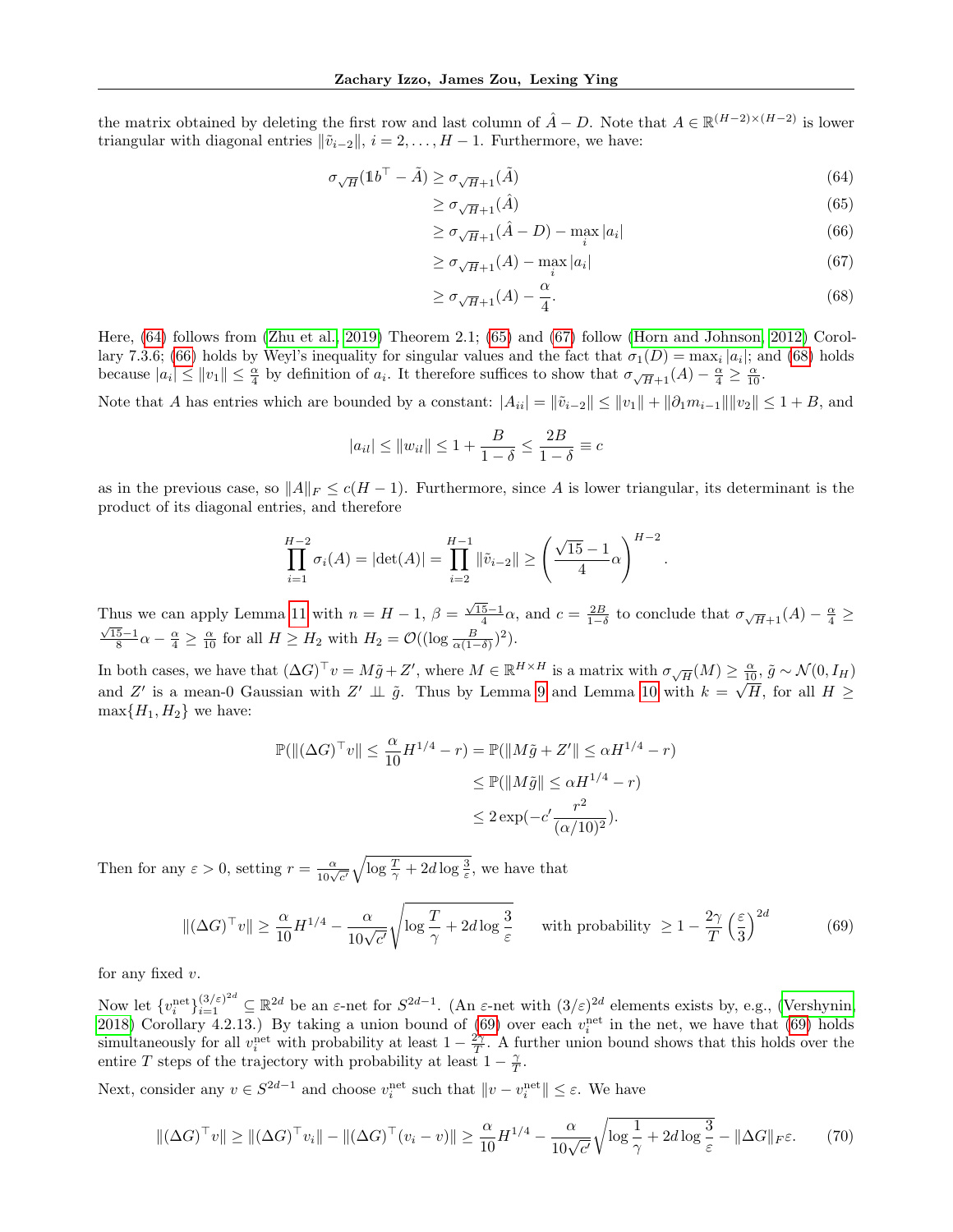We can bound  $\|\Delta G\|_F$ :

$$
\|\Delta G\|_{F}^{2} = \sum_{i=0}^{H-1} (\|G_{H} - G_{i}\|^{2} + \|G_{H-1}^{\mu} - G_{i-1}^{\mu}\|^{2})
$$
  

$$
\leq 2 \sum_{i=0}^{H-1} (\|G_{H}\|^{2} + \|G_{i}\|^{2} + \|G_{H-1}^{\mu}\|^{2} + \|G_{i-1}^{\mu}\|^{2}).
$$

We showed previously that  $||G_i||$ ,  $||G_i^{\mu}|| = \mathcal{O}(\frac{B}{1-\delta})$ √  $\overline{d} + \sqrt{\log \frac{T}{\gamma}} H$ ) for all i with probability at least  $1 - \gamma$  over the whole trajectory. Thus

<span id="page-27-1"></span>
$$
\|\Delta G\|_F^2 = \mathcal{O}(\frac{B}{1-\delta}\sqrt{\log \frac{T}{\gamma}}H^{3/2})
$$

with probability at least  $1 - \gamma$ . By another union bound, combining this inequality with [\(70\)](#page-26-6) implies that with probability at least  $1 - 3\gamma$  we have

<span id="page-27-0"></span>
$$
\|(\Delta G)^\top v\| \ge \frac{\alpha}{10} H^{1/4} - \frac{\alpha}{10\sqrt{c'}} \sqrt{\log\frac{1}{\gamma'} + 2d\log\frac{3}{\varepsilon}} - \frac{c}{1-\delta} \sqrt{\log\frac{T}{\gamma}} H^{3/2}\varepsilon. \tag{71}
$$

Setting  $\varepsilon = H^{-11/8}$ , [\(71\)](#page-27-0) becomes

$$
\| (\Delta G)^{\top} v \| \ge \frac{\alpha}{10} H^{1/4} - \frac{\alpha}{10\sqrt{c'}} \sqrt{\log \frac{1}{\gamma'}} + 2d(\log 3 + \frac{11}{8} \log H) - \frac{c}{1 - \delta} \sqrt{\log \frac{T}{\gamma}} H^{1/8}
$$
(72)

$$
\geq \frac{\alpha}{10} H^{1/4} - \frac{c_1 B}{1 - \delta} \sqrt{d \log \frac{T}{\gamma}} H^{1/8} \tag{73}
$$

for some universal constant  $c_1$ . The inequality  $(73) \geq 1$  $(73) \geq 1$  is quadratic in  $H^{1/8}$ , and with a simple application of the quadratic formula we see that  $(73) \geq 1$  $(73) \geq 1$  whenever  $H \geq H_3$  for some  $H_3 = \mathcal{O}(\frac{B^8 d^4}{\alpha^8 (1-\delta)^2})$  $rac{B^8d^4}{\alpha^8(1-\delta)^8}(\log \frac{T}{\gamma})^4).$ 

Combining [\(73\)](#page-27-1) with [\(57\)](#page-23-2), we have shown that for  $H \ge \max\{2d, H_1, H_2, H_3\} = \mathcal{O}(\frac{B^8}{\alpha^8(1-\delta)^8}(\log \frac{T}{\gamma})^4)$ , with probability at least  $1 - 3\gamma$ , equation [\(56\)](#page-23-3) holds at every step in the optimization trajectory. (Recall that it was sufficient to prove this for the special case  $\sigma = 1$  by homogeneity.)

We are almost done. Plugging this upper bound into [\(54\)](#page-23-4), we have

$$
\|\overline{\Delta\psi}^{\dagger}\| \leq \frac{\|(\underline{\Delta\psi} + \eta \Delta G)^{\dagger}\|}{1 - \|(\underline{\Delta\psi} + \eta \Delta G)^{\dagger}\|(\eta\|\Delta E\| + \eta^2\|\Delta S\|)}
$$
  
\n
$$
\leq \frac{\frac{1}{\eta\sigma}}{1 - \frac{1}{\eta\sigma}(c\eta\frac{BH^{3/2}}{1 - \delta}\mathbf{E}_{\nabla} + \eta^2(\widetilde{\mathcal{O}}(\sigma) + \mathcal{O}(\mathbf{E}_{\nabla})))}
$$
  
\n
$$
\leq \frac{\frac{1}{\eta\sigma}}{1 - c'\frac{BH^{3/2}}{1 - \delta}\frac{\mathbf{E}_{\nabla}}{\sigma}}
$$
 (74)

<span id="page-27-3"></span><span id="page-27-2"></span>
$$
=\mathcal{O}(\frac{1}{\eta\sigma}),\tag{75}
$$

where [\(74\)](#page-27-2) holds because  $\eta(\tilde{\mathcal{O}}(\sigma) + \mathcal{O}(\mathbf{E}_{\nabla})) = o(\mathbf{E}_{\nabla})$  and [\(75\)](#page-27-3) holds provided that  $\sigma \geq 2c' \frac{BH^{3/2} \mathbf{E}_{\nabla}}{1-\delta}$ . Given our eventual choices of  $\eta$  and  $\sigma$  and the resulting bound on  $\mathbf{E}_{\nabla}$  from Lemma [4,](#page-5-4) both of these conditions will indeed hold. Thus we have that  $\overline{\Delta \psi}$  is full rank and  $\|\overline{\Delta \psi}^{\dagger}\| = \mathcal{O}(\frac{1}{\eta \sigma})$ , as desired.  $\Box$ 

**Lemma 3.** The long-term Jacobian estimate  $\frac{d\mu^*}{d\theta}$  from Eq. [2](#page-3-1) satisfies

$$
\left\|\frac{\widehat{d\mu^*}}{d\theta} - \frac{d\mu^*}{d\theta}\right\| = \widetilde{\mathcal{O}}(\eta + \mathbf{E}_m) \equiv \mathbf{E}_{\mu^*},
$$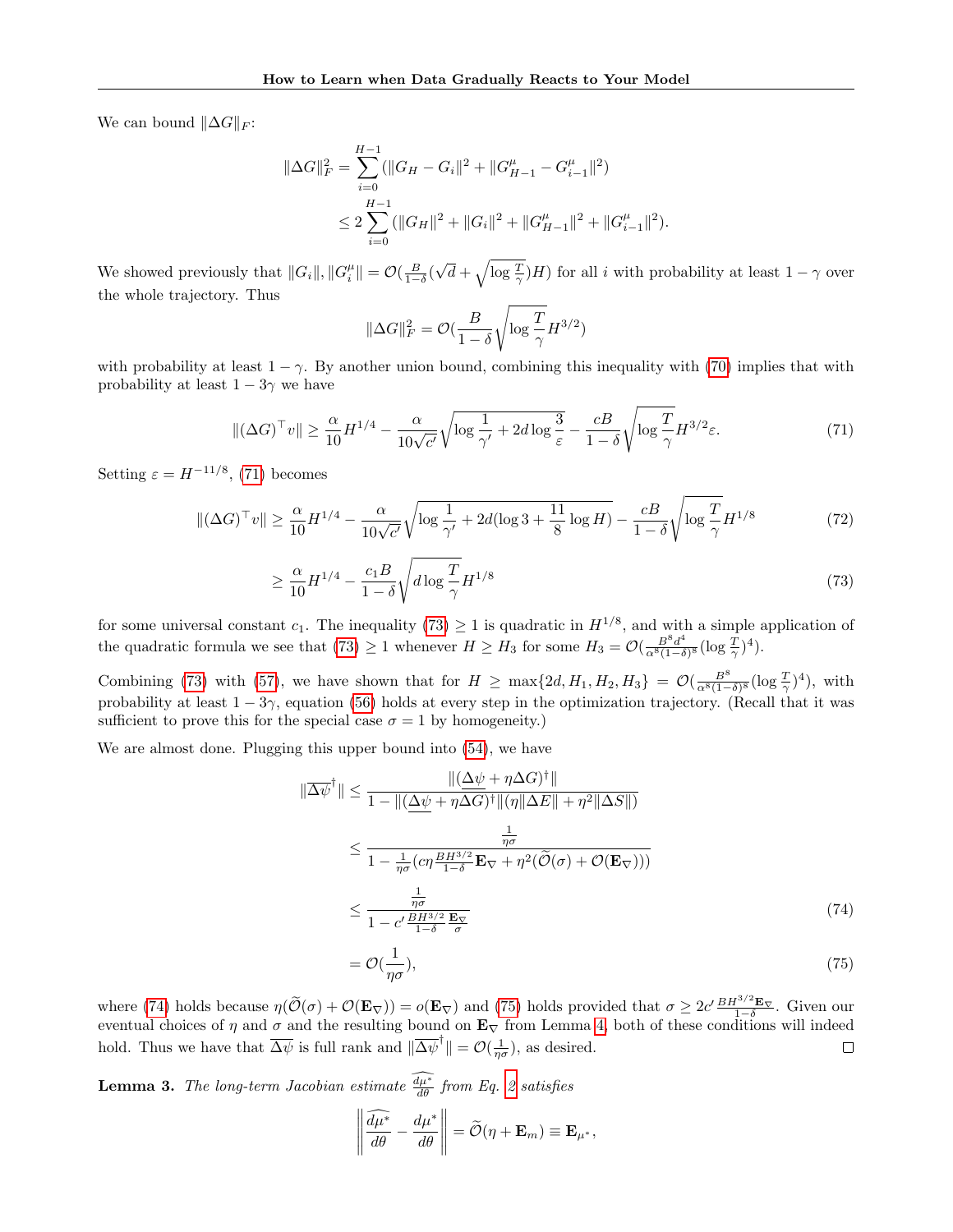where  $\mathbf{E}_m$  is the upper bound on the error in estimating the Jacobian of m from Lemma [2.](#page-5-1)

*Proof.* Throughout this proof,  $m^{(k)}$  denotes  $m^{(k)}(\theta_t, \mu_{t-1})$  and  $\mu^*$  denotes  $\mu^*(\theta_t)$ . We also seek to evaluate  $\frac{dm^{(k)}}{d\theta}$ at the point  $(\theta_t, \mu_{t-1})$  as well as  $\frac{d\mu^*}{d\theta}$  at  $\theta_t$ . To avoid notational clutter, we will drop the dependence on the time t, so  $\theta$  denotes  $\theta_t$  and  $\mu$  denotes  $\mu_{t-1}$ .

As 
$$
\frac{\widehat{d\mu^*}}{d\theta} = \lim_{k \to \infty} \frac{\widehat{d\mu^{(k)}}}{d\theta}
$$
 and  $\|\frac{dm^{(k)}}{d\theta} - \frac{d\mu^*}{d\theta}\| \to 0$  by Lemma 16, we have  

$$
\|\frac{\widehat{d\mu^*}}{d\theta} - \frac{d\mu^*}{d\theta}\| = \lim_{k \to \infty} \|\frac{\widehat{d\mu^{(k)}}}{d\theta} - \frac{d\mu^*}{d\theta}\|
$$

$$
\leq \lim_{k \to \infty} \|\frac{\widehat{d\mu^{(k)}}}{d\theta} - \frac{dm^{(k)}}{d\theta}\| + \|\frac{dm^{(k)}}{d\theta} - \frac{d\mu^*}{d\theta}\|
$$

$$
= \lim_{k \to \infty} \|\frac{\widehat{d\mu^{(k)}}}{d\theta} - \frac{dm^{(k)}}{d\theta}\|.
$$

Thus it suffices to bound  $\|\widehat{\frac{dm(k)}{d\theta}} - \frac{dm^{(k)}}{d\theta}\|$  and take the limit as  $k \to \infty$ . Define  $B' = \frac{B}{1-\delta}$  and  $c_1 = C(1+B')D$ . Take  $c_2$  to be a constant such that  $\|\mu_t - \mu^*(\theta_t)\| \le c_2 BG(\log \frac{1}{\eta})^2\eta$ , which exists by Lemma [18.](#page-14-1) Finally, define  $\beta = c_2 C(1 + B')BG(\log \frac{1}{\eta})^2 \eta + 2B' \mathbf{E}_m$ , and set  $\delta' = \delta + \mathbf{E}_m$ .

We claim that  $\|\frac{dm^{(k)}}{d\theta} - \widehat{\frac{dm^{(k)}}{d\theta}}\| \leq c_1 \sum_{i=0}^{k-1} \delta^i (\delta')^{k-1-i} + \beta \frac{1-(\delta')^k}{1-\delta'}$  $\frac{-(\delta')^k}{1-\delta'}$ . For  $k=0$ , both  $\frac{dm^{(k)}}{d\theta}$  and  $\widehat{\frac{dm^{(k)}}{d\theta}}$  are 0, so the claim holds trivially. We induct:

<span id="page-28-2"></span><span id="page-28-1"></span><span id="page-28-0"></span>
$$
\|\frac{dm^{(k+1)}}{d\theta} - \frac{\widehat{dm^{(k+1)}}}{d\theta}\| \leq \|\partial_1 m(\theta, m^{(k)}) - \partial_1 \widehat{m(\theta, \mu)}\| + \|\partial_2 m(\theta, m^{(k)}) \frac{dm^{(k)}}{d\theta} - \partial_2 \widehat{m(\theta, \mu)} \frac{\widehat{dm^{(k)}}}{d\theta}\| \n\leq \|\partial_1 m(\theta, m^{(k)}) - \partial_1 m(\theta, \mu)\| + \|\partial_1 m(\theta, \mu) - \partial_1 \widehat{m(\theta, \mu)}\| \n+ \|\partial_2 m(\theta, m^{(k)}) - \partial_2 m(\theta, \mu)\| \|\frac{dm^{(k)}}{d\theta} + \|\partial_2 m(\theta, \mu) - \partial_2 \widehat{m(\theta, \mu)}\| \|\frac{dm^{(k)}}{d\theta}\| \n+ \|\partial_2 \widehat{m(\theta, \mu)}\| \|\frac{dm^{(k)}}{d\theta} - \frac{\widehat{dm^{(k)}}}{d\theta}\| \n\leq C\|m^{(k)} - \mu\| + \mathbf{E}_m + C\|m^{(k)} - \mu\|B' + \mathbf{E}_mB' + (\delta + \mathbf{E}_m)\|\frac{dm^{(k)}}{d\theta} - \frac{\widehat{dm^{(k)}}}{d\theta}\| \n= C(1 + B')\|m^{(k)} - \mu\| + (1 + B')\mathbf{E}_m + (\delta + \mathbf{E}_m)\|\frac{dm^{(k)}}{d\theta} - \frac{\widehat{dm^{(k)}}}{d\theta}\| \n\leq C(1 + B')(\|m^{(k)} - \mu^*\| + \|\mu^* - \mu\|) + (1 + B')\mathbf{E}_m + (\delta + \mathbf{E}_m)\|\frac{dm^{(k)}}{d\theta} - \frac{\widehat{dm^{(k)}}}{d\theta}\| \n\leq C(1 + B')\|D\delta^k + c_2BG(\log \frac{1}{\eta})^2\eta) + 2B'\mathbf{E}_m + \delta'\|\frac{dm^{(k)}}{d\theta} - \frac{\widehat{dm^{(k)}}}{d\theta}\| \n\leq c_1\delta^k + \beta + \delta'(c_1 \sum_{i=0}^{k-1} \delta^i(\delta')^{k-1-i} + \beta \frac{1 - (\delta')
$$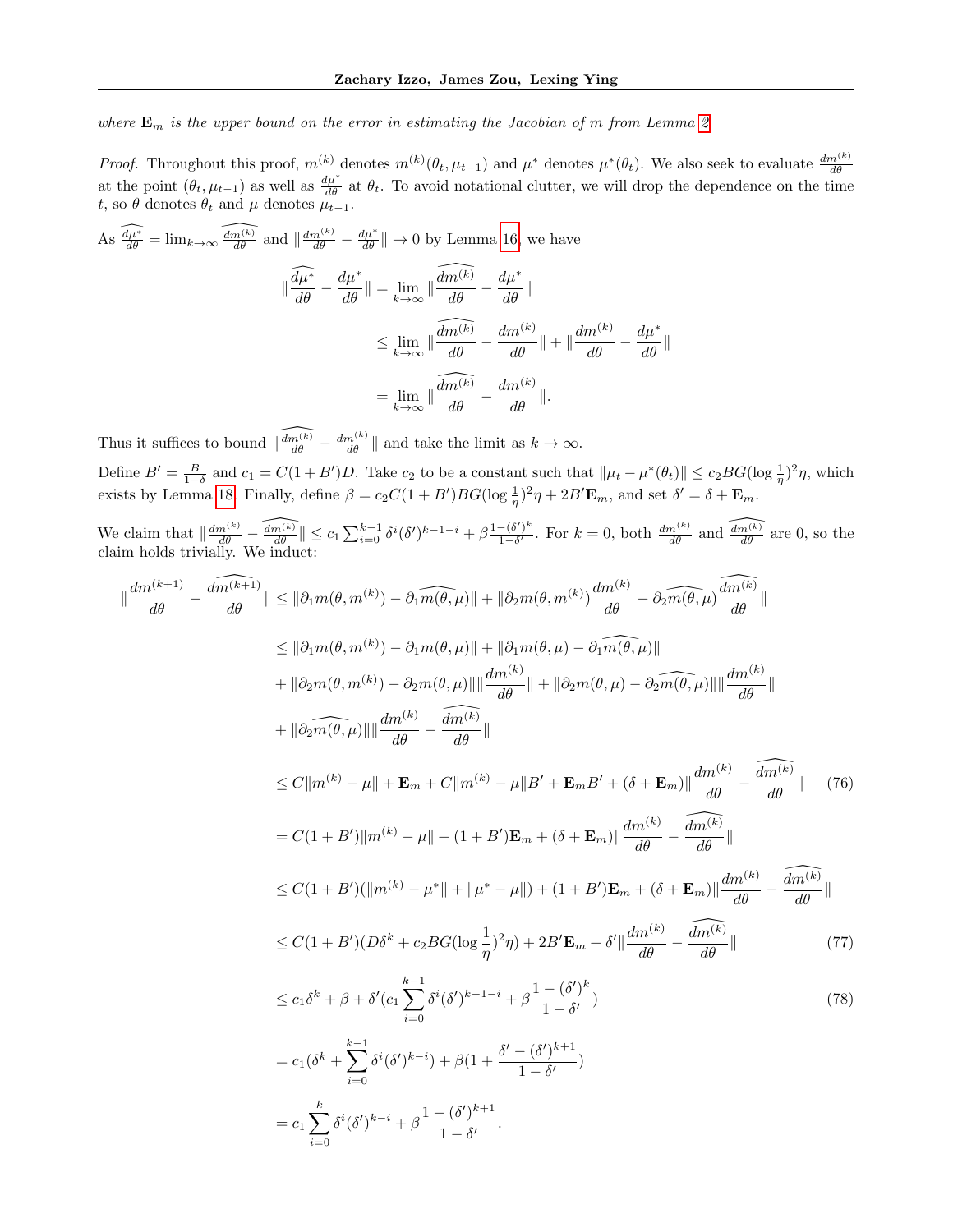In the above, [\(76\)](#page-28-0) holds by Assumption [5;](#page-4-7) [\(77\)](#page-28-1) holds by Lemma [14;](#page-12-4) and [78](#page-28-2) holds by definition of  $c_1, c_2, \beta, \delta',$ and the inductive hypothesis. Since  $\mathbf{E}_m \geq 0$ , we have that  $\delta' \geq \delta$ . Furthermore, since  $\mathbf{E}_m = o(1)$ , we may assume that  $0<\delta'<1.$  It follows that

$$
\|\frac{dm^{(k)}}{d\theta} - \frac{\widehat{dm^{(k)}}}{d\theta}\| \le c_1 \sum_{i=0}^{k-1} \delta^i (\delta')^{k-1-i} + \beta \frac{1 - (\delta')^k}{1 - \delta'}
$$
  

$$
\le c_1 k(\delta')^{k-1} + (c_2 C(1 + B') B G (\log \frac{1}{\eta})^2 \eta + (1 + B') \mathbf{E}_m) \frac{1}{1 - \delta'}
$$
  

$$
= \mathcal{O}\left(k(\delta')^k + \frac{CB^2 G}{(1 - \delta)^2} (\log \frac{1}{\eta})^2 \eta + \frac{B}{(1 - \delta)^2} \mathbf{E}_m\right).
$$

Taking  $k \to \infty$ , we find that

$$
\|\frac{\widehat{d\mu^*}}{d\theta} - \frac{d\mu^*}{d\theta}\| = \mathcal{O}\left(\frac{CB^2G}{(1-\delta)^2}(\log\frac{1}{\eta})^2\eta + \frac{B}{(1-\delta)^2}\mathbf{E}_m\right) \equiv \mathbf{E}_{\mu^*}
$$

as desired. Substituting the expression for  $\mathbf{E}_m$ , we see that the  $(\log \frac{1}{\eta})^2 \eta$  term does not contribute to leading order, so we have

<span id="page-29-0"></span>
$$
\mathbf{E}_{\mu^*} = \mathcal{O}\left(\frac{C\sqrt{H}B^3G^2}{(1-\delta)^2}(\log\frac{1}{\eta})^4\frac{\eta}{\sigma} + \frac{B^3GH}{(1-\delta)^2}(\log\frac{1}{\eta})^2\frac{\varepsilon}{\eta\sigma^2}\right).
$$
(79)

 $\Box$ 

**Lemma 4.** The estimator 
$$
\widehat{\nabla \mathcal{L}_t^*}
$$
 from Eq. (1) satisfies

$$
\|\widehat{\nabla \mathcal{L}}_t^* - \nabla \mathcal{L}_t^*\| = \widetilde{\mathcal{O}}(\eta + \mathbf{E}_{\mu^*}),
$$

where  $\mathbf{E}_{\mu^*}$  is the error bound on  $\frac{d\mu^*}{d\theta}$  from Lemma [3.](#page-5-2)

Proof. We have

$$
\nabla \mathcal{L}^*(\theta) = \overbrace{\int \nabla_{\theta} \ell(z,\theta) p(z,\mu^*(\theta)) dz}^{\nabla_1 \mathcal{L}^*(\theta)} + \overbrace{\int \ell(z,\theta) \frac{d\mu^*}{d\theta}^{\top}}^{\nabla_2 \mathcal{L}^*(\theta)} \nabla_{\mu} p(z,\mu^*(\theta)) dz}^{\nabla_2 \mathcal{L}^*(\theta)} + \overbrace{\int \ell(z,\theta) \frac{d\mu^*}{d\theta}^{\top}}^{\nabla_2 \mathcal{L}^*(\theta)} \nabla_{\mu} p(z,\hat{\mu}) dz}^{\nabla_2 \mathcal{L}^*(\theta)} + \underbrace{\int \ell(z,\theta) \frac{d\mu^*}{d\theta}^{\top}}^{\nabla_2 \mathcal{L}^*(\theta)} \nabla_{\mu} p(z,\hat{\mu}) dz}_{\hat{\nabla}_2 \mathcal{L}^*(\theta)}
$$

We write  $\|\nabla \mathcal{L}^* - \hat{\nabla} \mathcal{L}^*\| \le \|\nabla_1 \mathcal{L}^* - \hat{\nabla}_1 \mathcal{L}^*\| + \|\nabla_2 \mathcal{L}^* - \hat{\nabla}_2 \mathcal{L}^*\|$  and bound each of these terms separately. For the remainder of this proof, we will assume that  $\|\hat{\mu} - \mu^*\| = o(1)$ . By the result of Lemma [18,](#page-14-1) this will be the case when  $\eta = o(1)$ .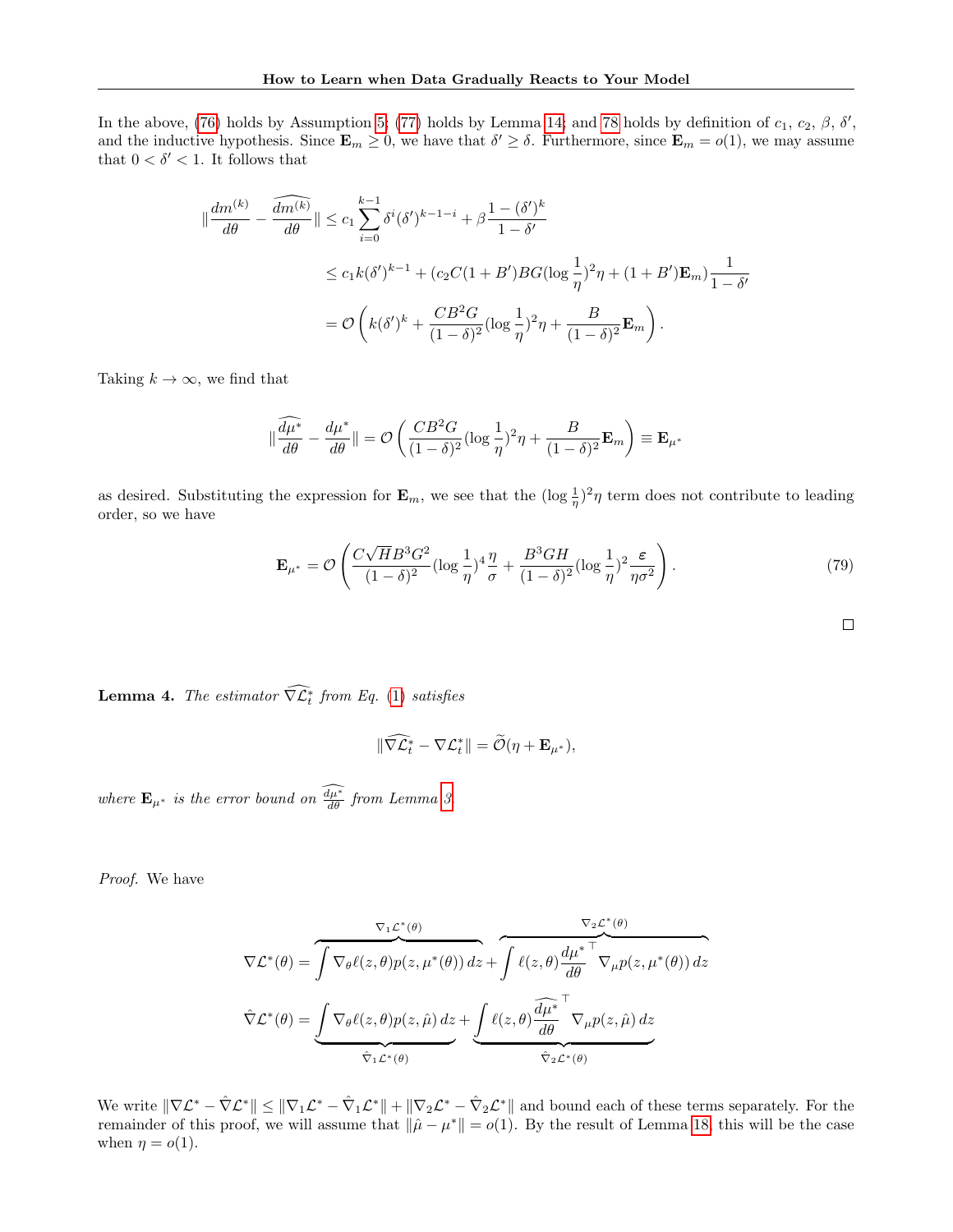Let  $\sigma_0^2 = ||\Sigma||$ , and let  $B^d(R)$  denote the Euclidean ball in  $\mathbb{R}^d$  of radius R. For the first term, we have

$$
\|\nabla_{1}\mathcal{L}^{*} - \hat{\nabla}_{1}\mathcal{L}^{*}\| \leq \ell_{\max} \int |p(z, \mu^{*}) - p(z, \hat{\mu})| dz
$$
  
\n
$$
\leq \ell_{\max} \left[ \int_{\|z - \hat{\mu}\| \leq R} |p(z, \mu^{*}) - p(z, \hat{\mu})| dz + \int_{\|z - \hat{\mu}\| > R} p(z, \hat{\mu}) dz + \int_{\|z - \hat{\mu}\| > R} p(z, \mu^{*}) dz \right]
$$
  
\n
$$
\leq \ell_{\max} \left[ L_{p,2} \|\mu^{*} - \hat{\mu}\| \text{vol}(B^{d}(R)) + \int_{\|z - \hat{\mu}\| > R} p(z, \hat{\mu}) dz + \int_{\|z - \mu^{*}\| > R - \|\hat{\mu} - \mu^{*}\|} p(z, \mu^{*}) dz \right] (80)
$$
  
\n
$$
= \ell_{\max} [L_{p,2} \|\mu^{*} - \hat{\mu}\| \text{vol}(B^{d}(R))
$$
  
\n
$$
+ \mathbb{P}_{z \sim N(\hat{\mu}, \Sigma)} (\|z - \hat{\mu}\| \geq R) + \mathbb{P}_{z \sim N(\mu^{*}, \Sigma)} (\|z - \mu^{*}\| \geq R - \|\hat{\mu} - \mu^{*}\|)]
$$
  
\n
$$
\leq \ell_{\max} [6L_{p,2}R^{d} \|\mu^{*} - \hat{\mu}\|
$$
  
\n
$$
+ c_{1} \exp\{-c_{2}(R - \sigma_{0}\sqrt{d})^{2}/\sigma_{0}^{2}\}] + c_{1} \exp\{-c_{2}(R - \sigma_{0}\sqrt{d} - \|\hat{\mu} - \mu^{*}\|)^{2}/\sigma_{0}^{2}\}
$$
  
\n
$$
= \mathcal{O}(R^{d} \|\mu^{*} - \hat{\mu}\| + \exp\{-c_{2}(R - \sigma_{0}\sqrt{d} - \|\hat{\mu} - \mu^{*}\|)^{2}/\sigma_{0}^{2}\})
$$
  
\n(82)

for any  $R \geq \sigma_0$  $\bar{d} + ||\hat{\mu} - \mu^*||$ . In the above, [\(80\)](#page-30-0) holds because

$$
\|z - \hat{\mu}\| > R \implies \|z - \mu^*\| > \|z - \hat{\mu}\| - \|\hat{\mu} - \mu^*\| > R - \|\hat{\mu} - \mu^*\|.
$$

Equation [\(81\)](#page-30-1) holds by the inequality  $vol(B^d(R)) \leq 6R^d$ , and by Lemma [7.](#page-11-7) If we then set

<span id="page-30-4"></span><span id="page-30-3"></span><span id="page-30-2"></span><span id="page-30-1"></span><span id="page-30-0"></span>
$$
R = \sigma_0 \sqrt{d} + ||\hat{\mu} - \mu^*|| + \frac{\sigma_0}{\sqrt{c_2}} \sqrt{\log \frac{1}{||\hat{\mu} - \mu^*||}},
$$

substituting into [\(82\)](#page-30-2) yields

$$
\|\nabla_1 \mathcal{L}^* - \hat{\nabla}_1 \mathcal{L}^*\| = \mathcal{O}(3^d [(\sigma_0 \sqrt{d})^d + \|\hat{\mu} - \mu^*\|^d + (\frac{\sigma_0}{\sqrt{c_2}} (\log \frac{1}{\|\hat{\mu} - \mu^*\|})^{1/2})^d] \|\hat{\mu} - \mu^*\| + \|\hat{\mu} - \mu^*\|)
$$
(83)  

$$
= \mathcal{O}\left(\left(\log \frac{1}{\|\hat{\mu} - \mu^*\|}\right)^{d/2} \|\hat{\mu} - \mu^*\|\right).
$$

Equation [\(83\)](#page-30-3) holds by the elementary inequality  $(a+b+c)^d \leq 3^d(a^d+b^d+c^d)$  for any  $a, b, c, d \geq 0$ . The bound on the second gradient term is similar to the first. First, for the Gaussian density  $p$ , note that  $\nabla_{\mu} p(z, \mu) = \Sigma^{-1} (\mu - z) p(z, \mu)$ . Using this fact, we have

$$
\|\nabla_{2}\mathcal{L}^{*} - \hat{\nabla}_{2}\mathcal{L}^{*}\| \leq \ell_{\max} \int \|\frac{d\mu^{*}}{d\theta}^{\top} \nabla_{\mu}p(z, \mu^{*}) - \frac{\widehat{d\mu^{*}}^{\top}}{d\theta} \nabla_{\mu}p(z, \hat{\mu})\| dz
$$
  
\n
$$
\leq \ell_{\max} \left[ \|\frac{d\mu^{*}}{d\theta}^{\top} \|\int \|\nabla_{\mu}p(z, \mu^{*}) - \nabla_{\mu}p(z, \hat{\mu})\| dz + \|\frac{d\mu^{*}}{d\theta}^{\top} - \frac{\widehat{d\mu^{*}}^{\top}}{d\theta} \|\int \|\nabla_{\mu}p(z, \hat{\mu})\| dz \right]
$$
  
\n
$$
\leq \ell_{\max} \left[ \frac{B}{1-\delta} L_{\nabla_{\mu}p, 2} \|\mu^{*} - \hat{\mu}\| \text{vol}(B^{d}(R)) + \int_{\|z-\hat{\mu}\|>R} \|\nabla_{\mu}p(z, \hat{\mu})\| dz + \int_{\|z-\mu^{*}\|>R - \|\mu^{*} - \hat{\mu}\|} \|\nabla_{\mu}p(z, \mu^{*})\| dz + \|\frac{d\mu^{*}}{d\theta} - \frac{\widehat{d\mu^{*}}}{d\theta} \|\int \|\nabla_{\mu}p(z, \hat{\mu})\| dz \right]
$$
  
\n
$$
= \mathcal{O}\left(R^{d} \|\mu^{*} - \hat{\mu}\| + \int_{\|z-\mu^{*}\|>R - \|\mu^{*} - \hat{\mu}\|} \|\nabla_{\mu}p(z, \mu^{*})\| dz + \|\frac{d\mu^{*}}{d\theta} - \frac{\widehat{d\mu^{*}}}{d\theta} \|\|\Sigma^{-1/2}\|\sqrt{d}\right). \tag{84}
$$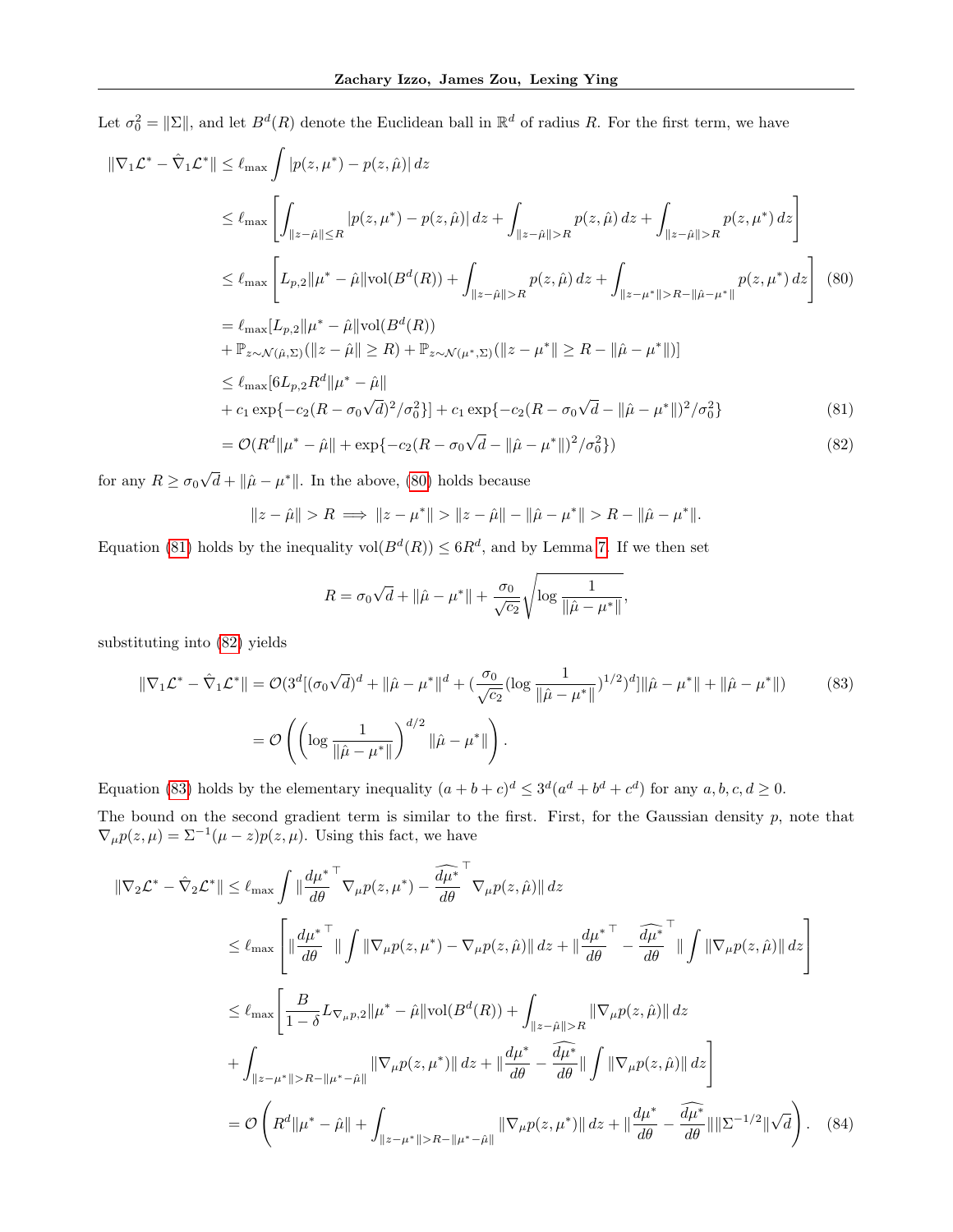Equation [\(84\)](#page-30-4) follows by applying Lemma [6](#page-11-2) to  $\int \|\nabla_{\mu}p\|$ . We bound the integral in the last line separately. For any  $r > \sigma_0 \sqrt{d}$ , we have

$$
\int_{\|z-\mu^*\|>r} \|\nabla_{\mu}p(z,\mu^*)\| \, dz = \int_{\|z-\mu^*\|>r} \|\Sigma^{-1}(\mu^*-z)\|p(z,\mu^*)\, dz
$$
\n
$$
= \mathbb{E}_{z \sim \mathcal{N}(\mu^*,\Sigma)}[\|\Sigma^{-1}(z-\mu^*)\| \cdot \mathbb{1}\{\|z-\mu^*\|>r\}]
$$
\n
$$
\leq \sqrt{\mathbb{E}_{z \sim \mathcal{N}(\mu^*,\Sigma)}[\|\Sigma^{-1}(z-\mu^*)\|^2] \cdot \mathbb{E}_{z \sim \mathcal{N}(\mu^*,\Sigma)}[\mathbb{1}\{\|z-\mu^*\|>r\}^2]}
$$
\n
$$
\leq \sqrt{\|\Sigma^{-1/2}\|^2 \mathbb{E}_{z \sim \mathcal{N}(\mu^*,\Sigma)}[\|\Sigma^{-1/2}(z-\mu^*)\|^2] \cdot \mathbb{P}_{z \sim \mathcal{N}(\mu^*,\Sigma)}(\|z-\mu^*\|>r)}
$$
\n
$$
= \|\Sigma^{-1/2}\|\sqrt{\mathbb{E}_{z \sim \mathcal{N}(0,I_d)}[\|z\|^2] \cdot c_1 \exp\{-c_2(r-\sigma_0\sqrt{d})^2/\sigma_0^2\}}
$$
\n(86)

<span id="page-31-2"></span><span id="page-31-1"></span><span id="page-31-0"></span>
$$
= \|\Sigma^{-1/2}\|\sqrt{d}\cdot\sqrt{c_1}\exp\{-c_2(r-\sigma_0\sqrt{d})^2/2\sigma_0^2\}.\tag{87}
$$

Inequality [\(85\)](#page-31-0) holds by the Cauchy-Schwarz inequality. Equation [\(86\)](#page-31-1) holds because

$$
z \sim \mathcal{N}(\mu^*, \Sigma) \implies \Sigma^{-1}(z - \mu^*) \sim \mathcal{N}(0, I_d),
$$

and by Lemma [7.](#page-11-7) Finally, equation [\(87\)](#page-31-2) holds because  $\mathbb{E}_{z \sim \mathcal{N}(0,I_d)} ||z||^2 = d$ . We can now plug (87) into [\(84\)](#page-30-4):

$$
\|\nabla_2 \mathcal{L}^* - \hat{\nabla}_2 \mathcal{L}^*\| = \mathcal{O}\left(R^d \|\mu^* - \hat{\mu}\| + \exp\{-c_2(R - \|\mu^* - \hat{\mu}\| - \sigma_0\sqrt{d})^2/2\sigma_0^2\} + \|\frac{d\mu^*}{d\theta} - \frac{\widehat{d\mu^*}}{d\theta}\|\|\Sigma^{-1/2}\|\sqrt{d}\right).
$$

If we take  $R = \sigma_0$ √  $\overline{d} + \|\hat{\mu} - \mu^*\| + \frac{\sqrt{2}}{2}$  $\sqrt{2}\sigma_0 \sqrt{\log \frac{1}{\|\hat{\mu} - \mu^*\|}}$ , then by the same logic as was used in Equation [\(83\)](#page-30-3), we obtain

$$
\|\nabla_2 \mathcal{L}^* - \hat{\nabla}_2 \mathcal{L}^*\| = \mathcal{O}\left( \left( \log \frac{1}{\|\hat{\mu} - \mu^*\|} \right)^{d/2} \|\hat{\mu} - \mu^*\| + \|\frac{d\mu^*}{d\theta} - \frac{\widehat{d\mu^*}}{d\theta}\| \|\Sigma^{-1/2} \sqrt{d} \right).
$$

Thus the bound on  $\|\nabla_1 \mathcal{L}^* - \hat{\nabla}_1 \mathcal{L}^*\|$  can be absorbed into the bound on  $\|\nabla_2 \mathcal{L}^* - \hat{\nabla}_2 \mathcal{L}^*\|$ , and we have

<span id="page-31-3"></span>
$$
\|\nabla \mathcal{L}^* - \hat{\nabla} \mathcal{L}^*\| = \mathcal{O}\left(\left(\log \frac{1}{\|\hat{\mu} - \mu^*\|}\right)^{d/2} \|\hat{\mu} - \mu^*\| + \|\frac{d\mu^*}{d\theta} - \frac{\widehat{d\mu^*}}{d\theta}\|\|\Sigma^{-1/2}\|\sqrt{d}\right). \tag{88}
$$

Now, when we take  $\theta = \theta_t$  (so  $\mu^* = \mu^*(\theta_t)$  and we are evaluating  $\frac{d\mu^*}{d\theta}$  at  $\theta_t$ ) and  $\hat{\mu} = \hat{\mu}_t$ , by Lemma [18,](#page-14-1) for  $t \geq \log_{\delta} \eta$ , we have

$$
\|\hat{\mu}_t-\mu^*(\theta_t)\| \le \|\hat{\mu}_t-\mu_t\|+\|\mu_t-\mu^*(\theta_t)\| \le \mathcal{O}(\varepsilon+(\log\frac{1}{\eta})^2\eta).
$$

Substituting this into [\(88\)](#page-31-3) and using the definition of  $\mathbf{E}_{\mu^*}$ , we have

$$
\begin{aligned} \|\nabla \mathcal{L}^* - \hat{\nabla} \mathcal{L}^*\| &= \mathcal{O}\left( \left( \log \frac{1}{\varepsilon + \left( \log \frac{1}{\eta} \right)^2 \eta} \right)^{d/2} \left( \varepsilon + \left( \log \frac{1}{\eta} \right)^2 \eta \right) + \sqrt{d} \|\Sigma^{-1/2}\| \mathbf{E}_{\mu^*} \right) \\ &= \widetilde{\mathcal{O}}(\varepsilon + \eta) + \mathcal{O}(\sqrt{d} \|\Sigma^{-1/2}\| \mathbf{E}_{\mu^*}). \end{aligned}
$$

Since  $\epsilon = \mathcal{O}(\eta)$ , we obtain the desired result. From the expression [\(79\)](#page-29-0) for  $\mathbf{E}_{\mu^*}$ , we see that the  $\tilde{\mathcal{O}}(\eta)$  term does not contribute to leading order, and we obtain

$$
\|\nabla \mathcal{L}^* - \hat{\nabla} \mathcal{L}^*\| = \mathcal{O}\left(\frac{CB^3 G^2 \sqrt{Hd} \|\Sigma^{-1/2}\|}{(1-\delta)^2} (\log \frac{1}{\eta})^4 \frac{\eta}{\sigma} + \frac{B^3 GH\sqrt{d} \|\Sigma^{-1/2}\|}{(1-\delta)^2} (\log \frac{1}{\eta})^2 \frac{\varepsilon}{\eta \sigma^2}\right) \equiv \mathbf{E}_{\nabla}.
$$
 (89)

Note that this matches the definition of  $\mathbf{E}_{\nabla}$  given in [\(40\)](#page-19-2).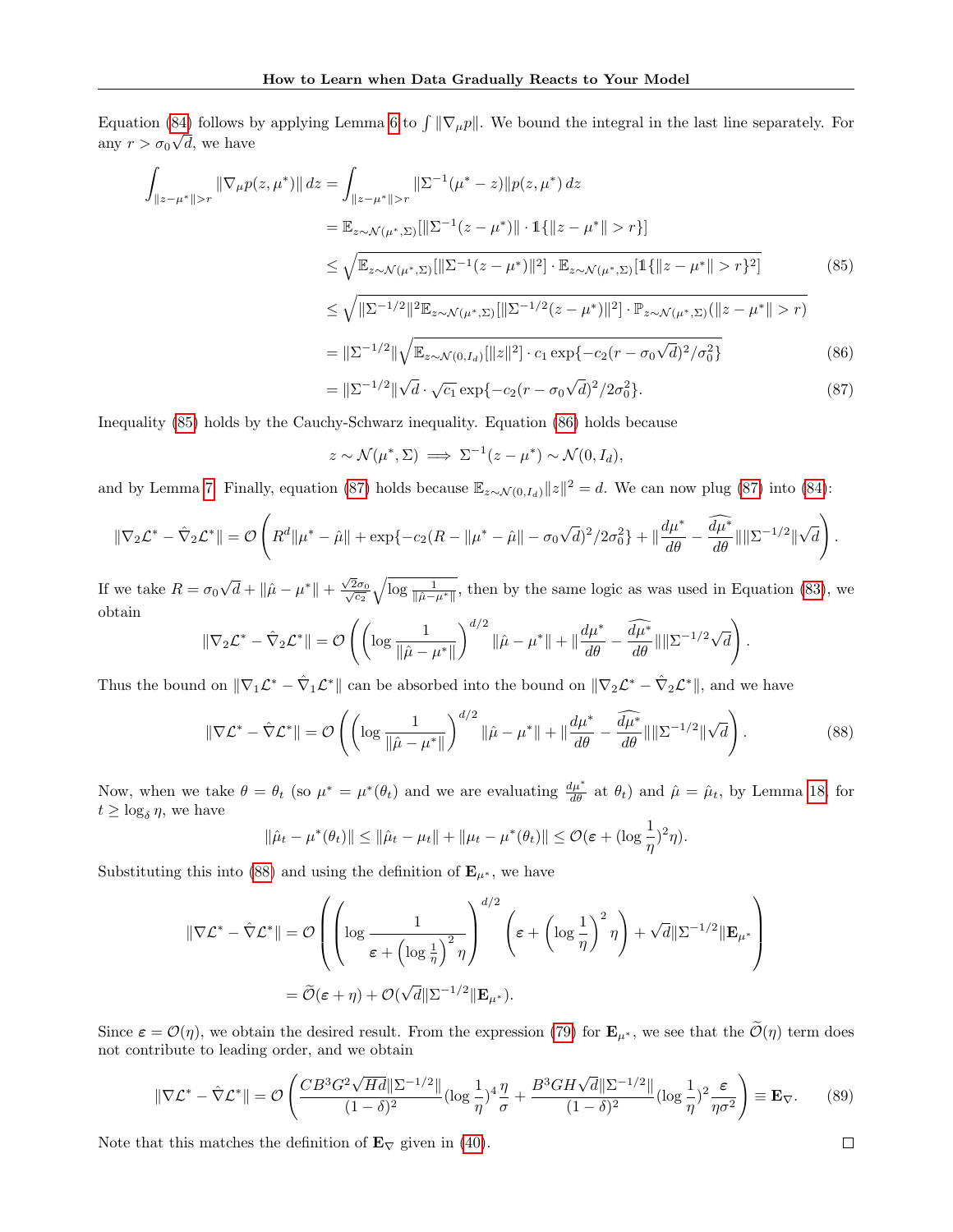**Lemma 5.** Let h be any L-smooth function and let  $\widehat{\nabla}h$  be a gradient oracle with bounded error:  $\|\widehat{\nabla}h(x)-\nabla h(x)\|$ e, and assume that  $e = o(1)$ . Then for  $\eta$  sufficiently small, the iterates  $x_t$  of gradient descent with gradient oracle  $\widehat{\nabla}h$  satisfy

<span id="page-32-0"></span>
$$
\min_{1 \le t \le T} \|\nabla h(x_t)\|^2 = \mathcal{O}\left(\frac{1}{T\eta} + \mathbf{e}\right).
$$

*Proof.* We require the additional assumptions that  $\|\nabla h(x)\| \leq G$  and that  $|h(x)| \leq h_{\text{max}}$  for all x, and that  $G, h_{\text{max}} = \mathcal{O}(1).$ 

Since h is L-smooth, we have  $h(y) \leq h(x) + \nabla h(x)^\top (y-x) + \frac{L}{2} ||x-y||^2$  for any  $x, y$ . Define  $e_t = \widehat{\nabla}h(x_t) - \nabla h(x_t)$ , so  $\widehat{\nabla h}(x_t) = \nabla h(x_t) + e_t$ . Taking  $x = x_t$  and  $y = x_{t+1}$ , we have

$$
h(x_{t+1}) \leq h(x_t) + \nabla h(x_t)^\top (x_t - \eta(\nabla h(x_t) + e_t) - x_t) + \frac{L}{2} ||x_t - \eta(\nabla h(x_t) + e_t) - x_t||^2
$$
  
\n
$$
\leq h(x_t) - \eta ||\nabla h(x_t)||^2 + \eta ||\nabla h(x_t)|| ||e_t|| + \eta^2 L ||\nabla h(x_t)||^2 + \eta^2 L ||e_t||^2
$$
  
\n
$$
\leq h(x_t) - \eta ||\nabla h(x_t)||^2 + \eta G \mathbf{e} + \eta^2 L ||\nabla h(x_t)||^2 + \eta^2 L \mathbf{e}^2
$$
  
\n
$$
= h(x_t) + (\eta^2 L - \eta) ||\nabla h(x_t)||^2 + \eta G \mathbf{e} + \eta^2 L \mathbf{e}^2.
$$
\n(90)

Here [\(90\)](#page-32-0) holds by the Cauchy-Schwarz inequality. Since  $\eta = o(1)$ , we may assume that  $\eta - \eta^2 L > 0$ . Rearranging, it follows that

<span id="page-32-1"></span>
$$
\|\nabla h(x_t)\|^2 \le \frac{h(x_t) - h(x_{t+1}) + \eta G \mathbf{e} + \eta^2 L \mathbf{e}^2}{\eta - \eta^2 L}.
$$
\n(91)

We now sum [\(91\)](#page-32-1) from  $t = 1$  to T. This yields

$$
T \min_{1 \le t \le T} \|\nabla h(x_t)\|^2 \le \sum_{t=1}^T \|\nabla h(x_t)\|^2
$$
  
\n
$$
\le \sum_{t=1}^T \frac{h(x_t) - h(x_{t+1}) + \eta G \mathbf{e} + \eta^2 L \mathbf{e}^2}{\eta - \eta^2 L}
$$
  
\n
$$
= \frac{h(x_1) - h(x_{T+1})}{\eta - \eta^2 L} + T \cdot \frac{\eta G \mathbf{e} + \eta^2 L \mathbf{e}^2}{\eta - \eta^2 L}
$$
  
\n
$$
\le \frac{2h_{\text{max}}}{\eta - \eta^2 L} + T \cdot \frac{\eta G \mathbf{e} + \eta^2 L \mathbf{e}^2}{\eta - \eta^2 L}
$$
  
\n
$$
= \mathcal{O}\left(\frac{h_{\text{max}}}{\eta} + GT \mathbf{e}\right).
$$
 (92)

Here [\(92\)](#page-32-2) holds since  $\eta = o(1)$  and  $\mathbf{e} = o(1)$ . Dividing both sides of (92) by T yields the desired result.  $\Box$ 

**Theorem 1.** Let T be the number of deployments of Stateful PerfGD, and for each t let  $\nabla \mathcal{L}_t^* = \nabla \mathcal{L}^*(\theta_t)$ . Then for any  $\gamma > 0$ , there exist intervals  $[\eta_{\min}, \eta_{\max}]$  and  $[\sigma_{\min}, \sigma_{\max}]$  (which depend on T and the estimation error  $\varepsilon$ ) such that for any learning rate  $\eta$  in the former and perturbation size  $\sigma$  in the latter interval, with probability at least  $1 - \gamma$ , the iterates of Stateful PerfGD satisfy

<span id="page-32-2"></span>
$$
\min_{1 \leq t \leq T} \|\nabla \mathcal{L}_t^*\|^2 = \widetilde{\mathcal{O}}(T^{-1/5} + \varepsilon^{1/5}).
$$

*Proof.* First, we remark that in order for Lemma [18](#page-14-1) to hold, we need a "warm-up" phase of length  $\log \frac{1}{\eta}$ . We will always take  $\eta = \Omega(T^{-2/5})$ , in which case this warm-up phase has length  $\mathcal{O}(\log T^{2/5}) = \mathcal{O}(\log T) = o(T)$ . This does not change the asymptotic length of the trajectory, so we will simply ignore it in the following calculations. We will also assume that all of the required high-probability events hold from each of the previous lemmas, making the following statements hold with probability at least  $1 - \mathcal{O}(\gamma)$ .

We split into two (very similar) cases. First, we consider when  $\varepsilon \geq \frac{1}{T}$ .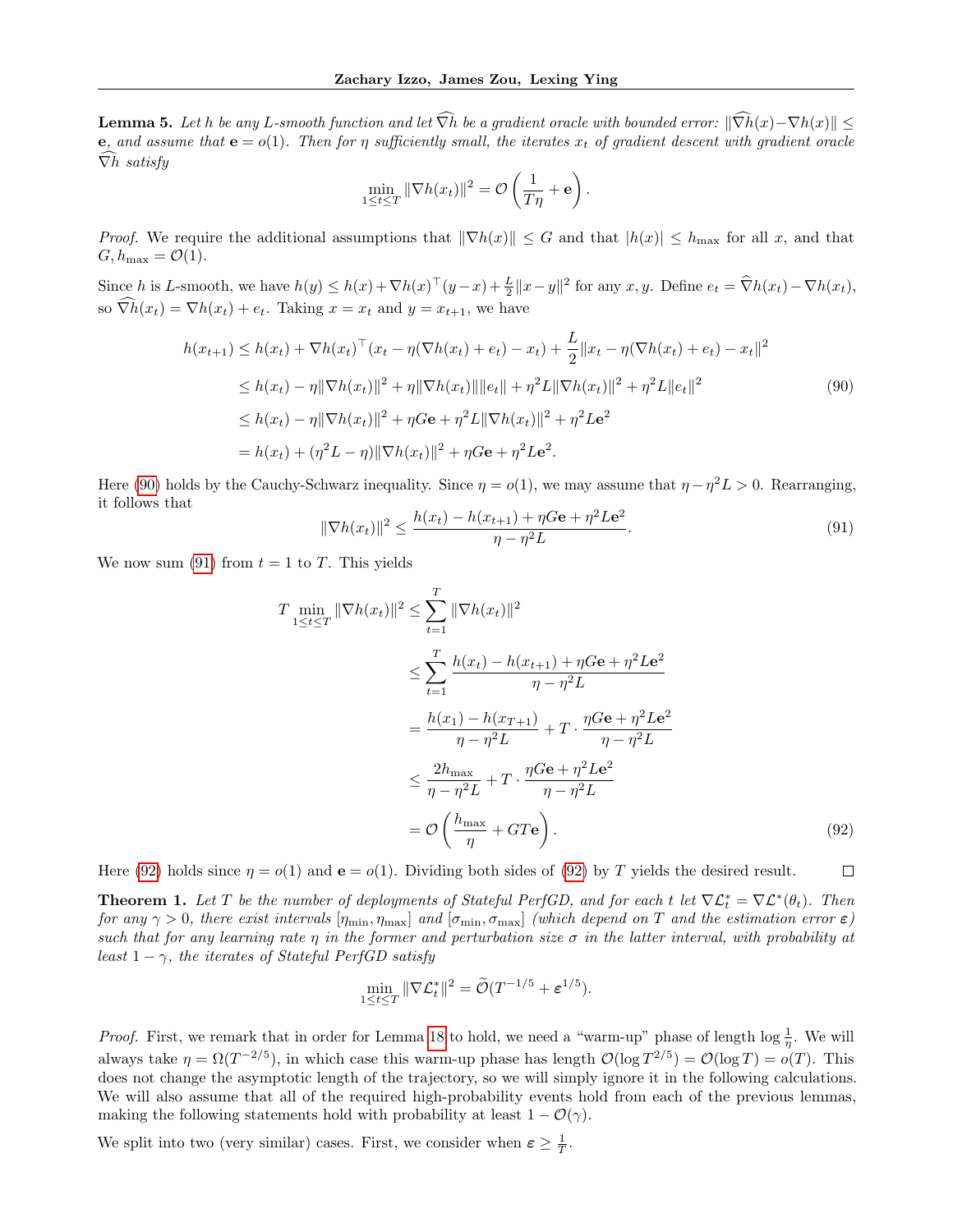Suppose that for  $s \leq t$ , we have that  $\|\hat{\nabla} \mathcal{L}^*(\theta_s) - \nabla \mathcal{L}^*(\theta_s)\| \leq \mathbf{E}_{\nabla}$  with

<span id="page-33-0"></span>
$$
\mathbf{E}_{\nabla} = \mathcal{O}\left(\frac{CB^3 G^2 \sqrt{Hd} \|\Sigma^{-1/2}\|}{(1-\delta)^2} (\log \frac{1}{\eta})^4 \frac{\eta}{\sigma} + \frac{B^3 GH\sqrt{d} \|\Sigma^{-1/2}\|}{(1-\delta)^2} (\log \frac{1}{\eta})^2 \frac{\varepsilon}{\eta \sigma^2}\right).
$$
(93)

(Again, note that if  $s \leq \log \frac{1}{\eta}$ , then we replace  $\hat{\nabla} \mathcal{L}^*(\theta_s)$  and  $\nabla \mathcal{L}^*(\theta_s)$  with 0 and the above bound holds trivially.) Since  $\mathbf{E}_{\nabla} = o(1)$  and  $\|\nabla \mathcal{L}^*(\theta_s)\| \leq G + \mathbf{E}_{\nabla}$ , we have  $\|\nabla \mathcal{L}^*(\theta_s)\| \leq cG$  for some absolute constant c. Furthermore, if we require that

<span id="page-33-1"></span>
$$
\sigma \ge 2c' \frac{BH^{3/2} \mathbf{E}_{\nabla}}{1 - \delta},\tag{94}
$$

then Lemma [2](#page-5-1) holds. Then we have the chain Lemma 2  $\Rightarrow$  Lemma [3](#page-5-2)  $\Rightarrow$  Lemma [4,](#page-5-4) and in particular Lemma [4](#page-5-4) holds with the same  $\mathbf{E}_{\nabla}$  as in [\(93\)](#page-33-0). Inductively, we see that  $\|\hat{\nabla} \mathcal{L}^*(\theta_t) - \nabla \mathcal{L}^*(\theta_t)\| \leq \mathbf{E}_{\nabla}$  for all  $1 \leq t \leq T$ .

We can now apply Lemma [5](#page-5-3) with  $\mathbf{e} = \mathbf{E}_{\nabla} + \mathcal{O}(\sigma \sqrt{\log \frac{T}{\gamma}})$ . (The second term accounts for the fact that the perturbation  $g_t$  must be included in **e**, and  $||g_t|| = \mathcal{O}(\sigma \sqrt{\log \frac{T}{\gamma}})$ .) This yields

<span id="page-33-2"></span>
$$
\min_{1 \le t \le T} \|\nabla \mathcal{L}_t^*\|^2 = \mathcal{O}\left(\frac{\ell_{\max}}{T\eta} + G(\mathbf{E}_{\nabla} + \sigma \sqrt{\log \frac{T}{\gamma}})\right) = \mathcal{O}\left(\frac{\ell_{\max}\varepsilon}{\eta} + G\sqrt{\log \frac{T}{\gamma}} \cdot \sigma\right)
$$
(95)

where the second bound holds by condition [\(94\)](#page-33-1) and  $\varepsilon \geq 1/T$ .

Next, let us analyze the condition [\(94\)](#page-33-1); it takes the form  $\sigma \ge c_1(\log \frac{1}{\eta})^4 \frac{\eta}{\sigma} + c_2(\log \frac{1}{\eta})^2 \frac{\epsilon}{\eta \sigma^2}$ . Dividing both sides of this inequality by  $\sigma$  and setting  $\eta = \sqrt{\epsilon/\sigma}$ , [\(94\)](#page-33-1) holds if

$$
c_1(\log\frac{1}{\eta})^4\frac{\eta}{\sigma^2} + c_2(\log\frac{1}{\eta})^2\frac{\varepsilon}{\eta\sigma^3} \le (c_1+c_2)(\log\frac{1}{\eta})^4\frac{\varepsilon^{1/2}}{\sigma^{5/2}} \le (c_1+c_2)(\log\frac{1}{\varepsilon})^4\frac{\varepsilon^{1/2}}{\sigma^{5/2}} \le 1.
$$

The rightmost inequality holds when  $\sigma \ge (c_1 + c_2)^{2/5} (\log \frac{1}{\epsilon})^{8/5} \epsilon^{1/5}$ . Furthermore, the expressions for the coefficients  $c_1$  and  $c_2$  are given by

$$
c_1 = \frac{2c'BH^{3/2}}{1-\delta} \cdot c \frac{CB^3G^2\sqrt{Hd}\|\Sigma^{-1/2}\|}{(1-\delta)^2} = \frac{c''B^4G^2H^2\sqrt{d}\|\Sigma^{-1/2}\|}{(1-\delta)^3}
$$

$$
c_2 = \frac{2c'BH^{3/2}}{1-\delta} \cdot c \frac{B^3GH\sqrt{d}\|\Sigma^{-1/2}\|}{(1-\delta)^2} = \frac{c''B^4GH^{5/2}\sqrt{d}\|\Sigma^{-1/2}\|}{(1-\delta)^3}.
$$

It follows that

$$
(c_1 + c_2)^{2/5} = \mathcal{O}\left(\frac{B^{8/5}G^{4/5}Hd^{1/5}||\Sigma^{-1}||^{1/5}}{(1-\delta)^{6/5}}\right),\,
$$

which finally yields that [\(94\)](#page-33-1) holds for

$$
\sigma = \Omega \left( \frac{B^{8/5} G^{4/5} H d^{1/5} ||\Sigma^{-1}||^{1/5}}{(1-\delta)^{6/5}} (\log \frac{1}{\varepsilon})^{8/5} \varepsilon^{1/5} \right). \tag{96}
$$

Finally, we set  $\sigma = c(\log \frac{1}{\epsilon})^{8/5} \epsilon^{1/5}$  and  $\eta = \sqrt{\epsilon/\sigma}$ . Observe that in this case,  $\frac{\epsilon}{\eta} = \epsilon^{1/2} \sigma^{1/2} = \widetilde{\mathcal{O}}(\epsilon^{3/5}) = o(\sigma)$ , so the  $\varepsilon/\eta$  term in [\(95\)](#page-33-2) can be ignored. Recalling the fact that we must choose  $H = \Theta(\frac{B^8 d^4}{\alpha^8 (1-\delta)^2})$  $\frac{B^8 d^4}{\alpha^8 (1-\delta)^8} (\log \frac{T}{\gamma})^4)$  in order for Lemma [19](#page-19-0) to hold, we have

$$
\min_{1 \le t \le T} \|\nabla \mathcal{L}_t^*\|^2 = \mathcal{O}\left(\frac{B^{8/5} G^{9/5} H d^{1/5} \|\Sigma^{-1}\|^{1/5}}{(1-\delta)^{6/5}} \sqrt{\log \frac{T}{\gamma}} (\log \frac{1}{\varepsilon})^{8/5} \varepsilon^{1/5}\right)
$$
  
=  $\mathcal{O}\left(\frac{B^{9.6} G^{1.8} d^{4.2} \|\Sigma^{-1}\|^{0.2}}{\alpha^8 (1-\delta)^{9.2}} (\log \frac{T}{\gamma})^{4.5} (\log \frac{1}{\varepsilon})^{1.6} \cdot \varepsilon^{1/5}\right)$   
=  $\widetilde{\mathcal{O}}(\varepsilon^{1/5}).$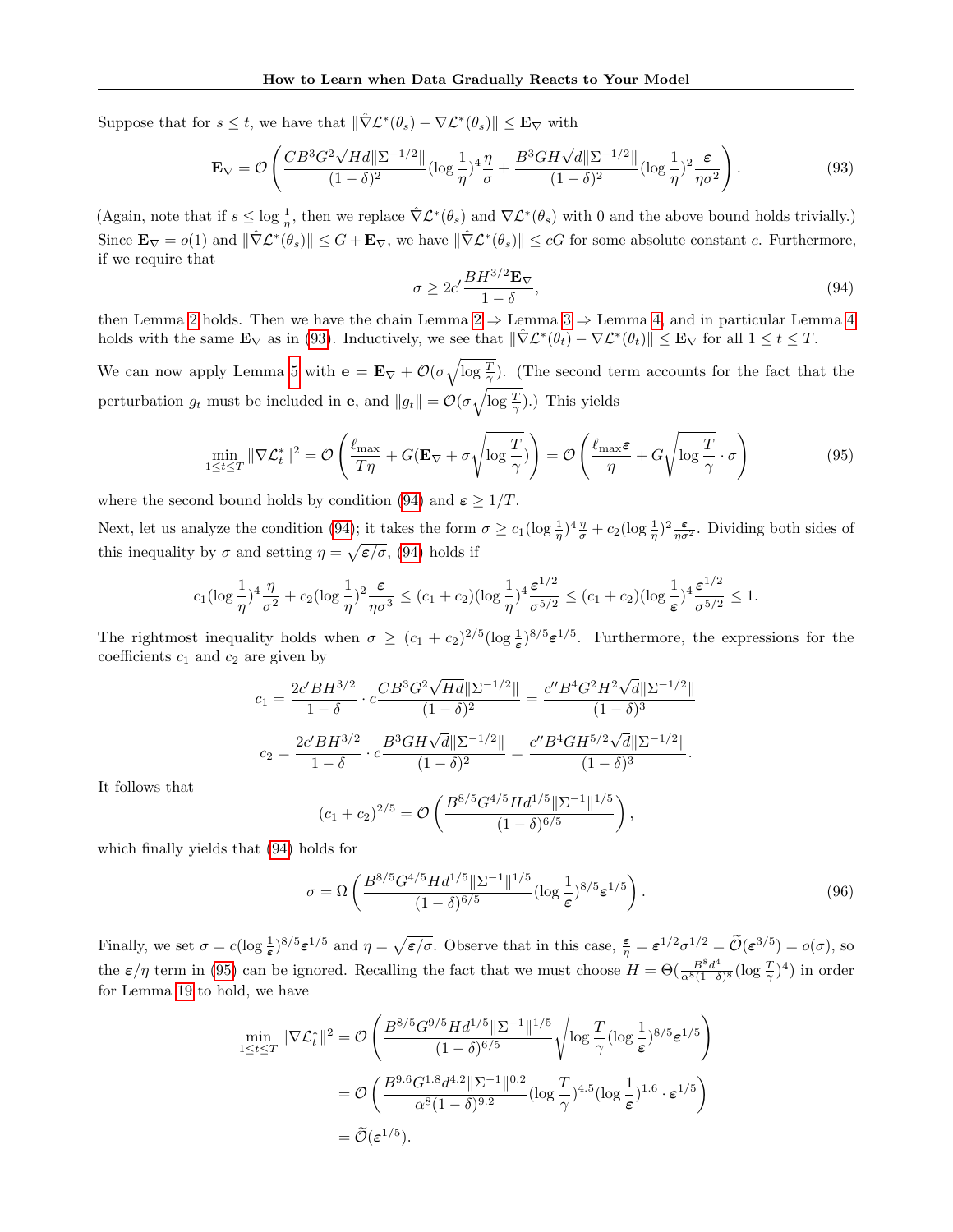This completes the case when  $\varepsilon \geq \frac{1}{T}$ . Otherwise, we have  $\varepsilon < \frac{1}{T}$ . Starting from [\(93\)](#page-33-0), WLOG we can replace each occurence of  $\varepsilon$  with  $\frac{1}{T}$  and all of the bounds will still hold, so in this case we get

$$
\mathcal{O}\left(\frac{B^{9.6}G^{1.8}d^{4.2}\|\Sigma^{-1}\|^{0.2}}{\alpha^8(1-\delta)^{9.2}}(\log\frac{T}{\gamma})^{4.5}(\log T)^{1.6}\cdot T^{-1/5}\right)=\widetilde{\mathcal{O}}(T^{-1/5}).
$$

Since we are always in one case or the other, we always have

$$
\min_{1 \leq t \leq T} \|\nabla \mathcal{L}_t^*\|^2 = \widetilde{\mathcal{O}}(T^{-\frac{1}{5}} + \varepsilon^{\frac{1}{5}}).
$$

The fact that there are interval of nonzero width for  $\eta$  and  $\sigma$  follows from the fact that we can multiply or divide both of these by constants close to 1 and not change any of the asymptotics (since the constants can be chosen such that [\(94\)](#page-33-1) still holds). This completes the proof.  $\Box$ 

### <span id="page-34-0"></span>C EXPERIMENT DETAILS

For all of the experiments, we did a grid search over the relevant parameters for each method, then chose the best results for that method. The parameters we considered were:

 $RGD \rightarrow$  learning rate (lr)  $DFO \rightarrow$  learning rate (lr), wait, perturbation size (ps)  $PerfGD \rightarrow learning$  rate (lr), wait, horizon (H)  $SPGD \rightarrow$  learning rate (lr), perturbation size (ps), horizon (H)

The grid ranges for each parameter were as follows:

- lr  $\in \{10^{-k/2} : k = 1, \ldots, 6\}$
- wait  $\in \{1, 5, 10, 20\}$
- DFO ps  $\in \{10^{-k/2} : k = 0, \ldots, 3\}$
- SPGD ps  $\in \{0\} \cup \{10^{-k/2} : k = 0, \ldots, 3\}$
- PGD  $H \in \{d, d+1, \ldots, 2d, \infty\}$
- SPGD  $H \in \{2d, 2d + 1, \ldots, 3d, \infty\}$

For each experiment, we specify the dimension d. We also require that  $\theta \in [-R, R]^d$  for some R. If any of the optimization methods took  $\theta$  outside of this constraint set, we simply clamped  $\theta$  back to the required range.

Rather than having deterministically bounded error on the mean estimates  $\hat{\mu}_t$ , we take  $\hat{\mu}_t = \mu_t + e_t$ , where  $e_t \stackrel{\text{i.i.d.}}{\sim} \mathcal{N}(0, \sigma_{\text{err}}^2 I)$  are Gaussian error terms which would arise from taking  $\hat{\mu}_t$  to be the mean of a finite sample. For §[5.2,](#page-6-1) we set  $d = 5$  and  $R = 5$ . The matrix A was chosen as  $-0.8\times$  a random PSD matrix. The vector b was set to be  $2\times$  the all 1's vector. We used a time horizon of  $T = 50$ , and the noise on estimating the mean was  $\sigma_{\text{err}} = 10^{-3}$ . We did 5 trials per scenario.

For §[5.3,](#page-6-2) we set  $d = 5$ ,  $R = 5$ , and the mean estimation noise is still  $\sigma_{err} = 10^{-3}$ . We set  $A = -0.8I$ , b to be  $2\times$  the all ones vector, and  $\delta = 0.684$ , and conducted 50 trials. In a small fraction of runs, the SPGD gradient estimate would explode, so we also clipped the gradient if its norm exceeded 10 by normalizing it to a unit vector.

For §[5.4,](#page-7-2) we set  $d = 2$  and  $R = 3$ . We had  $\mu_0 = [2, 1]^{\top}$  and  $\mu_1 = [1, 2]^{\top}$ . The proportion of spammers was 0.5. We set  $\alpha = -2$ , the regularization strength to be  $10^{-1}$ , and  $\delta = 0.25$ . The mean estimation noise was  $\sigma_{err} = 10^{-3}$ , and we conduct 50 trials.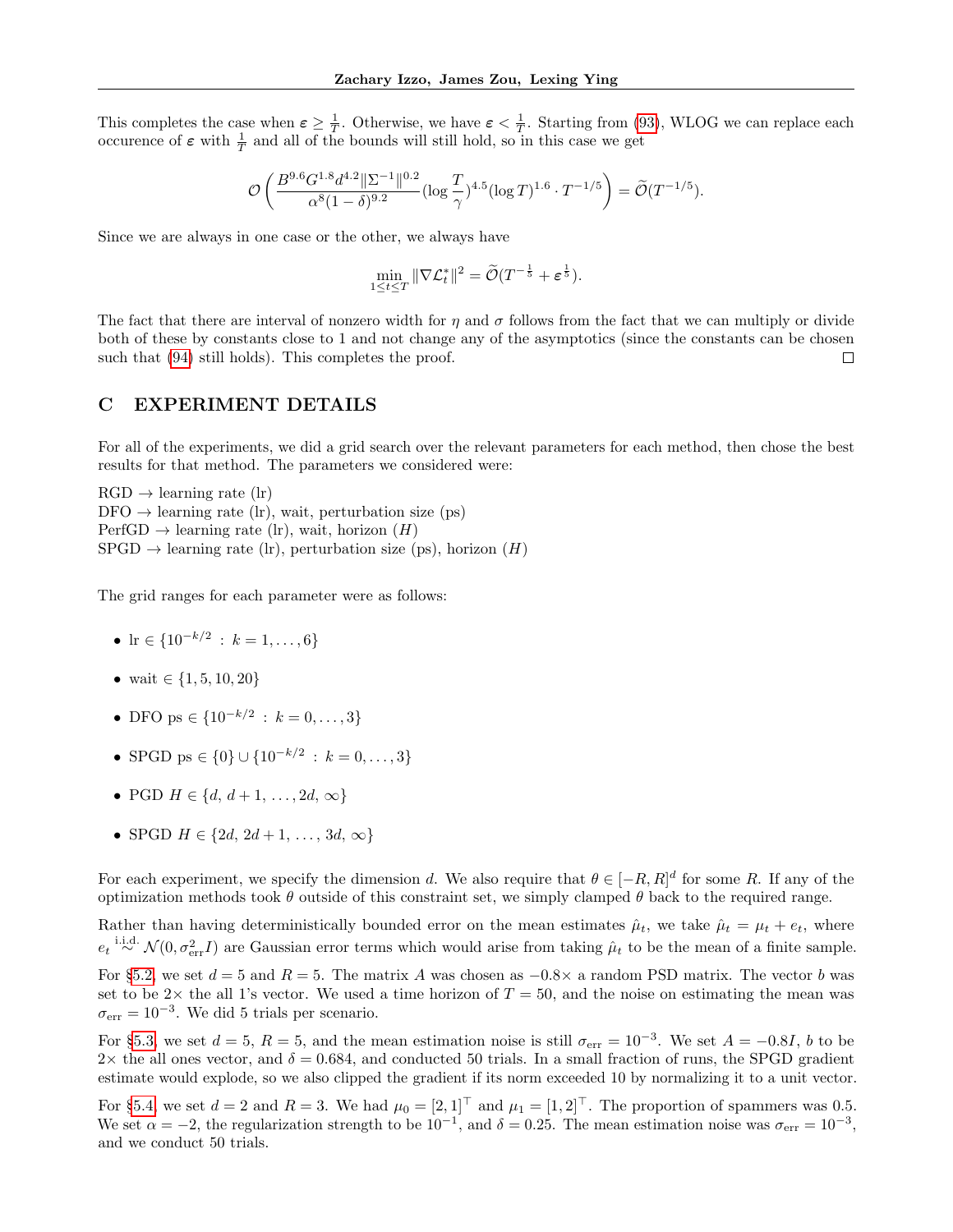### C.1 Bottleneck

The long-term mean for  $\theta$  is given by

$$
\mu^*(\theta) = \frac{1}{1 + \theta^\top \mu_0} \mu_0.
$$

The long-term performative loss is then

$$
\mathcal{L}^*(\theta) = \frac{-\theta^\top \mu_0}{1 + \theta^\top \mu_0} + \frac{\lambda}{2} ||\theta||^2.
$$

If there is a long-term distribution, then the mean satisifes the fixed point equation  $\mu = (1 - \theta^{\top} \mu)\mu_0$ . This equation implies that  $\mu = c\mu_0$  for some scalar c. Substituting and solving the resulting equation, we see that The long-term mean for  $\theta$  is given by

$$
\mu^*(\theta) = \frac{1}{1 + \theta^\top \mu_0} \mu_0.
$$

To avoid the denominator blowing up, we would like to enforce some constraints on  $\theta$  and  $\mu$ . We accomplish this by setting  $\Theta = \{ \theta \in \mathbb{R}^d : \theta \ge 0 \text{ and } ||\theta||_{\infty} \le 1/\sqrt{d} \}.$  If we also choose  $\mu_0$  so that  $||\mu_0||_2 = 1$  and  $\mu_0 \ge 0$ , then we claim that  $\|\mu_t\| \leq 1$  and  $0 \leq \theta^{\top} \mu_t \leq 1$  for all t. It trivially holds for  $t = 0$ . At time  $t + 1$ , we have:

$$
||\mu_{t+1}||_2 = |1 - \theta^\top \mu_t| ||\mu_0||_2
$$
  
= |1 - \theta^\top \mu\_t|.

Since  $\theta^{\top} \mu_t \geq 0$ , we trivially have  $1 - \theta^{\top} \mu_t \leq 1$ . To see that it is also nonnegative:

$$
1 - \theta^{\top} \mu_t \ge 1 - \|\theta\|_2 \|\mu_t\|_2
$$
  
\n
$$
\ge 1 - \sqrt{d} \frac{1}{\sqrt{d}} \cdot 1 = 0.
$$

It follows that  $\|\mu_{t+1}\|_2 \leq 1$ . Furthermore, since  $\mu_0 \geq 0$  and  $1 - \theta^{\top} \mu_t \geq 0$ , we have  $\mu_{t+1} \geq 0$  and therefore  $0 \leq \theta^{\top} \mu_{t+1} \leq 1$ , completing the induction.

A simple calculation yields

<span id="page-35-0"></span>
$$
\nabla \mathcal{L}^*(\theta) = \lambda \theta - \frac{\mu_0}{(1 + \theta^\top \mu_0)^2},\tag{97}
$$

$$
\nabla^2 \mathcal{L}^*(\theta) = \lambda I + \frac{2}{(1 + \theta^\top \mu_0)^3} \mu_0 \mu_0^\top. \tag{98}
$$

If we assume that  $\|\mu_0\|_2 = 1$ , then [\(98\)](#page-35-0) implies that  $\mathcal{L}^*$  is convex precisely when  $2/(1 + \theta^{\top} \mu_0)^3 \geq -\lambda$  for all  $\theta$ . Since  $\mu_0, \theta \ge 0$ , it follows that  $\mathcal{L}^*$  is convex for any nonnegative regularization strength  $\lambda$ . Thus we should expect (approximate) gradient descent to find the minimizer for this problem.

## D ADDITIONAL EXPERIMENTS

#### D.1 Extended Results for the Linear Experiment

Here we extend the results of Section [5.2](#page-6-1) as the mean takes longer and longer to settle. For both of the following experiments, we kept the number of model deployments at  $T = 50$  $T = 50$  $T = 50$ . Figure 5 shows the performance of each algorithm at the same noise level as the previous experiment ( $\sigma_{\rm err} = 10^{-3}$ ). Figure [6](#page-36-1) shows the results with no noise on the mean  $(\sigma_{err} = 0)$ .

At the same noise level as the previous experiments, SPGD maintains its superior performance when it takes the distribution 128 steps to settle. However, as the number of steps required for the distribution to settle increases, the noise in mean estimation becomes larger than  $\partial_2m$  and SPGD can no longer get an accurate estimate of the long-term loss gradient. However, as the error on  $\hat{\mu}_t$  decreases below the size of  $\partial_2 m$ , SPGD is able to form a good estimate of the long-term performative gradient even for extremely slowly adapting distributions, obtaining near-optimal performance even when the distribution takes 512 or even 2048 steps to settle to its long term value.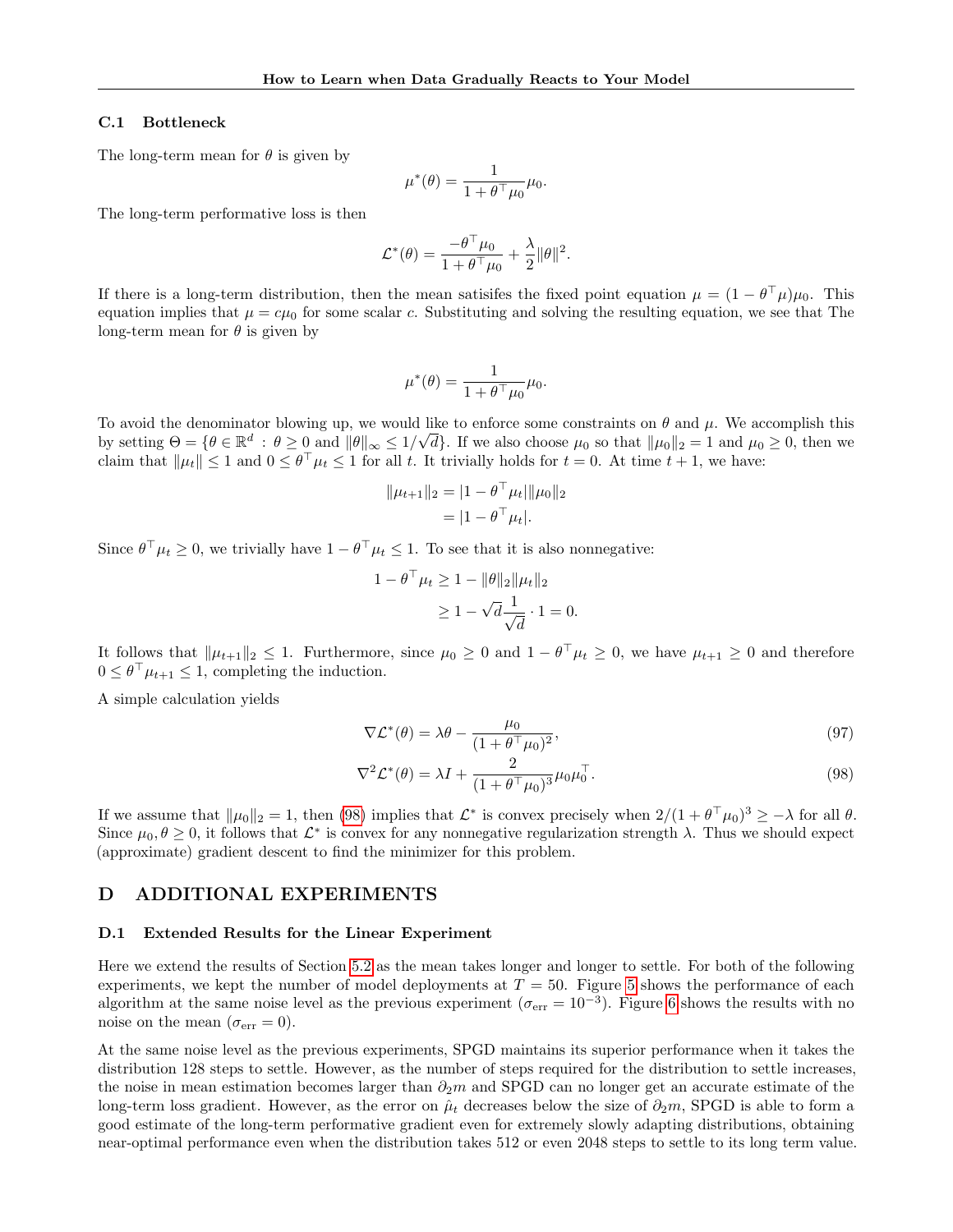<span id="page-36-0"></span>

Figure 5: Additional results for the linear m experiment. SPGD retains its superior performance even when the distribution takes 128 steps to settle, but for slow enough dynamics, SPGD eventually degrades to the level of the other algorithms due to the noise in estimating  $\mu_t$ .

<span id="page-36-1"></span>

Figure 6: When there is no (or very little) noise in estimating  $\mu_t$ , SPGD can still get an accurate estimate for the long-term gradient and manages to retain its superior performance even for extremely slowly adapting distributions.